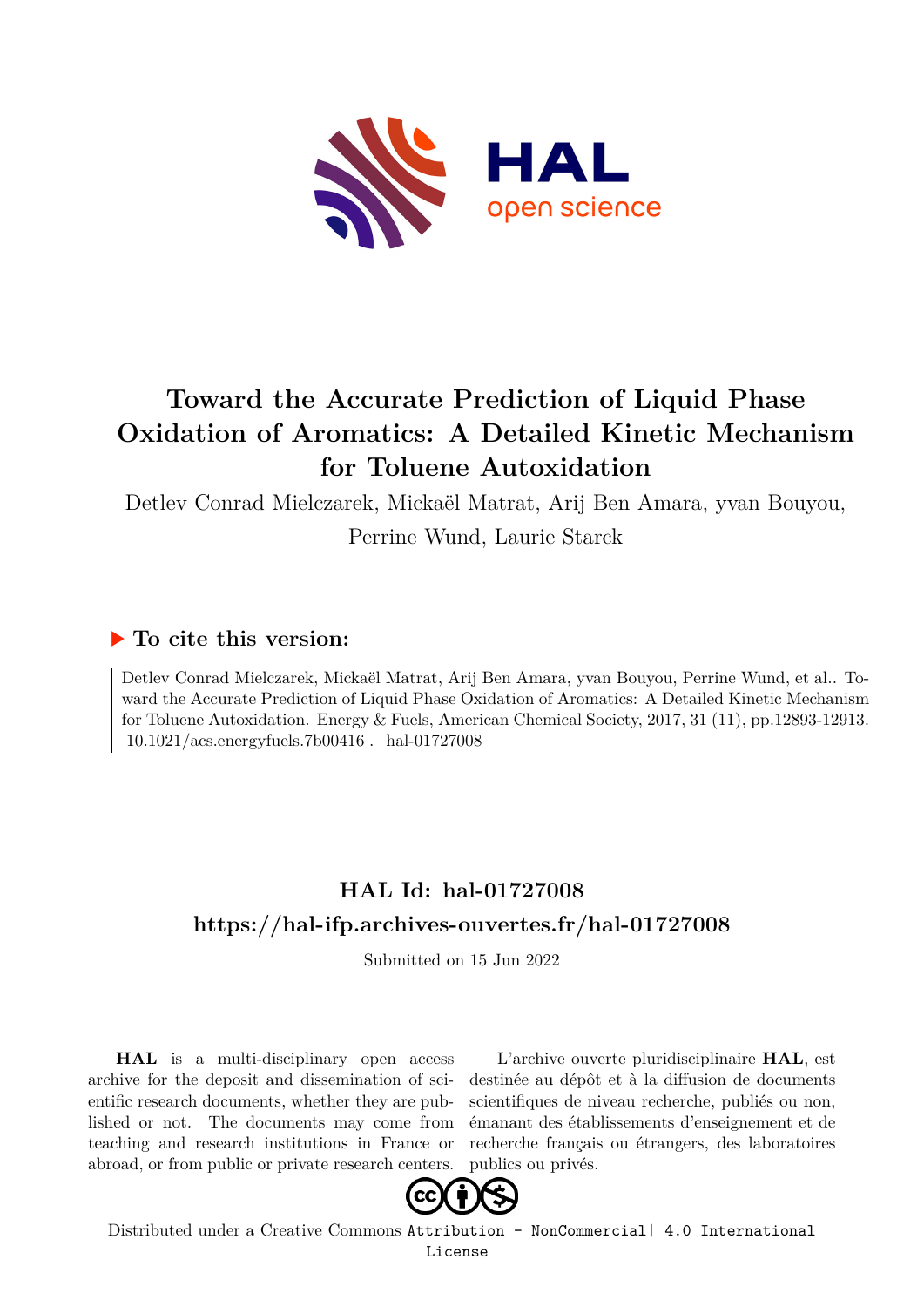# <span id="page-1-0"></span>Toward the Accurate Prediction of Liquid Phase Oxidation of Aromatics: A Detailed Kinetic Mechanism for Toluene Autoxidation

Detlev Conrad Mielczarek[,](#page-18-0)<sup>®</sup> Mickaël Matrat, [\\*](#page-18-0) Arij Ben Amara, Yvan Bouyou, Perrine Wund, and Laurie Starck

IFP Energies Nouvelles, 1 et 4 avenue de Bois-Preau, 92852 Rueil-Malmaison Cedex, France ́

ABSTRACT: Toluene is an important compound in the chemical industry as well as an often chosen simple surrogate compound for aromatic components in transport fuels. As a result, an improved understanding of the liquid phase oxidation of toluene is of interest to both the chemical industry and the transportation sector. In this work, a detailed autoxidation mechanism for the liquid phase oxidation of toluene is developed using an automated mechanism generation tool. The resultant mechanism is significantly improved using quantum chemistry calculations to update the thermodynamic parameters of key species in solution. Comparisons are made between the predicted and experimentally measured induction period and the obtained mechanism. The agreement between both is found to be within 1 order of magnitude. Rate of production analysis and sensitivity analysis are carried out to explain and understand the reactions paths present in the mechanism. The behavior of the mechanism is commented upon qualitatively; however, no quantitative data could be obtained with the selected test method.

### 1. INTRODUCTION

The liquid phase oxidation of toluene is a process that is applicable in many fields. For example, the process is employed in the chemical industries to produce commercially interesting compounds.<sup>[1](#page-18-0),[2](#page-18-0)</sup> The same chemistry also applies to the thermal degradation of transport fuels, which are a complex mixture of many different types of hydrocarbons, each with their own properties and effects on the behavior of the fuel. Aromatics are naturally present in crude oil derived transport fuels. They ensure key properties such as octane number for gasoline fuels and seal swell and lubrication in jet fuels, but are also associated with the emission of more particulate matter from the engine postcombustion and implicated as possible precursors of deposit formation in fuel systems.<sup>[3](#page-18-0)−[5](#page-18-0)</sup>

The desire for more environmentally friendly fuel has driven research to understand the impact of fuel composition on fuel properties, to both enable an improved utilization of fuel, as well as to aid in the development of alternative fuels, which due to the long life of vehicles should ideally present a drop-in alternative.<sup>[8](#page-18-0)−8</sup> One aspect of the fuel's properties is its thermal oxidative stability, which is known to be influenced by fuel composition.[9](#page-18-0) To simplify the problem at hand for research purposes, surrogate fuels are often used to investigate the problem. In this work, toluene is chosen as one of the representatives for the aromatic species present in real  $fuels.<sup>10,11</sup>$  $fuels.<sup>10,11</sup>$  $fuels.<sup>10,11</sup>$ 

Historically, pseudodetailed mechanisms that describe global kinetics and main oxidation pathways have been employed in the investigation of fuels.<sup>[12](#page-19-0),[13](#page-19-0)</sup> However, their lumped nature precludes the elucidation of finer details in the behavior of the compound under investigation, such as for example the formation of oxidation products which may be responsible for deposit formation. Detailed mechanisms, such as those used for example in combustion $14$  or more recently in the liquid phase,<sup>[15,16](#page-19-0)</sup> offer an opportunity to gain greater insights into the

individual steps including the identification of suitable precursors to deposit formation during the autoxidation process.<sup>[15,16](#page-19-0)</sup>

The inherent complexity and size of such a detailed mechanism favor the use of automated tools<sup>[17](#page-19-0)</sup> to aid in their development. Specifically, it enables the researcher to use a systematic approach in the construction of the mechanism based, considering all feasible reaction paths, while estimating suitable parameters using established theory. For example, Benson group additivity<sup>[18](#page-19-0)</sup> is used to rapidly estimate the gas phase thermodynamic parameters of proposed structures, while kinetic parameters are proposed from known behavior and interactions of equal functional groups. Numerous tools exist for the generation of gas phase mechanisms and include ExGas<br>and GENESYS.<sup>[17](#page-19-0),[19](#page-19-0)−[22](#page-19-0)</sup> We chose the Reaction Mechanism Generator (RMG) developed at MIT and Northeastern University, $23$  with the main benefit being its support for liquid phase kinetics as well as its open source nature.

#### 2. EXPERIMENTAL WORK

2.1. Oxidation Test Method and Experimental Conditions. The Anton Paar PetroOxy is a small scale static oxidation stability test rig, designed for the assessment of automotive fuels according to test methods ASTM D7545, D7525, and EN16091.<sup>[24](#page-19-0)</sup> Advantages of the PetroOxy are its small sample volume which allows for the use of high purity solvents, the hard gold plated dish which should minimize catalytic reactions involving the reaction vessel, as well as the closed, well controlled nature of the test which minimizes outside influences. The main disadvantage of the PetroOxy is the requirement for a rigorous cleaning procedure to ensure good repeatability of the oxidation tests, which can be affected by trace contaminants. In addition, sampling can only be carried out after a test has been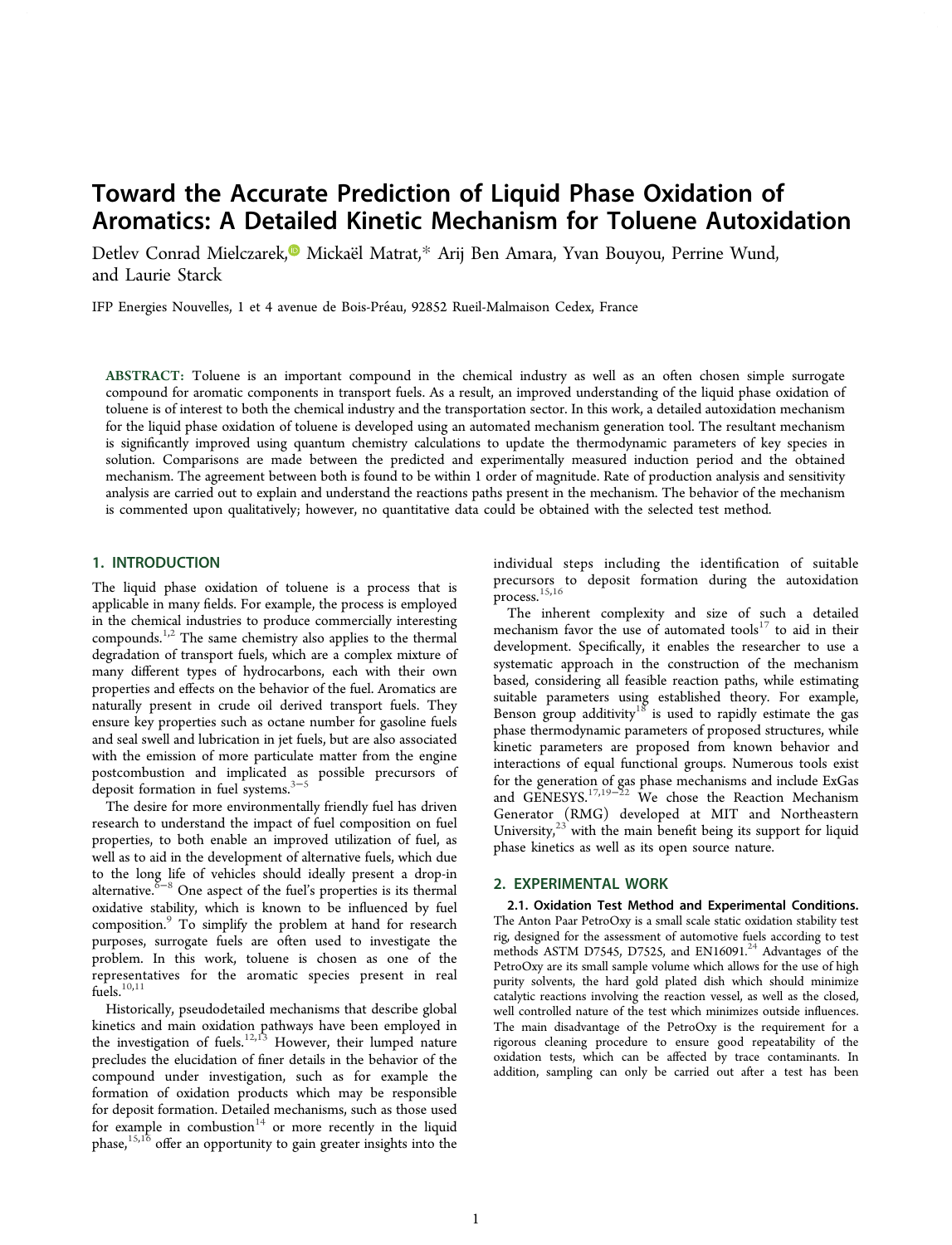completed. When the PetroOxy is utilized, a fuel sample is placed in a hard gold plated dish. The test chamber is then closed and pressurized with oxygen to 7  $\times$  10<sup>5</sup> Pa, vented, and repressurized again to 7  $\times$  10<sup>5</sup> Pa maximize the oxygen concentration in the pretest sample and test chamber. Next, the PetroOxy heats the test chamber, monitoring the headspace pressure during the entire process, which allows the user to follow the consumption of oxygen during the autoxidation process. A drop of 10% below the maximum pressure signifies the end of the test when using the standard test criteria, which is henceforth described as the induction period. The sample is then cooled to 20  $^{\circ}$ C (293.15 K), after which the PetroOxy depressurizes the test chamber. The stressed test sample may now be retained for further analysis or disposed of accordingly.

In this study, two types of PetroOxy measurements are employed. Single induction period runs at the three temperatures of 120 °C (393.15 K), 140 °C (413.15 K), and 160 °C (433.15 K) were carried out to identify the temperature dependence of the solvent oxidation process. A second measurement consisted of running the PetroOxy for additional pressure drop criteria of 20% and 40% to obtain a limited number of experimental data points over time as the sample is oxidized. The associated recorded pressure drops are included in [Supplementary Figures B.10 and B.11.](http://pubs.acs.org/doi/suppl/10.1021/acs.energyfuels.7b00416/suppl_file/ef7b00416_si_001.pdf)

After the test, the remaining liquid sample was transferred to a clear glass vial and stored in a refrigerator for further post-test analysis. The volume of the retained sample was assessed by photographing the vials under controlled conditions and calculating the recovered sample volume by comparing with reference volumes. Photos of the reference vials and samples retained in the 160 °C test series are shown in [Supplementary Figures B.12 and B.13](http://pubs.acs.org/doi/suppl/10.1021/acs.energyfuels.7b00416/suppl_file/ef7b00416_si_001.pdf). Gas chromatography (GC) analysis was carried out to obtain data on the formation of oxidation products as well as toluene consumption and thus obtain some information about the initial development of oxidation products for our experimental work as well as to verify that we obtained the oxidation products reported in the literature.<sup>[1,2](#page-18-0)</sup>

When nonstandard components are employed, be these jet fuels or in this case toluene, the same 10% pressure drop is observed and can be employed as a target condition for both experimental and modeling work, corresponding to a similar consumption of oxygen from the headspace. In earlier studies,<sup>[15](#page-19-0),[16](#page-19-0)</sup> the 10% test criteria has been shown to correlate to a 5% consumption of the test fuel. However, for toluene it was found that at 120 °C (393.15 K), when taking the reduction in retained post test liquid sample volume into account, around 48% of the initial toluene sample is consumed, while at 140 °C (413.15 K) around 46% is consumed. Finally, at 160 °C (433.15 K), around 43% of the initial toluene sample is consumed at the 10% pressure drop criteria. These values are therefore used as comparison targets for the so-called induction period in this work. For the 20% pressure drop criteria at 160 °C (433.15 K) around 53% of the sample was found to have been consumed, while 82% of the toluene sample was consumed for the 40% criteria at the same temperature. In addition, tests have shown that reproducibility with solvents is significantly better than with real fuels with errors of around  $\pm 1.5\%$  in the measurement of the induction period.[15,16,25](#page-19-0)

2.2. Oxidation Products Analysis Techniques. Species were identified in undiluted samples by applying gas chromatography mass spectrometry using an Agilent 5975C inert XL mass spectrometer with a 7890 gas chromatograph and a PONA column of 50 m length, 200  $\mu$ m diameter, and 0.5  $\mu$ m film thickness. The carrier gas was helium, and the temperature profile consisted of an initial temperature of 35 °C (308.15 K) for 5 min, followed by a temperature rise to 70 °C (343.15 K) at a rate of 1 °C min<sup>-1</sup> (1 K min<sup>-1</sup>). Finally, the temperature was raised at a rate of 4 °C min<sup>-1</sup> (4 K min<sup>-1</sup>) to 325 °C (598.15 K), holding the final temperature for 1.25 min.

The overall strategy for the quantification consisted of using a similarly configured gas chromatography mass spectrometer and a gas chromatography flame ionization detector. The gas chromatography mass spectrometer enabled the identification of oxidation products, while the gas chromatography flame ionization detector enabled the quantification of oxidation products. This work employed an Agilent 6890N gas chromatograph using a DB-FFAP column of 60 m length, 250  $\mu$ m diameter, and 0.25  $\mu$ m film thickness coupled to a 5973 mass spectrometer. The quantification with a flame ionization detector was carried out on an Agilent 6890N gas chromatograph using the same DB-FFAP column as the gas chromatography mass spectrometer. The temperature profile used consisted of an initial temperature of 60 °C followed by a 10 °C min<sup>−</sup><sup>1</sup> (10 K min<sup>−</sup><sup>1</sup> ) temperature rise to 150 °C (423.15 K). This was followed by a 25 °C min<sup>-1</sup> (25 K min<sup>-1</sup>) temperature rise to 250 °C (523.15 K). The flame ionization detector was used at a temperature of 200 °C (473.15 K). A total of 0.2  $\mu$ L of the sample was injected in split mode, using a 500/1 split ratio.

The quantification employed acetonitrile from VWR with a purity of 99.95% as an internal standard. A calibration curve was obtained for toluene, 99.8%, anhydrous from Sigma-Aldrich, with concentrations from 3% to 14% and a 1% acetonitrile concentration level by mass. The quantitative analysis was carried out on samples using a blend of around 1% acetonitrile, 4% of the sample under investigation, and 95% ethanol by mass.

### 3. MODELING APPROACH

The modeling approach in this study covers the following main steps. First, a core mechanism is generated with RMG, which is then extended by adding termination reactions. Next, the mechanism is improved with the help of quantum chemistry calculations. Finally, the mechanism is analyzed in greater detail using methods such as global brute force sensitivity analysis to obtain an improved understanding of its behavior.

3.1. Background. 3.1.1. Reaction Mechanism Generator. The RMG is an automated code designed to propose chemical kinetics mechanisms for both gas and liquid phase conditions, based on a number of initial conditions.<sup>[15,16,23,26](#page-19-0),[27](#page-19-0)</sup> These include the initial reactant species, their structure and concentration, the temperature, as well as, in the case of a liquid phase model, the solvent used. It has previously been employed successfully for the simulation of the liquid phase oxidation of C<sub>8</sub> to  $\dot{C}_{16}$  $\dot{C}_{16}$  $\dot{C}_{16}$  normal alkanes<sup>16</sup> as well as fatty acid methyl ester blends<sup>[15](#page-19-0)</sup> and is applied to toluene in this study.

The generation of a mechanism covers the identification of possible reactions with appropriate parameters as well as the estimation of appropriate thermodynamic data. For the identification of possible reactions, RMG employs a library of reaction types, such as radical recombinations as well as hydrogen abstractions with relevant kinetic parameters, for defined molecular graphs. For every molecule in the mechanism, possible reactions from the library, based on the structural information of the molecule are tested. The "best" candidate reactions, based on reaction flux, are automatically selected for use in the model. Where no data are present for a reaction, related parameters are averaged to obtain an estimate for the reaction in question. As RMG was initially designed to model combustion kinetics, corrections were introduced to enable the simulation of liquid phase conditions.<sup>[28](#page-19-0)−[30](#page-19-0)</sup> These corrections are applied to both the thermodynamic parameters of species as well as the kinetic parameters and are dependent on both the solvent and the solute. In RMG, two corrective methods are employed for the thermochemistry. The Gibbs energy of solvation is estimated using a "linear solvation energy relationship" (LSER)<sup>[31,32](#page-19-0)</sup> which presents a parametrized description of solvent effects. This method takes aspects such as viscosity and polarity into account as well as descriptions of the solute, for example, the presence of methyl groups. In general, the LSER approach has been shown to provide a good  $\alpha$  accuracy for most solvents<sup>[29,30](#page-19-0)</sup> at low computational cost. The second corrective method employed in RMG is the Mintz model<sup>[33](#page-19-0)-[36](#page-19-0)</sup> for the enthalpy of formation, which aims to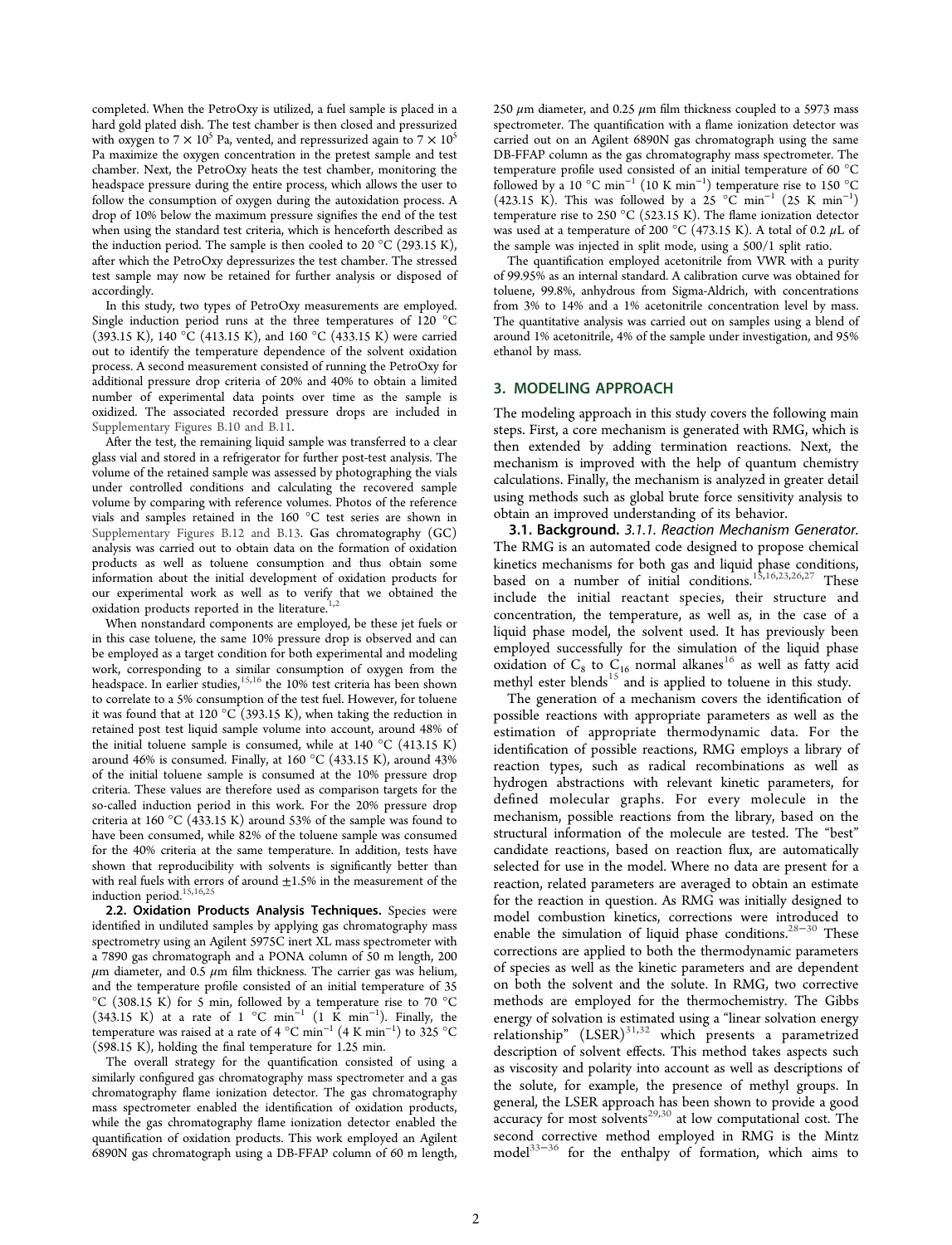describe the liquid phase enthalpy of formation. The Mintz model uses a similar parametrization approach when compared to the LSER approach for the Gibbs energy of solvation. Published enthalpies of formation for closed shell species in the liquid phase were collected by Mintz et al.<sup>[33](#page-19-0)–[36](#page-19-0)</sup> for a large number of solvents and solutes to derive an expression which describes the enthalpy of solvation in the liquid phase. This then allows the derivation of the liquid phase enthalpy of formation from a known gas phase enthalpy of formation. The remaining thermodynamic parameter, the liquid phase entropy, is calculated by RMG from the Gibbs free enthalpy in solution as well as the enthalpy of formation in solution. On the kinetic side, RMG ensures that reactions do not exceed their diffusion  $\lim$ it.<sup>[37,38](#page-19-0)</sup> This is achieved by estimating an "effective rate constant" that takes into account the radii of the involved molecules as well as the diffusion rates in the solvent. In RMG 1.0.4, due to a numerical problem, a constant limit for the diffusion term, irrespective of the solute, is applied.<sup>[39](#page-19-0)</sup> A fix, available in newer RMG releases, was backported for the mechanism generation process. No significant difference in the mechanism was observed, due to the slow nature of the bimolecular reactions in the reaction mechanism.

3.1.2. Quantum Chemistry Background. Quantum chemical calculations have been established as a valuable tool when investigating the behavior of novel compounds or of compounds that are hard to investigate using experimental methods, be it due to costs restraints or due to the short lifespan of the species. One use of quantum chemical calculation is the determination of thermodynamic parameters, such as can be used in a chemical kinetics mechanism. In the context of this study, this calculation was performed to assess and improve the quality of the RMG-predicted thermodynamic parameters for individual species in the liquid phase.

The most commonly used methods for calculating molecular properties are  $CCSD(T)$  as well as CBS methods, as these methods theoretically promise the greatest accuracy, albeit at a large computational cost. As an example, many entries in the RMG kinetics database were obtained with CBS-QB3.<sup>[23](#page-19-0),[29,30](#page-19-0)</sup> Other methods used in benchmarks are the Gx methods in the Gaussian suite as well as W1 methods.[40](#page-19-0)−[46](#page-19-0) A more accessible approach in the study of a large number of compounds is to choose a computationally lighter method. $47$  Density functional theory offers improved accuracy relative to semiempirical methods, while not commanding the computational costs of couple cluster computations, commonly employed in the calculation of reference values. Since their introduction, density functionals have seen continuous development as well as accuracy improvements relative to benchmark methods, making them a readily accessible quantum chemical tool.<sup>[48](#page-19-0)</sup> One of the most common methods used in the application of quantum chemistry is the well established B3LYP functional with variations of the 6-31G/6-311G basis set, for example, in the investigation in jet fuel as well as toluene autoxidation.[2](#page-18-0)[,49](#page-19-0)−[52](#page-19-0) However, a recent paper argued that "pure" B3LYP should not be used for thermochemical calculations without newer corrective methods, such as a geometric counterpoise correction and London dispersion correction, based on an assessment across the GMTKN30 benchmark data set.<sup>[53](#page-19-0)</sup> Additionally, general benchmarks as well as a large number of comparison studies in the field of organic chemistry have shown that the overall performance of B3LYP is lower than the performance of newer functionals which are thus more<br>advisable.<sup>[40](#page-19-0),[54](#page-20-0)−[61](#page-20-0)</sup>

The functional chosen in this study is M06-2X which offers broad applicability to many different chemical systems and has proven its capabilities in terms of accuracy since, including in the application to organic chemistry.<sup>[57](#page-20-0)–[59,62](#page-20-0)–[65](#page-20-0)</sup> Together with a modern Ahlrich's basis set<sup>[66](#page-20-0)</sup> and the RI- $1^{67}$  $1^{67}$  $1^{67}$  auxiliary basis set, density functional theory (DFT) offers the opportunity to comparatively rapidly calculate and evaluate a large number of compounds with reasonable accuracy.<sup>[68](#page-20-0)</sup> In the GMTKN30 benchmark of 2011, M06-2X performed best for basic properties with a weighted total mean absolute deviation of 3.2 kcal/mol and is one of the best performing hybrid functionals.<sup>[68](#page-20-0)</sup> Solvation is considered using the SMD model,<sup>[69](#page-20-0)</sup> which has been shown to perform well when compared to other implicit solvation models and may potentially only be outperformed by COSMO-RS which is not widely avail-able.<sup>[70](#page-20-0),[71](#page-20-0)</sup> Explicit solvation may provide more accurate predictions of properties; $72$  however, such a calculation is beyond the scope of this study.

3.2. Generation Steps. 3.2.1. Core Mechanism Generation in RMG. The version of RMG employed in this study belongs to the 1.0.4 branch, with the Git hashes given in [Supplementary Data A.1](http://pubs.acs.org/doi/suppl/10.1021/acs.energyfuels.7b00416/suppl_file/ef7b00416_si_001.pdf). As this study focuses on a small experimental test rig, the PetroOxy, initial input conditions in RMG were chosen to reasonably represent the experimental conditions. With experimental data collected from 120 to 160 °C (393.15−433.15 K), simulation temperatures of 400, 450, and 500 K were chosen, with the higher 500 K criteria selected to capture reactions expected at slightly elevated temperatures. Initial oxygen concentrations were chosen to represent the expected air saturated concentration of oxygen under standard conditions, which is around 1000 ppm according to Henry's constant quoted by Denisov<sup>[73](#page-20-0)</sup> as  $9.88 \times 10^{-3}$  mol L<sup>-1</sup> atm<sup>-1</sup> . Using Henry's Law, $74$  the expected value when pressurized to  $1.17 \times 10^6$  Pa at normal temperature is closer to 10 000 ppm, while 100 ppm is closer to quoted oxygen concentrations in transport fuels during use and in standard storage conditions.<sup>[75](#page-20-0)</sup> To favor model convergence in RMG, boundary conditions, such as maximum oxygen and carbon atoms per species, were added in the input file.

3.2.2. Mechanism Extension in RMG. Termination reactions are key reactions in autoxidative processes in the literature, which supports their inclusion in the mechanism. $12,13,73$  $12,13,73$ Limiting the number of carbon atoms in the RMG mechanism aids convergence; however, it precludes the consideration of termination species. In addition, computational requirements can become prohibitive if the model is not sufficiently constrained. Therefore, termination reactions were obtained using a dedicated mechanism generation run and added to the base model, as discussed in Section 3.2. Termination reactions were separately generated in a dedicated RMG mechanism and merged with the initially generated mechanism to produce an enhanced mechanism in accordance with current literature. $73$ This follows the previously developed methodology by Ben Amara et al.<sup>[15](#page-19-0)</sup> and Chatelain et al.<sup>[16](#page-19-0)</sup>

3.2.3. Mechanism Improvement using Quantum Chemistry. The model was improved with the help of quantum chemistry calculations, which were carried out to estimate new thermodynamic data for key species involved in the model. This covers the small oxygenated species as well as oxygen, toluene, and all primary oxidation products found in the model, giving a total of 45 species. An overview of number of species updated in each category in the final model is shown in [Table 2.](#page-4-0) The details of choosing the "right" functional and basis set are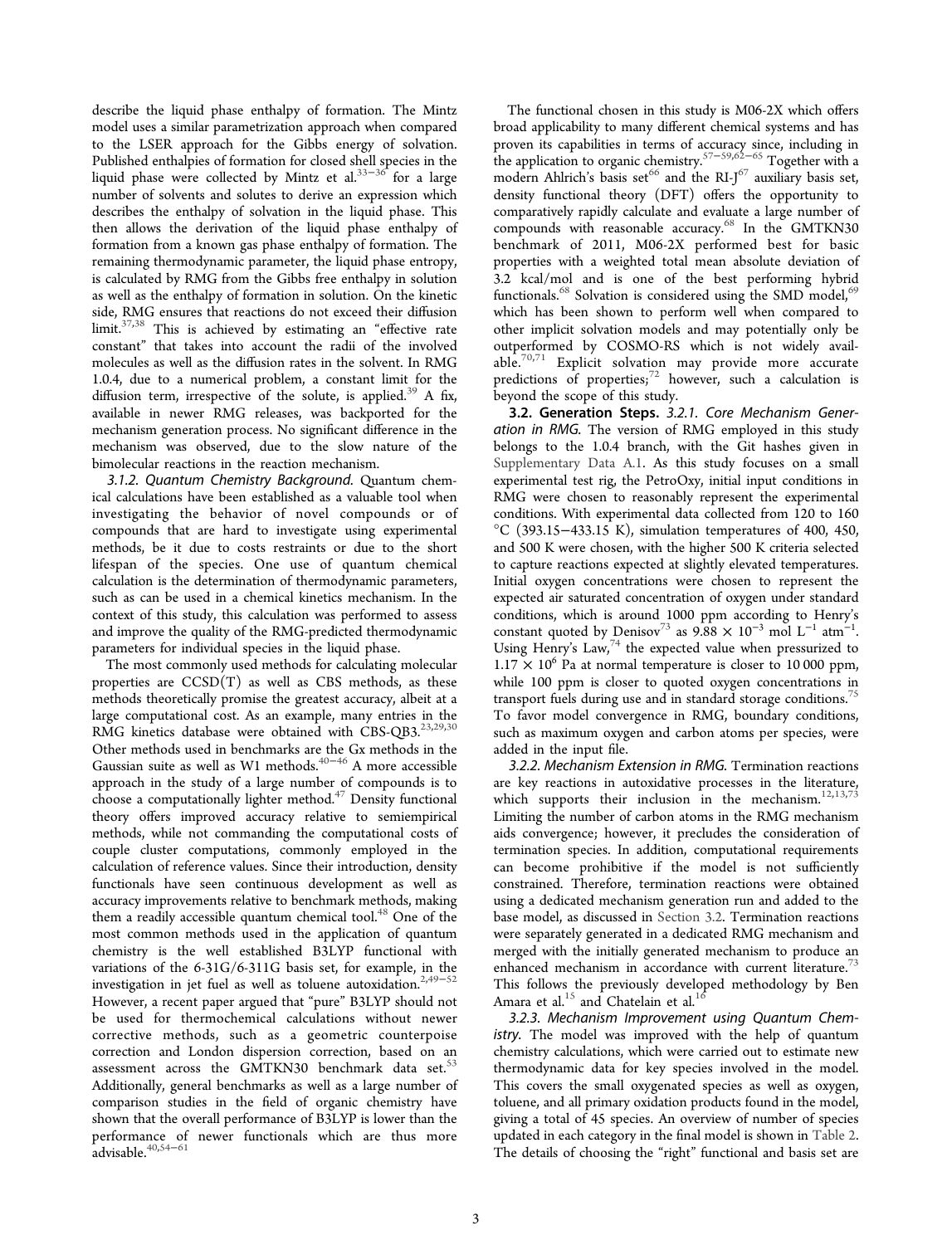#### <span id="page-4-0"></span>Table 1. Overview over the Generation Setup as Employed in RMG (Top) as well as the Chemical Kinetics Simulation Conditions (Bottom)

| temperature $(K)$     | 400/450/500                                                    |
|-----------------------|----------------------------------------------------------------|
| pressures (atm)       | 268.03/273.80/278.80                                           |
| toluene concentration | 9.442 $\times$ 10 <sup>-3</sup> mol cm <sup>-3</sup>           |
| oxygen concentration  | $9.442 \times 10^{-5}/10^{-6}$ mol cm <sup>-3</sup> (constant) |
| temperature $(K)$     | 393.15/413.15/433.15                                           |
| pressures (atm)       | 268.03/273.80/278.80                                           |
| toluene fraction      | 0.9879                                                         |
| oxygen fraction       | $0.0121$ (constant)                                            |

discussed in Section 3.3.1, while the details of calculating the thermodynamic parameters is calculated in Section 3.3.2.

Table 2. Overview of Species for which new Thermochemistry Parameters are Calculated

| species type<br>count<br>2      |  |
|---------------------------------|--|
|                                 |  |
| toluene, oxygen                 |  |
| "small oxygenated species"<br>4 |  |
| "alkyl species"<br>4            |  |
| "oxyl radicals"<br>4            |  |
| "peroxyl species"<br>4          |  |
| alcohols<br>4                   |  |
| hydroxides<br>4                 |  |
| benzaldehyde                    |  |
| benzoic acid and intermediates  |  |

The thus obtained improved mechanism was compared to experimental data obtained from a PetroOxy. A criterion of fuel consumption, in this case toluene, was used as the criteria to define an "induction period", which has been shown to correspond to a 5% fuel consumption for  $n$ -alkanes<sup>[15,16](#page-19-0)</sup> and to be around 43−48% fuel consumption for toluene in this work.

3.3. Quantum Chemistry. 3.3.1. Selection of Method/ Functional and Basis Set. In this work, quantum chemistry calculations were carried out using the quantum chemistry package ORCA.<sup>[76](#page-20-0)</sup> The M06-2X functional is used with the def2-TZVP basis set in conjunction with the def2-TZVP/J auxiliary basis set.<sup>[66,67](#page-20-0)</sup> Because of the known mesh dependence of the Minnesota functionals,<sup>[68](#page-20-0)</sup> finer grids were employed for both the optimization of the molecule as well as the final energy calculation. Every species was optimized, prior to the frequency calculations being carried out, which verified that the species found was stable and also predicted the temperature dependence of relevant species properties. The input header is shown in Appendix A.1. The default parameters were employed for the SMD solvation model, setting the solvent simply to toluene.

The calculated enthalpies of formation in the gas phase for a selection of key species in the autoxidation of toluene using M06-2X and ωB97X-D3 with def2-TZVP, def2-TZVP/J, as well as B3LYP with 6-31G\* is shown in [Table 3.](#page-5-0) Calculations were carried out using reported enthalpies of formation from NIST.<sup>[77](#page-20-0)</sup> Alternatively where no or not very accurate reference data are available, such as for the benzyl radical, the calculated enthalpies were used. Values from a recent paper<sup>[42](#page-19-0)</sup> are provided as an added reference to assess the quality of calculated enthalpies of formation. As can be seen in [Table 3](#page-5-0), B3LYP in the commonly used combination with 6-31G\* performs badly,

with an error of up to around 50 kJ/mol for the benzyl radical, while both M06-2X and  $\omega$ B97X-D3 predict values more in line with available data. The disparity between calculated values in different isodesmic reactions is also largest in B3LYP, most visible with the hydroperoxide ROOH. In contrast, overall, M06-2X and ωB97X-D3 perform very similar with the largest difference observed in the prediction of the enthalpy of formation for the hydroperoxide. Overall the use of M06-2X results in more values that are more in line with values from the literature.[42](#page-19-0) Thus M06-2X was chosen as the preferred functional in this study. The shorter compute times relative to ωB97X-D3 are a further benefit. Nevertheless, it should be pointed out that the good performance of the highly parametrized M06-2X is very likely related to the compounds studied in this work, which are related to the training set used in the parametrization of the functional.

A common method to calculate enthalpies of formation uses isodesmic reactions,  $78,79$  in which reference molecules are employed for the calculation of the enthalpy of formation. $80,81$ The impact of solvation is modeled using the highly parametrized SMD model with toluene as the solvent, as it promises the best performance of the available implicit solvation models in ORCA.<sup>[69](#page-20-0),[76](#page-20-0)</sup> All geometries were reoptimized with the solvation models, and frequency calculations carried out with the solvation model enabled the capture of the solvent effects relative to the gas phase molecule. The optimized *xyz* geometries for the molecules in the gas phase and with the SMD model applied are included in the [Supplementary Data Section C.3.](http://pubs.acs.org/doi/suppl/10.1021/acs.energyfuels.7b00416/suppl_file/ef7b00416_si_001.pdf)

3.3.2. Calculating Thermodynamic Parameters for the Liquid Phase. The thermodynamics of solvation are commonly expressed as a relationship in the Gibbs free enthalpy of solvation between the compound in the gas phase and as a solute.[23,32](#page-19-0),[69](#page-20-0) A common aspect in this method is the use of identical units for both the gas phase, as well as the liquid phase. For example, the SMD model has been developed and parametrized assuming that calculations in both the gas and liquid phase use a mol/L concentrations descriptor.<sup>[69](#page-20-0)</sup> The same approach applies to the Abraham LSER approach. $32$  When calculations are carried out in ORCA, the output is presented for the standard gas phase condition of 1 atm and 298.15 K in both gas phase and liquid phase calculations.<sup>[76](#page-20-0)</sup> To obtain values in useful units for the liquid phase, it becomes thus necessary to compress the molecule in the gas phase state from 1 atm at 298.15 K to 1 mol/L at 298.15 K. The work or energy required for the isothermal expansion is described by eq  $1.^{74}$  $1.^{74}$  $1.^{74}$ 

$$
w = -nRT \int_{V_i}^{V_f} \frac{1}{V} dV = -nRT \ln \left( \frac{V_f}{V_i} \right)
$$
 (1)

With the standard condition of 298.15 K at 1 atm, the volume changes from 24.5 to 1 L for a liquid phase reference state with mol/L units, resulting in an energy cost of 1.895 kcal/mol.[82](#page-20-0) As thermodynamic data in a liquid phase model should apply to the liquid phase condition, ideally being comparable to experimental values, this term is included in the form of *G*<sub>compression</sub> in the thermodynamic data calculation carried out with ORCA.<sup>[76](#page-20-0)</sup>

To calculate the enthalpy of formation in the liquid phase,  $\Delta H_{\text{fluid}}$ , shown in [eq 3](#page-5-0), one can use the definition for the Gibbs free enthalpy, shown rearranged in [eq 4](#page-5-0) to obtain the entropy in the liquid phase  $S_{liquid}$ , shown in [eq 5](#page-5-0).<sup>[82](#page-20-0)</sup> [Equation 5](#page-5-0) can be contracted with the help of [eq 3](#page-5-0) into [eq 6.](#page-5-0) Calculating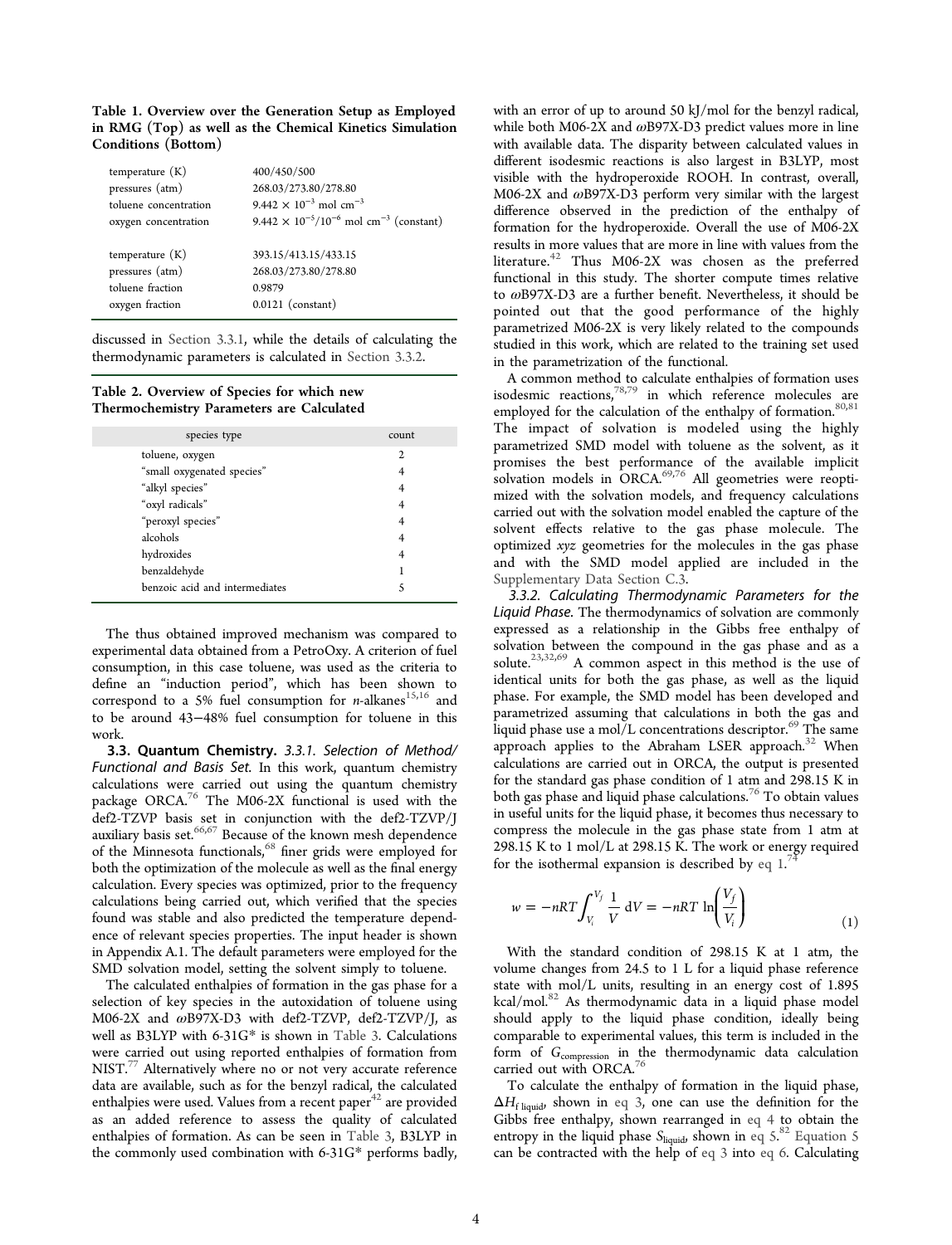| all $\Delta H_f$ in kJ/mol |                               | M06-2X             |                                   | WB97X-D3         |                    | B3LYP            |              | $\mbox{Sandhyia}^{42}$ |                    |                    |                    |
|----------------------------|-------------------------------|--------------------|-----------------------------------|------------------|--------------------|------------------|--------------|------------------------|--------------------|--------------------|--------------------|
|                            |                               | NIST <sup>77</sup> |                                   | def2-TZVP        |                    | def2-TZVP        |              | $6 - 31G^*$            |                    | Theo.              | Exp.               |
|                            |                               | $\Delta H_f$       | isodesmic reaction                | H E <sub>h</sub> | $\Delta H_{\rm f}$ | H E <sub>h</sub> | $\Delta H_f$ | H E <sub>h</sub>       | $\Delta H_{\rm f}$ | $\Delta H_{\rm f}$ | $\Delta H_{\rm f}$ |
| S1                         | O2t                           | $\mathbf{0}$       |                                   | $-150.31999621$  |                    | $-150.33920544$  |              | $-150.24957557$        |                    |                    |                    |
| <b>S11</b>                 | HO                            | 38.99              |                                   | $-75.72055732$   |                    | $-75.73109668$   |              | $-75.67664251$         |                    | 35.9               | 37.5               |
| S <sub>12</sub>            | H <sub>2</sub> O              | $-241.83$          |                                   | $-76.40080953$   |                    | $-76.41349784$   |              | $-76.34499855$         |                    | $-243.9$           | $-241.8$           |
| S <sub>13</sub>            | HO <sub>2</sub>               | 2.09               | $S13+S12 = S14+S11$               | $-150.8900051$   | 13.7               | $-150.91132477$  | 2.1          | $-150.81435539$        | 10.8               | 15.5               | 12.3               |
| S14                        | H <sub>2</sub> O <sub>2</sub> | $-136.11$          | $S14 = S11 + S11$                 | $-151.52035277$  | $-130.1$           | $-151.53942146$  | $-124.8$     | $-151.43171421$        | $-127.9$           | $-136.3$           | $-135.4$           |
| <b>S15</b>                 | CH <sub>3</sub>               | 145.69             |                                   | $-39.79034067$   |                    | $-39.80541077$   |              | $-39.77137715$         |                    |                    |                    |
| S16                        | CH <sub>4</sub>               | $-74.6 \pm 0.31$   |                                   | $-40.4514246$    |                    | $-40.47075045$   |              | $-40.432677$           |                    |                    |                    |
| S17                        | CH <sub>2</sub> O             | $-115.9$           |                                   | $-114.46840382$  |                    | $-114.48506455$  |              | $-114.40832031$        |                    |                    |                    |
| S51                        | phenyl                        | $339 \pm 8$        | $S51+S15 = S101$                  | $-231.44577585$  | 333.4              | $-231.47462905$  | 334.1        | $-231.31277011$        | 321.6              |                    |                    |
| S101                       | toluene                       | $50.1 \pm 1.1$     |                                   | $-271.39951965$  |                    | $-271.4436911$   |              | $-271.2430399$         |                    | 52.6               | 50.4               |
| S102                       | benzyl                        | $207 \pm 4$        | $S102 + S16 = S101 + S15$         | $-270.7610411$   | 211.0              | $-270.80302447$  | 205.6        | $-270.58741439$        | 255.5              | 225.7              | 208.0              |
| S103                       | <b>ROJ</b>                    |                    | $S102 + S12 = S104 + S11$         | $-345.95569926$  | 125.9              | $-346.003275$    | 125.3        | $-345.76289334$        | 125.8              | 126                | 136                |
|                            |                               |                    | use calc. ROH                     |                  | 125.6              |                  | 127.5        |                        | 136.3              |                    |                    |
| S104                       | <b>ROH</b>                    | $-94.6 \pm 3$      | $S104 = S102 + S11$               | $-346.61296542$  | $-94.9$            | $-346.66247474$  | $-92.4$      | $-346.40822284$        | $-84.0$            | $-95.5$            | $-94.6$            |
|                            |                               |                    |                                   |                  |                    |                  |              |                        |                    |                    | $-88.8$            |
| S105                       | <b>ROOJ</b>                   |                    | $S105 = S102 + S1$                | $-421.11542339$  | 120.8              | $-421.1714378$   | 128.9        | $-420.8864465$         | 125.6              | 123.8              | 114.6              |
| S106                       | <b>ROOH</b>                   |                    | $$106 = $102 + $13$               | $-421.74374965$  | $-34.3$            | $-421.79762982$  | $-9.6$       | $-421.50206519$        | $-54.2$            | $-28.5$            |                    |
|                            |                               |                    | use calc. HO <sub>2</sub>         |                  | $-22.7$            |                  | $-9.5$       |                        | $-45.5$            | $-21$              |                    |
|                            |                               |                    | use calc. benzyl                  |                  | $-30.3$            |                  | $-11.0$      |                        | $-5.7$             |                    |                    |
|                            |                               |                    | use calc. benzyl, HO <sub>2</sub> |                  | $-18.7$            |                  | $-10.9$      |                        | 3.0                |                    |                    |
|                            |                               |                    | $$106+$12 = $104+$14$             |                  | $-18.4$            |                  | $-13.1$      |                        | $-7.6$             |                    |                    |
|                            |                               |                    | use calc. ROH                     |                  | $-18.7$            |                  | $-16.2$      |                        | $-7.8$             |                    |                    |
|                            |                               |                    | $$106 = $102 + $13$               |                  | $-34.3$            |                  | $-9.6$       |                        | $-54.2$            |                    |                    |
|                            |                               |                    | use calc. HO <sub>2</sub>         |                  | $-22.7$            |                  | 2.0          |                        | $-42.6$            |                    |                    |
|                            |                               |                    | use calc. benzyl                  |                  | $-30.3$            |                  | $-5.5$       |                        | $-50.2$            |                    |                    |
|                            |                               |                    | use calc. benzyl, HO <sub>2</sub> |                  | $-18.7$            |                  | 6.1          |                        | $-38.6$            |                    |                    |
| S107                       | $R = 0$                       | $-36.8 \pm 3.0$    | $S107 + S16 = S101 + S17$         | $-345.43687597$  | $-44.7$            | $-345.47852463$  | $-45.1$      | $-345.24316373$        | $-55.5$            | $-39.8$            | $-36.7$            |
|                            |                               |                    | $S107 + S15 = S102 + S17$         |                  | $-44.7$            |                  | $-45.1$      |                        | $-55.5$            |                    |                    |

<span id="page-5-0"></span>Table 3. Calculated Enthalpies of Formation in the Gas Phase in kJ/mol for the Evaluation of the Functional of Choice<sup>a</sup>

*a* In the calculation, either values from NIST or from the quantum chemistry calculation are employed. Def2-TZVP is employed with def2-TZVP/J auxilliary basis set, B3LYP is the ORCA implementation.

the liquid phase entropy from the Gibbs free enthalpy and the enthalpy of formation avoids the problem of calculating the liquid phase entropy, which would ideally require a molecular dynamics simulation and is beyond the scope of this work.<sup>[72](#page-20-0)</sup>

$$
G_{\text{liquid}} = G_{\text{gas}} + G_{\text{solvation}} + G_{\text{compression}} \tag{2}
$$

$$
\Delta H_{\text{fluid}} = \Delta H_{\text{f gas}} + \Delta H_{\text{solvation}} \tag{3}
$$

$$
T \times S_{\text{liquid}} = H_{\text{fluid}} - G_{\text{liquid}} \tag{4}
$$

$$
T \times S_{\text{liquid}} = \Delta H_{\text{fluid}} - (\Delta H_{\text{f gas}} - T \times S_{\text{gas}} + G_{\text{solvation}} + G_{\text{compression}})
$$
\n(5)

$$
T \times S_{\text{liquid}} = \Delta H f_{\text{solvation}} + T \times S_{\text{gas}}
$$

$$
- (G_{\text{solvation}} + G_{\text{compression}})
$$
(6)

When energies are calculated using an isodesmic reaction, an arbitrary theoretical reaction in which the same types of bonds are broken and formed is described. $44,78,83$  $44,78,83$  For example, a hydrogen can be migrated from the methyl group in toluene to a methyl radical molecule to create the benzyl radical and methane, as shown in eq 7. The same methodology can be expanded to any other compound for which a reaction with only one unknown species can be formulated. With this technique, accurate enthalpies of formation for the reference compounds are required to minimize the final error.

As a specific example, let us look at the calculation of the enthalpy of formation for the benzyl radical. Reference data from  $NIST^{77}$  $NIST^{77}$  $NIST^{77}$  as well as the quantum chemistry calculation in ORCA<sup>[76](#page-20-0)</sup> are given in Table 3, using the data from M06-2X. We can formulate the formation of the benzyl radical using the following reaction, shown in eq 7:

$$
RH (toluene) + R (methyl)
$$
  
\n
$$
\rightarrow R (benzyl) + RH (methane)
$$
 (7)

Substituting the calculated enthalpies and then rearranging to solve for the benzyl radical, we obtain an enthalpy of formation of roughly 211 kJ/mol, which falls into the uncertainty of the reference data and also falls between the theoretical and experimental data presented in a recent publication. $42$  The uncertainty in the example calculation is up to  $\pm$ 1.41 kJ/mol before considering any uncertainties in the accuracy of the quantum chemistry calculation.

This methodology has been applied to all primary oxidation products as well as intermediate species in the formation of benzoic acid. Thermodynamic parameters for oxygen, toluene, and small oxygenated species in solvation were calculated from literature values, except  $HO_2$  for which literature values differ and which was therefore calculated. $42,77$  $42,77$  $42,77$  Thus we have an autoxidation mechanism for toluene, in which 32 species have received thermodynamic data that was updated using quantum chemistry calculations, while a further 141 species, both secondary oxidation products and termination species, retained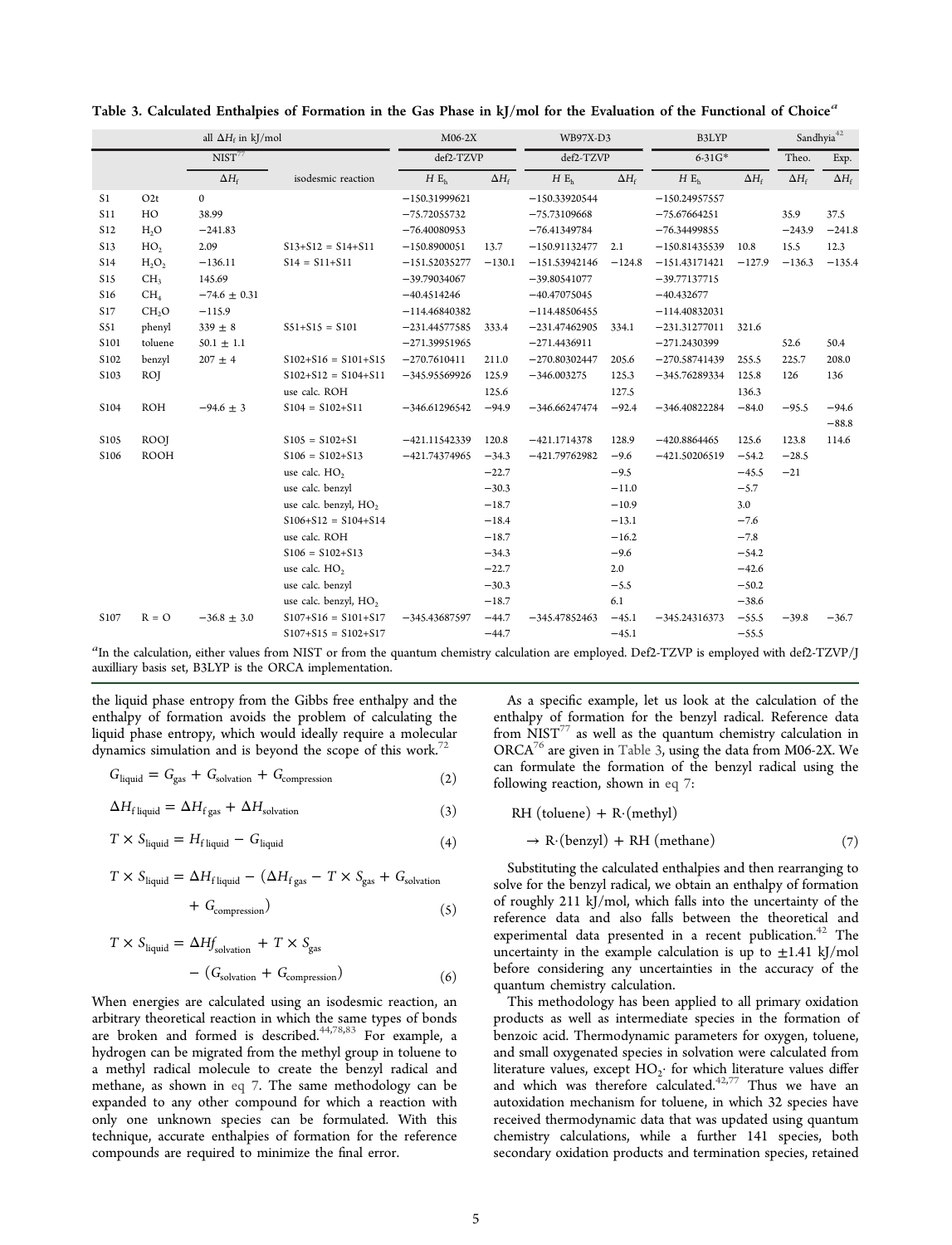<span id="page-6-0"></span>

Figure 1. Plot of the difference in the solvation enegies between RMG and the quantum chemistry calculations from [Table 5](#page-7-0) in which a correction to the Gibbs enthalpy of solvation is applied.  $\Delta \Delta H_f$  solv and  $\Delta \Delta G_{solv}$  are in kJ/mol while  $\Delta \Delta S_{solv}$  is in J/(mol K).

|              |                     | gas phase       |                   |                     | liquid phase    |                   |                                 | solvation                          |                              |
|--------------|---------------------|-----------------|-------------------|---------------------|-----------------|-------------------|---------------------------------|------------------------------------|------------------------------|
| molecule     | $\Delta H_f$ kJ/mol | $S_f$ J/(mol K) | $\Delta G$ kJ/mol | $\Delta H_f$ kJ/mol | $S_f$ J/(mol K) | $\Delta G$ kJ/mol | $\Delta H_{\text{solv}}$ kJ/mol | $\Delta S_{\text{solv}}$ J/(mol K) | $\Delta G_{\rm solv}$ kJ/mol |
| HO.          | 37.07               | 183.93          | $-17.77$          | 16.07               | 143.09          | $-26.60$          | $-21.00$                        | $-40.84$                           | $-8.83$                      |
| $H_2O$       | $-241.84$           | 188.61          | $-298.07$         | $-258.49$           | 156.19          | $-305.06$         | $-16.65$                        | $-32.43$                           | $-6.98$                      |
| O2t          | 0.00                | 205.10          | $-61.15$          | 0.00                | 205.10          | $-57.66$          | 0.00                            | 0.00                               | 3.49                         |
| HOO.         | 12.55               | 229.07          | $-55.75$          | $-19.71$            | 171.33          | $-70.79$          | $-32.26$                        | $-57.74$                           | $-15.04$                     |
| $H_2O_2$     | $-135.90$           | 234.51          | $-205.82$         | $-168.20$           | 176.77          | $-220.90$         | $-32.30$                        | $-57.74$                           | $-15.09$                     |
| toluene      | 49.41               | 327.15          | $-48.13$          | 8.95                | 267.36          | $-70.76$          | $-40.46$                        | $-59.79$                           | $-22.63$                     |
| RJ           | 201.71              | 310.66          | 109.09            | 161.80              | 251.71          | 86.75             | $-39.92$                        | $-58.95$                           | $-22.34$                     |
| <b>ROOJ</b>  | 124.06              | 403.13          | 3.86              | 63.51               | 311.88          | $-29.47$          | $-60.54$                        | $-91.25$                           | $-33.34$                     |
| <b>ROOH</b>  | $-26.99$            | 402.21          | $-146.91$         | $-87.49$            | 310.95          | $-180.20$         | $-60.50$                        | $-91.25$                           | $-33.29$                     |
| <b>ROJ</b>   | 122.63              | 365.56          | 13.64             | 68.78               | 284.85          | $-16.14$          | $-53.85$                        | $-80.71$                           | $-29.78$                     |
| <b>ROH</b>   | $-94.77$            | 371.66          | $-205.58$         | $-148.62$           | 290.96          | $-235.36$         | $-53.85$                        | $-80.71$                           | $-29.78$                     |
| $R = 0$      | $-44.81$            | 348.32          | $-148.66$         | $-98.53$            | 265.47          | $-177.68$         | $-53.72$                        | $-82.84$                           | $-29.02$                     |
| $RI = O$     | 109.58              | 353.00          | 4.33              | 55.15               | 269.53          | $-25.22$          | $-54.43$                        | $-83.47$                           | $-29.55$                     |
| $R(OOJ) = 0$ | $-40.58$            | 425.89          | $-167.56$         | $-106.69$           | 324.93          | $-203.57$         | $-66.11$                        | $-100.96$                          | $-36.01$                     |
| $R(OOH) = 0$ | $-234.01$           | 424.97          | $-360.72$         | $-300.12$           | 324.01          | $-396.72$         | $-66.11$                        | $-100.96$                          | $-36.01$                     |
| $R(OI) = O$  | $-94.60$            | 376.23          | $-206.77$         | $-300.12$           | 324.03          | $-396.73$         | $-205.52$                       | $-52.20$                           | $-189.95$                    |
| $R(OH) = O$  | $-311.75$           | 372.92          | $-422.94$         | $-369.20$           | 289.66          | $-455.56$         | $-57.45$                        | $-83.26$                           | $-32.62$                     |
| O-ring-J     | 304.22              | 333.34          | 204.83            | 263.22              | 273.05          | 181.81            | $-41.00$                        | $-60.29$                           | $-23.03$                     |
| m-ring-J     | 304.22              | 333.34          | 204.83            | 263.47              | 273.30          | 181.98            | $-40.75$                        | $-60.04$                           | $-22.85$                     |
| p-ring-J     | 304.22              | 333.34          | 204.83            | 263.30              | 273.13          | 181.86            | $-40.92$                        | $-60.21$                           | $-22.97$                     |
| p-ring-OOJ   | 121.55              | 395.93          | 3.50              | 61.50               | 305.39          | $-29.55$          | $-60.04$                        | $-90.54$                           | $-33.05$                     |
| m-ring-OOJ   | 121.55              | 395.93          | 3.50              | 61.50               | 305.39          | $-29.55$          | $-60.04$                        | $-90.54$                           | $-33.05$                     |
| p-ring-OOJ   | 121.55              | 395.93          | 3.50              | 61.50               | 305.39          | $-29.55$          | $-60.04$                        | $-90.54$                           | $-33.05$                     |
| O-ring-OOH   | $-29.50$            | 395.01          | $-147.27$         | $-89.54$            | 304.47          | $-180.32$         | $-60.04$                        | $-90.54$                           | $-33.05$                     |
| m-ring-OOH   | 29.50               | 395.01          | $-88.28$          | $-89.54$            | 304.47          | $-180.32$         | $-60.04$                        | $-90.54$                           | $-33.05$                     |
| p-ring-OOH   | $-29.50$            | 395.01          | $-147.27$         | $-89.54$            | 304.47          | $-180.32$         | $-60.04$                        | $-90.54$                           | $-33.05$                     |
| O-ring-OJ    | 23.47               | 353.34          | $-81.88$          | $-29.37$            | 274.14          | $-111.11$         | $-52.84$                        | $-79.20$                           | $-29.23$                     |
| m-ring-OJ    | 23.47               | 353.34          | $-81.88$          | $-29.58$            | 273.93          | $-111.25$         | $-53.05$                        | $-79.41$                           | $-29.38$                     |
| p-ring-OJ    | 23.47               | 353.34          | $-81.88$          | $-29.29$            | 274.26          | $-111.06$         | $-52.76$                        | $-79.08$                           | $-29.18$                     |
| o-cresol     | $-126.73$           | 357.98          | $-233.47$         | $-180.41$           | 278.91          | $-263.57$         | $-53.68$                        | $-79.08$                           | $-30.10$                     |
| m-cresol     | $-126.73$           | 357.98          | $-233.47$         | $-180.41$           | 278.91          | $-263.57$         | $-53.68$                        | $-79.08$                           | $-30.10$                     |
| p-cresol     | $-126.73$           | 357.98          | $-233.47$         | $-180.41$           | 278.91          | $-263.57$         | $-53.68$                        | $-79.08$                           | $-30.10$                     |

Table 4. Calculated Thermodynamic Data from RMG, with Values Quoted for the Reference Temperature of 298.15 K

their RMG thermodynamic data. The breakdown of the 32 key species is shown in [Table 2](#page-4-0) and covers small oxygenated species as well as the initial reactants and primary oxidation products. Comparing the estimated thermodynamic parameters from RMG in both the gas phase and the liquid phase with the calculated values from the quantum chemistry calculations reveals good agreement in the gas phase, as would be expected given the gas phase heritage of the RMG code. While there are some differences in the predicted enthalpy of formation and entropy, these are generally small. However, when comparing the thermodynamic parameters for the liquid phase, the divergence between the predictions from RMG and the quantum chemistry calculations becomes more significant in both the enthalpy and entropy. To maintain a consistent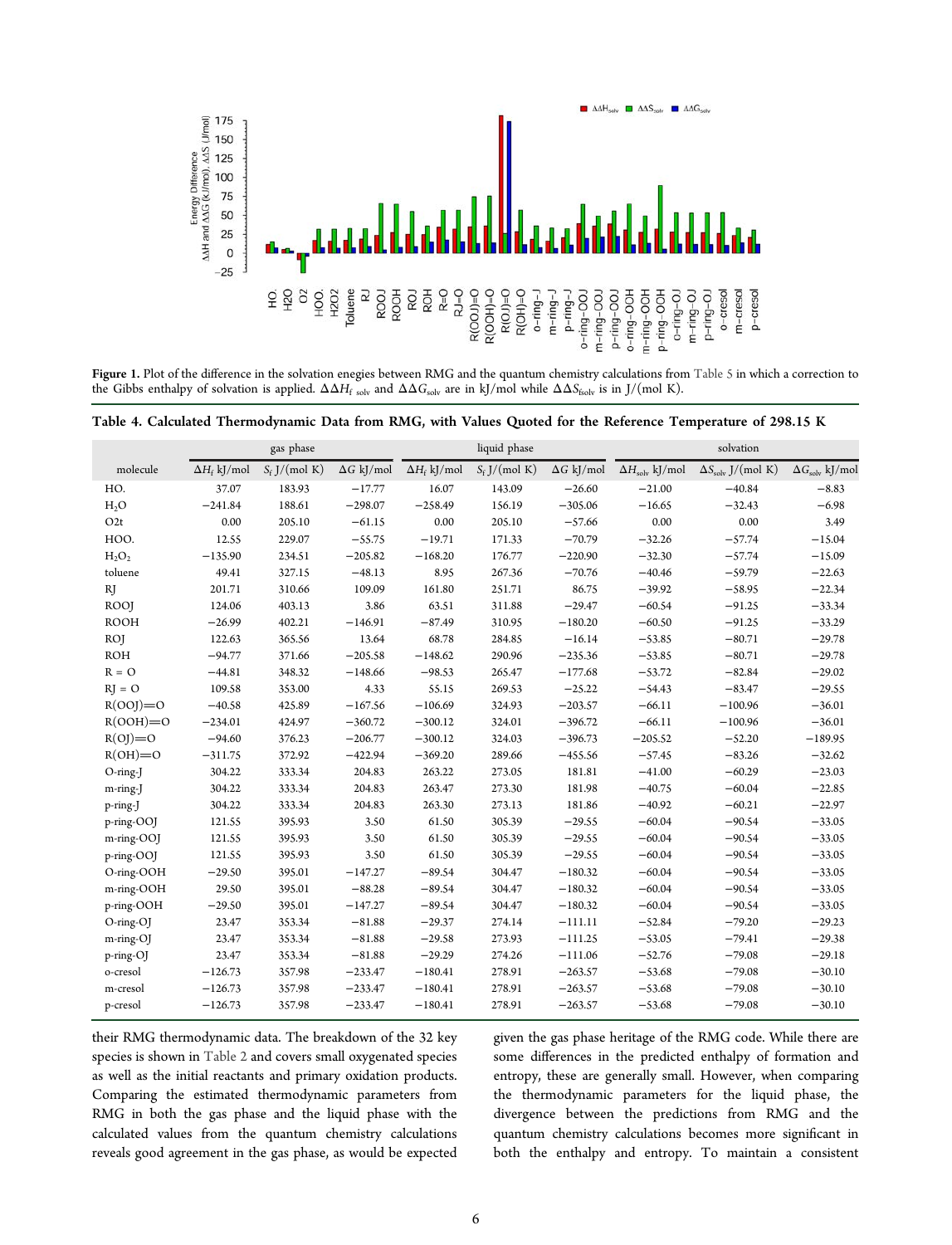|                  | gas phase                    |                        |                      | liquid phase                 |                        |                      | solvation                          |                                           |                                 | $(QC value) - (RMG value)$               |                                          |                                       |
|------------------|------------------------------|------------------------|----------------------|------------------------------|------------------------|----------------------|------------------------------------|-------------------------------------------|---------------------------------|------------------------------------------|------------------------------------------|---------------------------------------|
| molecule         | $\Delta H_{\rm f}$<br>kJ/mol | $S_f$<br>J/(mol)<br>K) | $\Delta G$<br>kJ/mol | $\Delta H_{\rm f}$<br>kJ/mol | $S_f$<br>J/(mol)<br>K) | $\Delta G$<br>kJ/mol | $\Delta H_{\text{solv}}$<br>kJ/mol | $\Delta S_{\text{solv}}$<br>J/(mol)<br>K) | $\Delta G_{\rm solv}$<br>kJ/mol | $\Delta\Delta H_{\rm f\,solv}$<br>kJ/mol | $\Delta\Delta S_{\rm solv}$<br>J/(mol K) | $\Delta\Delta G_{\rm solv}$<br>kJ/mol |
| HO.              | 38.99                        | 172.38                 | $-12.41$             | 29.29                        | 145.88                 | $-14.20$             | $-9.70$                            | $-26.50$                                  | $-1.80$                         | 11.31                                    | 14.33                                    | 7.03                                  |
| H <sub>2</sub> O | $-241.83$                    | 185.16                 | $-297.04$            | $-254.06$                    | 158.68                 | $-301.37$            | $-12.23$                           | $-26.48$                                  | $-4.33$                         | 4.43                                     | 5.95                                     | 2.65                                  |
| O <sub>2</sub>   | 0.00                         | 204.62                 | $-61.01$             | $-8.77$                      | 178.09                 | $-61.87$             | $-8.77$                            | $-26.54$                                  | $-0.86$                         | $-8.77$                                  | $-26.54$                                 | $-4.35$                               |
| HOO.             | 13.69                        | 219.22                 | $-51.68$             | $-1.79$                      | 192.69                 | $-59.24$             | $-15.47$                           | $-26.53$                                  | $-7.56$                         | 16.78                                    | 31.21                                    | 7.48                                  |
| $H_2O_2$         | $-136.11$                    | 222.82                 | $-202.54$            | $-152.67$                    | 196.35                 | $-211.21$            | $-16.56$                           | $-26.47$                                  | $-8.66$                         | 15.75                                    | 31.27                                    | 6.42                                  |
| toluene          | 50.10                        | 314.75                 | $-43.74$             | 26.67                        | 287.76                 | $-59.12$             | $-23.43$                           | $-26.99$                                  | $-15.38$                        | 17.03                                    | 32.80                                    | 7.25                                  |
| RJ               | 211.04                       | 310.68                 | 118.41               | 189.64                       | 283.99                 | 104.97               | $-21.40$                           | $-26.69$                                  | $-13.44$                        | 18.52                                    | 32.26                                    | 8.90                                  |
| <b>ROOJ</b>      | 125.82                       | 360.38                 | 18.37                | 88.74                        | 334.84                 | $-11.09$             | $-37.08$                           | $-25.55$                                  | $-29.46$                        | 23.47                                    | 65.71                                    | 3.87                                  |
| <b>ROOH</b>      | $-30.26$                     | 359.46                 | $-137.44$            | $-63.65$                     | 332.52                 | $-162.79$            | $-33.38$                           | $-26.94$                                  | $-25.35$                        | 27.12                                    | 64.32                                    | 7.94                                  |
| <b>ROJ</b>       | 125.60                       | 337.48                 | 24.97                | 96.72                        | 311.15                 | 3.95                 | $-28.87$                           | $-26.33$                                  | $-21.02$                        | 24.98                                    | 54.38                                    | 8.76                                  |
| <b>ROH</b>       | $-94.87$                     | 340.48                 | $-196.39$            | $-124.07$                    | 295.34                 | $-212.12$            | $-29.19$                           | $-45.14$                                  | $-15.74$                        | 24.65                                    | 35.57                                    | 14.05                                 |
| $R = 0$          | $-44.70$                     | 323.83                 | $-141.25$            | $-64.12$                     | 297.72                 | $-152.88$            | $-19.42$                           | $-26.11$                                  | $-11.63$                        | 34.31                                    | 56.73                                    | 17.39                                 |
| $RI=O$           | 126.53                       | 329.68                 | 28.24                | 103.52                       | 303.09                 | 13.15                | $-23.01$                           | $-26.59$                                  | $-15.09$                        | 31.42                                    | 56.88                                    | 14.46                                 |
| $R(OOJ) = O$     | $-19.39$                     | 367.25                 | $-128.89$            | $-50.87$                     | 340.84                 | $-152.50$            | $-31.48$                           | $-26.42$                                  | $-23.60$                        | 34.63                                    | 74.54                                    | 12.40                                 |
| $R(OOH) = 0$     | $-208.07$                    | 362.57                 | $-316.17$            | $-238.54$                    | 336.98                 | $-339.01$            | $-30.48$                           | $-25.59$                                  | $-22.85$                        | 35.63                                    | 75.37                                    | 13.16                                 |
| $R(OI) = O$      | $-37.55$                     | 348.69                 | $-141.52$            | $-61.44$                     | 322.56                 | $-157.61$            | $-23.89$                           | $-26.14$                                  | $-16.09$                        | 181.63                                   | 26.06                                    | 173.86                                |
| $R(OH) = O$      | $-301.25$                    | 339.86                 | $-402.58$            | $-330.67$                    | 313.62                 | $-424.18$            | $-29.42$                           | $-26.24$                                  | $-21.60$                        | 28.02                                    | 57.02                                    | 11.02                                 |
| O-ring-J         | 305.86                       | 323.26                 | 209.48               | 283.10                       | 298.71                 | 194.04               | $-22.76$                           | $-24.55$                                  | $-15.44$                        | 18.24                                    | 35.74                                    | 7.59                                  |
| m-ring-J         | 307.67                       | 321.54                 | 211.81               | 282.70                       | 294.81                 | 194.80               | $-24.98$                           | $-26.73$                                  | $-17.01$                        | 15.77                                    | 33.31                                    | 5.84                                  |
| p-ring-J         | 305.59                       | 321.84                 | 209.63               | 284.81                       | 293.82                 | 197.21               | $-20.78$                           | $-28.02$                                  | $-12.42$                        | 20.14                                    | 32.19                                    | 10.55                                 |
| p-ring-OOJ       | 101.94                       | 360.72                 | $-5.61$              | 80.42                        | 334.31                 | $-19.25$             | $-21.51$                           | $-26.41$                                  | $-13.64$                        | 38.53                                    | 64.14                                    | 19.40                                 |
| m-ring-OOJ       | 102.85                       | 364.85                 | $-5.93$              | 78.36                        | 323.29                 | $-18.03$             | $-24.49$                           | $-41.56$                                  | $-12.10$                        | 35.55                                    | 48.98                                    | 20.94                                 |
| p-ring-OOJ       | 103.56                       | 374.18                 | $-8.00$              | 81.60                        | 338.87                 | $-19.44$             | $-21.96$                           | $-35.31$                                  | $-11.44$                        | 38.08                                    | 55.23                                    | 21.61                                 |
| O-ring-OOH       | $-45.07$                     | 354.02                 | $-150.63$            | $-75.01$                     | 328.10                 | $-172.83$            | $-29.93$                           | $-25.93$                                  | $-22.20$                        | 30.11                                    | 64.62                                    | 10.84                                 |
| m-ring-OOH       | $-43.68$                     | 359.47                 | $-150.85$            | $-76.42$                     | 318.07                 | $-171.26$            | $-32.75$                           | $-41.40$                                  | $-20.40$                        | 27.29                                    | 49.14                                    | 12.64                                 |
| p-ring-OOH       | $-43.36$                     | 344.75                 | $-146.15$            | $-71.89$                     | 343.53                 | $-174.31$            | $-28.53$                           | $-1.22$                                   | $-28.16$                        | 31.51                                    | 89.32                                    | 4.88                                  |
| O-ring-OJ        | 26.19                        | 338.19                 | $-74.64$             | 0.93                         | 312.04                 | $-92.10$             | $-25.26$                           | $-26.15$                                  | $-17.46$                        | 27.59                                    | 53.05                                    | 11.77                                 |
| m-ring-OJ        | 27.43                        | 327.25                 | $-70.14$             | 1.47                         | 300.61                 | $-88.15$             | $-25.95$                           | $-26.64$                                  | $-18.01$                        | 27.10                                    | 52.77                                    | 11.37                                 |
| p-ring-OJ        | 28.17                        | 342.88                 | $-74.06$             | 2.36                         | 316.75                 | $-92.08$             | $-25.80$                           | $-26.13$                                  | $-18.01$                        | 26.96                                    | 52.95                                    | 11.17                                 |
| o-cresol         | $-132.04$                    | 334.51                 | $-231.77$            | $-159.67$                    | 308.63                 | $-251.69$            | $-27.64$                           | $-25.88$                                  | $-19.92$                        | 26.04                                    | 53.20                                    | 10.18                                 |
| <i>m</i> -cresol | $-129.56$                    | 343.73                 | $-232.05$            | $-160.09$                    | 297.83                 | $-248.89$            | $-30.53$                           | $-45.90$                                  | $-16.85$                        | 23.15                                    | 33.18                                    | 13.26                                 |
| <i>p</i> -cresol | $-126.84$                    | 346.39                 | $-230.11$            | $-159.98$                    | 297.30                 | $-248.63$            | $-33.15$                           | $-49.09$                                  | $-18.51$                        | 20.53                                    | 29.99                                    | 11.59                                 |
|                  |                              |                        |                      |                              |                        |                      |                                    |                                           |                                 |                                          |                                          |                                       |

<span id="page-7-0"></span>Table 5. Calculated Thermodynamic Data from Quantum Chemistry, Including a Correction to the Gibbs Enthalpy of Solvation, with Values Quoted for the Reference Temperature of 298.15 K

mechanism, updates to the thermodynamic data were applied to all species in the dominant reaction pathway. Plots for the species representing the dominant reaction route are shown in the [Supplementary Data section C.2.1.](http://pubs.acs.org/doi/suppl/10.1021/acs.energyfuels.7b00416/suppl_file/ef7b00416_si_001.pdf) For the standard condition of 298.15 K, the comparison between the calculated quantum chemistry value is shown in [Figure 1](#page-6-0). The calculated values for the thermodynamic data in RMG are shown in [Table](#page-6-0) [4](#page-6-0), while the calculated values for the quantum chemistry calculation and their difference relative to the RMG values is shown in Table 5.

As can be seen from [Figure 1](#page-6-0), overall agreement between the quantum chemistry calculation and RMG is good for the Gibbs free enthalphy for all but one species, the radical formed in the decomposition of the hydroperoxide group in the perbenzoic acid. The comparatively constant deviation in the Gibbs free enthalpy between RMG and the quantum chemistry calculations is the result of RMG not taking the transition from the gas phase reference state to the liquid phase reference state into account. One can further observe that RMG consistently predicts lower enthalpies of formation as well as lower entropies when compared to quantum chemistry calculations, except for oxygen. Inspection of [Table 4](#page-6-0) also shows that RMG is not able to predict thermodynamic differences in between

isomers, such as for example the three cresol isomers. While these are known to have slightly differing enthalpies of formation, and these differences are reflected in the quantum chemistry calculations, the RMG-predicted enthalpies of formation are identical. The same is true for the corresponding alkyl radical, peroxyl radical, hydroperoxide and oxyl radical species.

3.4. Sensitivity Analysis and 0D Chemical Kinetics. Brute force sensitivity analysis can provide insights into the response of a chemical kinetics mechanism to minor or major changes in the Arrhenius parameters. This method can be employed to probe the mechanism's sensitivity to minor changes and offers the user the ability to identify reaction whose parameters exhibit a significant impact on the mechanism behavior and thus warrant a further investigation. Brute force sensitivity analysis was carried out by developing a simple dedicated C++ code to read the chemkin input file generated by RMG and write output files with adjusted Arrhenius parameters using a systematic naming pattern based on user defined parameters. In a second step, Bash with the option of GNU parallel $84$  may be employed to solve the modified mechanisms using a solver of choice. The data are post processed using  $R_1^{85}$  $R_1^{85}$  $R_1^{85}$  and the result is reported as a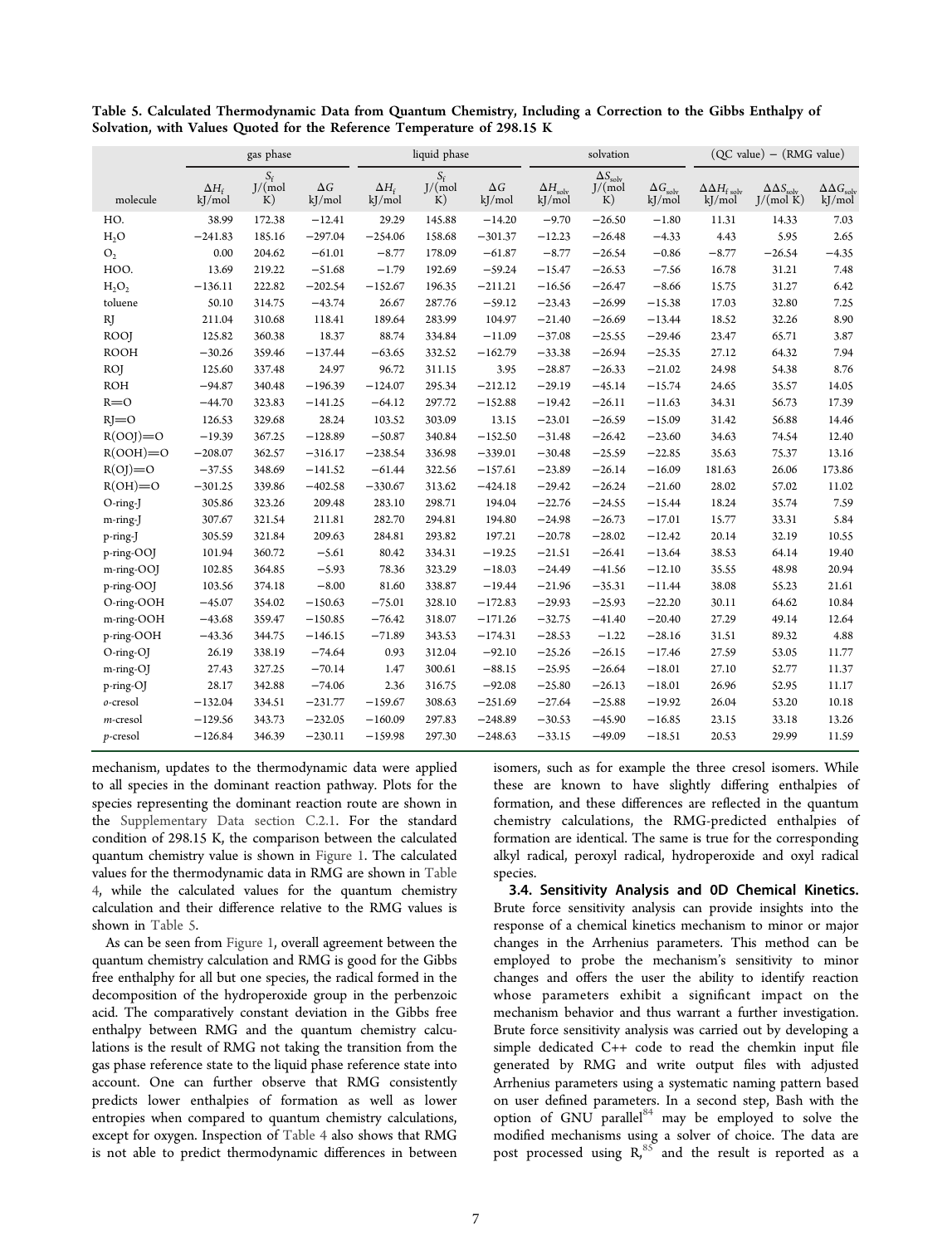percentage change in the induction time, *t*, of the modified mechanism relative to the unmodified mechanism using the method in eq 8.

$$
\%t_{\text{change}} = \frac{(t_{\text{modified}} - t_{\text{original}})}{t_{\text{original}}} \times 100\%
$$
\n(8)

Where the temperature dependence is investigated, the output is presented as the absolute change in the temperature dependence of the induction time when comparing the original and modified mechanism, shown in eq 9.

output = 
$$
\frac{d}{dT} \log_{10}(t_{\text{modified}}) - \frac{d}{dT} \log_{10}(t_{\text{original}})
$$
 (9)

For 0D chemical kinetics, this study employed an in-house solver,  $C\log$ ,<sup>[16](#page-19-0),[86](#page-20-0)</sup> as it is able to simulate a constant oxygen condition which is assumed to be true during the initial phase of the autoxidation process. As Cloe is a gas phase solver, an elevated pressure is employed to simulate the equivalent concentration of the liquid phase at the desired temperature. The values are shown in [Table 1.](#page-4-0) The fractional ratio of toluene and oxygen is assumed to be best described by the expected ratio at 298.15 K and  $1.17 \times 10^6$  Pa, which results in an input of 98.79% of toluene and 1.21% of oxygen.

**3.5. Summary of Models Considered.** This study considers the development of an RMG model, which consists of a base model which is extended by the addition and inclusion of termination reactions of radical intermediates in the formation of the primary oxidation products. The resultant model is then subject to updates to the thermodynamic data of the initial species, small oxygenated products, as well as all primary oxidation products. The initial model consists of 118 species, excluding inert gases, and 2192 reactions. The termination reactions add 55 termination species, which involve every combination of possible  $R_2$ ,  $R_2O$ ,  $R_2O_2$ ,  $R_2O_3$ , and  $R_2O_4$ as well as the  $RO_3$ , which is the decomposition path for the  $R_2O_4$  termination species.<sup>[73](#page-20-0)</sup> These 54 species add 114 reactions to the mechanism. In the final step, the thermodynamic data of 32 key species, which cover the initial species, small oxygenated species, and all primary oxidation products are updated. The mechanism sizes are tabulated in Table 6, while an overview of the updated species was given previously in [Table 2.](#page-4-0)

Table 6. Overview over the Sizes of the Employed Mechanisms

| mechanism          | number of |           |  |  |
|--------------------|-----------|-----------|--|--|
|                    | species   | reactions |  |  |
| core mechanism     | 118       | 2192      |  |  |
| extended mechanism | 173       | 2309      |  |  |
| improved mechanism | 173       | 2309      |  |  |

#### 4. RESULTS AND DISCUSSION

We begin with a brief presentation of the qualitative GC results obtained, shown in Section 4.1. Following, the overall behavior of the RMG mechanism is discussed in Section 4.2, focusing first on the core mechanism and the impact of termination reactions in the extended mechanism in Section 4.2.1 and then the impact of the updated quantum chemistry in the improved mechanism in [Section 4.2.2](#page-10-0). The impact of the oxygen concentration as a potential source of error in the comparison of the models is discussed in [Section 4.3](#page-15-0).

4.1. Qualitative Gas Chromatography Mass Spectrometry Analysis. In order to confirm that expected species from the literature are observed in the experiment, qualitative analysis of the samples was carried out using gas chromatography mass spectrometry. Pure, unstressed toluene, was analyzed to establish a reference composition relative to the stressed samples. It was found that only trace quantities of ethylbenzene are present as a contaminant, which explains its presence in the stressed sample. The chromatograms obtained with the PONA column for samples retrieved after a 10%, 20%, and 40% pressure drop at 160 °C are shown in [Figure 2](#page-9-0). A magnification of the time from 35 to 55 min is shown in [Figure](#page-9-0) [3](#page-9-0) to visualize the development of the peak intensity more clearly.

As can be seen from [Figure 2,](#page-9-0) additional compounds are formed as a result of the thermal stress under a pressurized oxygen atmosphere, with their abundance increasing with an increased residence time, evidenced by the larger peaks for the 40% pressure drop criteria. Similarly, a higher stressing temperature corresponds to a greater amount of product formed. Benzoic acid was also only observed in the sample stressed at 160 °C. An identification of key peaks was carried out,[87](#page-20-0)−[89](#page-20-0) and a number of compounds were identified in agreement with the literature<sup>[2](#page-18-0)[,90](#page-20-0)</sup> shown in [Table 7.](#page-10-0)

While an evaluation of the surface area of the gas chromatography mass spectrometry peaks for benzyl alcohol, benzaldehyde, and the cresol peaks cannot offer a robust quantification, it can offer preliminary data on the relative development of the species concentration in the sample. Values for the peak areas of the undiluted samples obtained with the PONA column are shown in [Table 8](#page-10-0). While benzyl alcohol exhibits a gradual concentration increase, the rate of production of benzaldehyde appears to accelerate. In contrast, the rate of cresol accumulation appears to be decreasing with increased oxidation. If we now take the reduced volume, relative to the initial 5 mL sample into account, we observe a consistent decrease in the total amount of the products observed. These increases in the surface area may be due to volume reduction, inducing a concentration of the oxidation products in the liquid phase. The limited number of data points focused on the liquid phase and suggests that further work which investigates the gas liquid exchange and equilibria is required.

4.2. Global Reactivity. 4.2.1. Core and Extended Mechanism Evaluation. The induction periods relative to the experimental induction periods for the three model development stages is shown in [Figure 4](#page-10-0). An immediate observation that can be made is that the core mechanism, as generated by RMG without any modifications, is significantly too fast, which is to be expected, giving the missing termination reactions, which provide an essential sink for radical species. As shown in [Figure 4](#page-10-0), the addition and thus inclusion of termination reactions reduces the discrepancy between the experimental data and the model.

This is also evident in the ROP analysis, where consumption of toluene by the peroxyl radical at the induction period, the dominant path of toluene consumption, has been reduced by about a factor of 224 as a result of the addition of the termination reactions, shown in [Table 9](#page-11-0).

The oxidation inhibiting effect of the termination species further results in a more reasonable development of species concentrations over time when compared to the original mechanism. The addition of termination reactions has resulted in a more gradual consumption of the fuel, which agrees with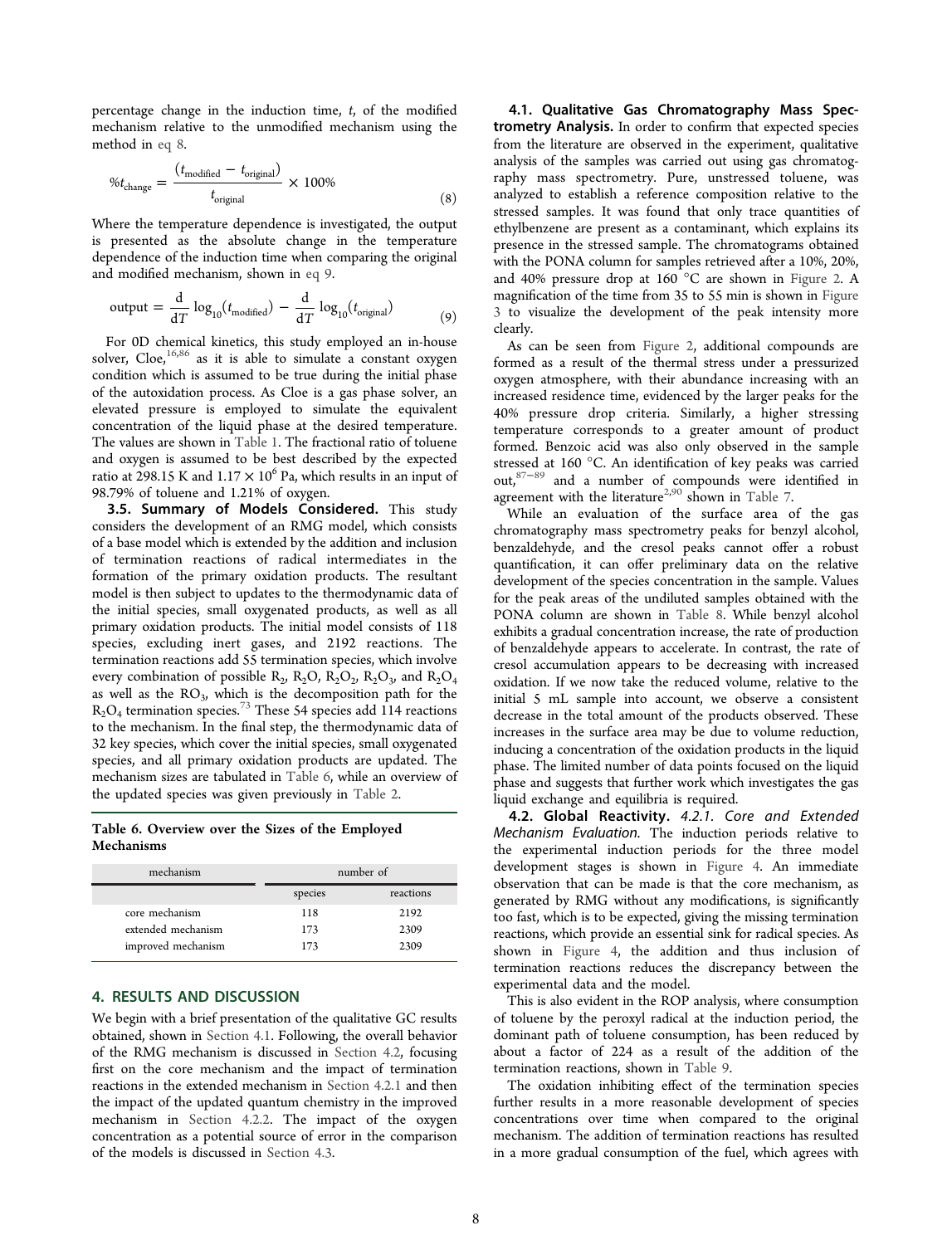<span id="page-9-0"></span>

Figure 2. Chromatograms obtained using a PONA column in GC-MS, from a toluene sample subject to a 10%, 20%, and 40% pressure drop termination criteria at 160 °C in the PetroOxy. Neat toluene is shown in the background as a comparison.



Figure 3. Focus on the 35 min to 55 min segment of the chromatograms, shown in Figure 2, obtained using a PONA column in GC-MS, from a toluene sample subject to a 10%, 20%, and 40% pressure drop termination criteria at 160 °C in the PetroOxy. Neat toluene is shown in the background as a comparison.

the literature as well as the gradual pressure drop, corresponding to a consumption of oxygen in the headspace by the fuel, observed in the experiment.

In agreement with the literature, the rate of production analysis applied to the core mechanism shows that a hydrogen abstraction by a peroxyl species dominates the toluene consumption in the mechanism, leading to the formation of a hydroperoxide and reactive alkyl, i.e., the reversible reaction R· + ROOH = RH + ROO· and not other reactions in the mechanism.<sup>[1,2,](#page-18-0)[13](#page-19-0),[16](#page-19-0)</sup> This is expected, as hydrogen abstraction by

oxygen is known to be slow, while peroxyl radicals are known to be highly reactive. $1,2,16,73$  $1,2,16,73$  $1,2,16,73$  $1,2,16,73$  The mechanism strongly favors reactivity on the methyl group, shown in [Table 9](#page-11-0). Products such as benzyl alcohol, benzaldehyde, and benzoic acid are reported as being the dominant reaction route.<sup>[1,2](#page-18-0)</sup> The resultant alkyl radical is then far more receptive to an interaction with any dissolved oxygen leading to another peroxyl species and thus propagating the reaction chain as has been previously reported for fuels.[13](#page-19-0) Sensitivity analysis of the toluene species, filtered to include only reactions with a notable impact on the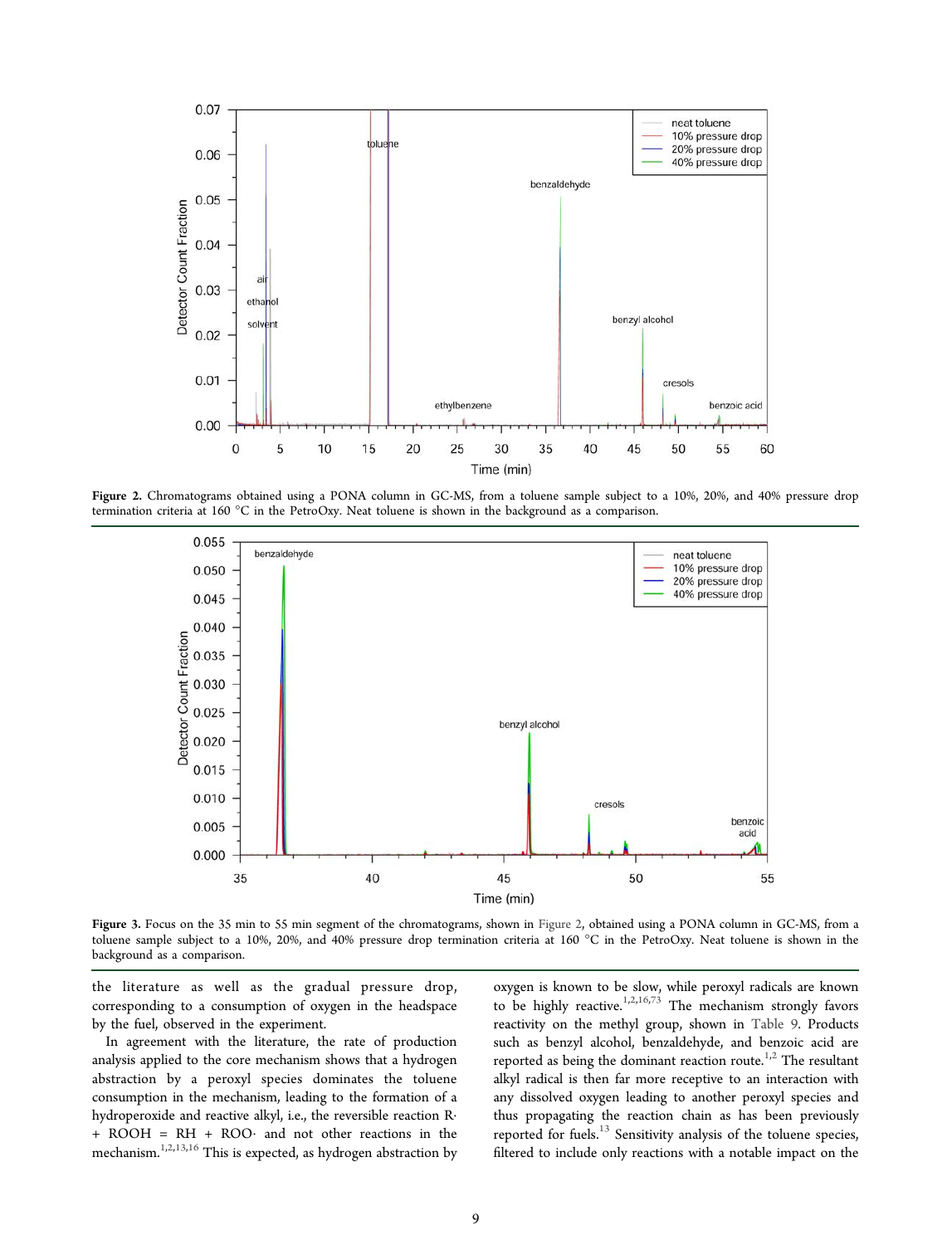<span id="page-10-0"></span>Table 7. Species Identified in Samples from the PetroOxy with the Chromatogram Shown in [Figure 2](#page-9-0)

| time for peak (min) | species               |
|---------------------|-----------------------|
| $2 - 4$             | air, ethanol, solvent |
| $15 - 17$           | toluene               |
| 26                  | ethylbenzene          |
| 36                  | benzaldehyde          |
| 46                  | benzyl alcohol        |
| 48, 50              | cresol                |
| $54 - 55$           | benzoic acid          |
|                     |                       |

mechanism, is shown in [Supplementary Figure A.1](http://pubs.acs.org/doi/suppl/10.1021/acs.energyfuels.7b00416/suppl_file/ef7b00416_si_001.pdf) for the core and [Supplementary Figure A.2](http://pubs.acs.org/doi/suppl/10.1021/acs.energyfuels.7b00416/suppl_file/ef7b00416_si_001.pdf) for the extended mechanism. As expected, the mechanism exhibits a large response to any modification of this reaction parameter (Reaction 19, see [Table](#page-11-0) [9](#page-11-0) for the identification of individual reactions). The reaction is discussed in more detail in Section 4.2.2, as its reaction equilibrium is impacted by the update to the thermodynamic data.

Another indicator with regard to the quality of the model aside from the induction period is the development of key species concentration profiles. The profile for the extended mechanism is shown in [Figure 5.](#page-11-0) From a general qualitative point of view, the very low concentrations of both benzyl alcohol and benzaldehyde disagree with published observations that tend to report higher concentrations of products relative to  $t$ oluene consumed, such as for example Hoorn et al.<sup>[1](#page-18-0)</sup> In addition, the literature reports greater benzaldehyde concentrations than benzyl alcohol, a trend that is reversed in the extended mechanism. This is explained in the literature $^{1,91,92}$  $^{1,91,92}$  $^{1,91,92}$  $^{1,91,92}$  $^{1,91,92}$  $^{1,91,92}$  by suggesting that a direct reaction path from toluene to both benzaldehyde and benzyl alcohol exists, after which the benzyl alcohol can be oxidized further to form benzaldehyde. Benzaldehyde is then only consumed in the formation of benzoic acid.

4.2.2. Improved Mechanism with Updated Thermodynamic Data Using Quantum Chemistry. The following step in the mechanism improvement consisted of the calculation of new thermodynamic parameters for all participating species up to the primary oxidation products, with the overview given previously in [Table 2](#page-4-0). Calculated values for the enthalpy of formation and entropy are given in [Supplementary Table 5 and](http://pubs.acs.org/doi/suppl/10.1021/acs.energyfuels.7b00416/suppl_file/ef7b00416_si_001.pdf) [Table 6.](http://pubs.acs.org/doi/suppl/10.1021/acs.energyfuels.7b00416/suppl_file/ef7b00416_si_001.pdf) As is immediately visible, the agreement of the mechanism with respect to the induction period at the higher temperature end at 140 °C (413.15 K) and 160 °C (433.15 K) has improved significantly, with the mechanism being maybe 0.2 orders of magnitude too slow with respect to the induction



Figure 4. Plot of the logarithm of the induction time in seconds from the PetroOxy versus temperature, showing the core mechanism as well as the extended mechanism with added termination reactions and the improved mechanism with updated thermodynamic data using quantum chemistry calculations in ORCA.<sup>[76](#page-20-0)</sup>

period in seconds at 140 °C (413.15 K) and 0.2 orders of magnitude too fast at 160 °C (433.15 K). Compared to the extended mechanism with added terminations, the consumption of toluene is roughly an order of magnitude slower, as shown previously in [Table 9](#page-11-0).

This can be explained by the observation that RMG writes certain reactions in a reverse format, such as the extremely sensitive reaction  $RH + ROO \rightarrow R \cdot + ROOH$ , which is written as  $R \cdot + ROOH \leftrightarrow RH + ROO \cdot$ . The hydrogen abstraction from fuel by the peroxyl is reaction R19 in [Figure 9.](#page-13-0) As this is a reverse reaction in the RMG generated reaction mechanism, the reverse rate constant is dependent on the thermodynamic parameters of the participating species and determined by the equilibrium constant. The calculation of Arrhenius parameters for the reverse reaction<sup>[93](#page-20-0)</sup> reveals that the thermodynamic data from RMG result in a reaction that is between 0.5−0.75 orders of magnitude faster at low temperatures compared to the rate constants reported by Denisov.[73](#page-20-0) Assuming Arrhenius behavior with no temperature dependence of the pre-exponential factor,  $n = 0$ , it is possible to fit an Arrhenius expression to the rate constants reported by  $D$ enisov $73$  to estimate suitable reference values in the narrow 298.15−433.15 K temperature range, with the fitted values for  $A$  and  $E_a$  shown in [Table 10](#page-11-0). The corresponding plot of *k* versus *T* is shown in [Figure 6](#page-12-0). When the thermodynamic parameters for the species in the reaction

Table 8. Peak Areas for the Chromatogram Obtained with a PONA Column for a Sample Stressed at 160 °C

|                    |                      | undiluted sample     | considering volume loss |        |        |  |
|--------------------|----------------------|----------------------|-------------------------|--------|--------|--|
| compound           | peak at 10%          | peak at 20%          | peak at 40%             | at 20% | at 40% |  |
| benzyl alcohol     | $1.01 \times 10^{9}$ | $1.53 \times 10^{9}$ | $2.33 \times 10^{9}$    |        |        |  |
| relative to 10%    |                      | $+52%$               | $+131%$                 | $-34%$ | $-56%$ |  |
| relative to 20%    |                      |                      | $+52%$                  |        | $-34%$ |  |
| benzaldehyde       | $1.86 \times 10^8$   | $2.26 \times 10^8$   | $4.25 \times 10^8$      |        |        |  |
| relative to 10%    |                      | $+22%$               | $+129%$                 | $-18%$ | $-56%$ |  |
| relative to 20%    |                      |                      | $+88%$                  |        | $-47%$ |  |
| cresols (combined) | $4.80 \times 10^{7}$ | $8.94 \times 10^{7}$ | $1.58 \times 10^8$      |        |        |  |
| relative to 10%    |                      | $+86%$               | $+129%$                 | $-46%$ | $-40%$ |  |
| relative to 20%    |                      |                      | $+77%$                  |        | $-43%$ |  |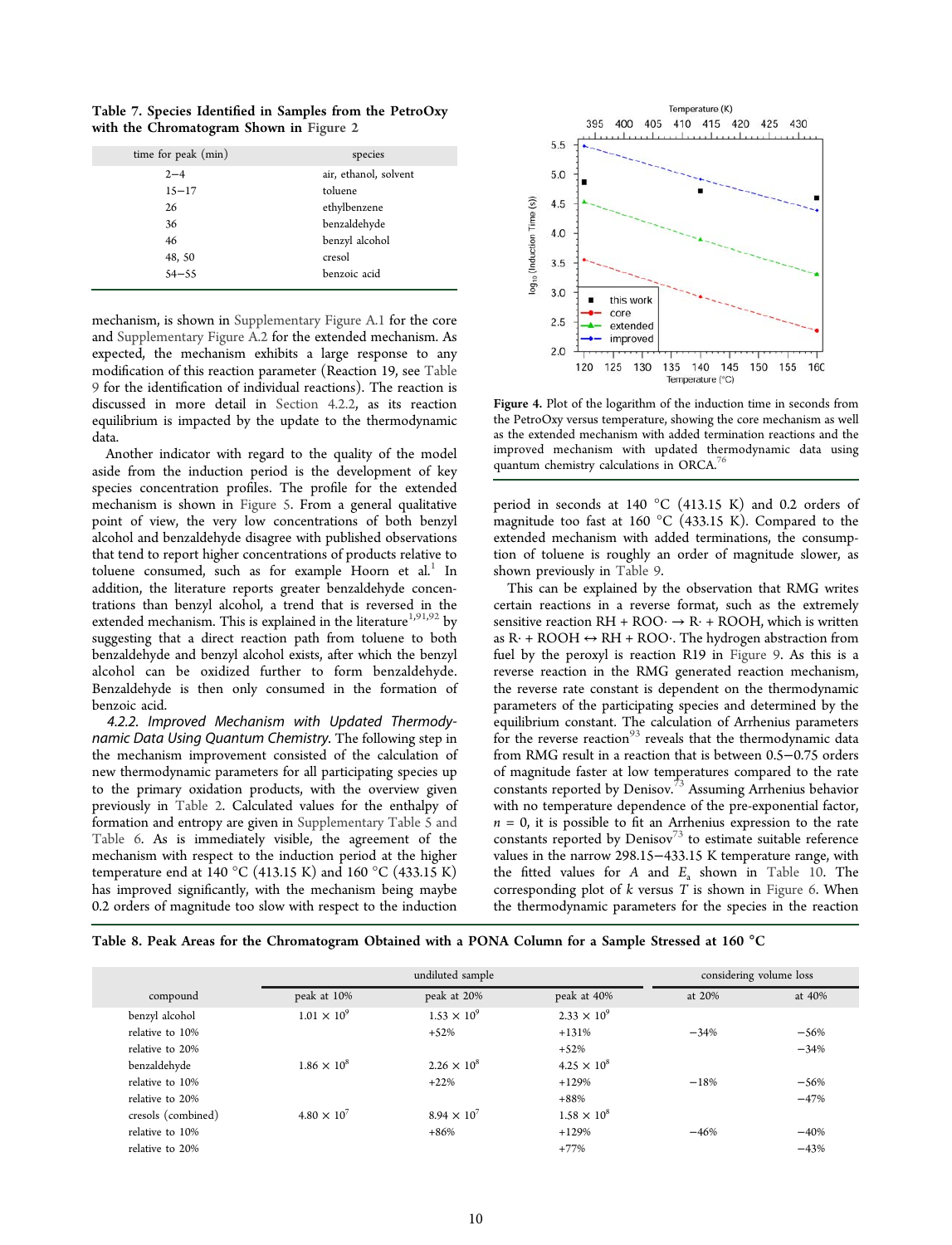<span id="page-11-0"></span>Table 9. Overview of the Most Important Reactions Involved in the Consumption of Toluene at the Time of the Induction Period in the Mechanism, for the 433.15 K Temperature Criteria, Presented as Rate of Production and Sorted by Rate for the Improved RMG Mechanism

|                    |                                                                                                                                   |              | core mechanism           |              | extended mechanism            |          | improved mechanism         |
|--------------------|-----------------------------------------------------------------------------------------------------------------------------------|--------------|--------------------------|--------------|-------------------------------|----------|----------------------------|
| reaction<br>number | reaction                                                                                                                          | fraction     | mol $cm^{-3} s^{-1}$     | fraction     | mol $cm^{-3}$ s <sup>-1</sup> | fraction | mol $cm^{-3} s^{-1}$       |
| 9                  | $C_7H_7(7) + \text{oxygen}(2) \leftrightarrow C_7H_7O_2(11)$                                                                      | $-0.982$     | $-4.95 \times 10^{-4}$   | $-0.965$     | $-2.24 \times 10^{-6}$        | $-0.609$ | $-1.68 \times 10^{-7}$     |
| 79                 | oxygen(2) + C <sub>7</sub> H <sub>5</sub> O(44) $\leftrightarrow$ C <sub>7</sub> H <sub>5</sub> O <sub>3</sub> (64)               | $-0.018$     | $-8.84 \times 10^{-6}$   | $-0.032$     | $-7.40 \times 10^{-8}$        | $-0.357$ | $-9.87 \times 10^{-8}$     |
| 367                | oxygen(2) + C <sub>7</sub> H <sub>7</sub> O(19) $\leftrightarrow$ HOOJ(5) + C <sub>7</sub> H <sub>6</sub> O(43)                   | $\mathbf{0}$ | $-1.65 \times 10^{-9}$   | $-0.002$     | $-4.93 \times 10^{-9}$        | $-0.011$ | $-3.04 \times 10^{-9}$     |
| 15                 | $C_7H_7(9) + \text{oxygen}(2) \leftrightarrow C_7H_7O_2(13)$                                                                      | $\mathbf{0}$ | $-4.19 \times 10^{-8}$   | $\mathbf{0}$ | $-3.49 \times 10^{-10}$       | $-0.004$ | $-1.03 \times 10^{-9}$     |
| 14                 | $C_7H_7(8)$ + oxygen(2) $\leftrightarrow C_7H_7O_2(12)$                                                                           | $\mathbf{0}$ | $-4.19 \times 10^{-8}$   | $\mathbf{0}$ | $-3.49 \times 10^{-10}$       | $-0.004$ | $-1.02\times10^{-9}$       |
| 85                 | oxygen(2) + C <sub>7</sub> H <sub>7</sub> O(58) $\leftrightarrow$ C <sub>7</sub> H <sub>7</sub> O <sub>3</sub> (73)               | $\Omega$     | $-1.08\,\times\,10^{-8}$ | $\Omega$     | $-9.71 \times 10^{-11}$       | $-0.004$ | $-1.02 \times 10^{-9}$     |
| 78                 | oxygen(2) + C <sub>7</sub> H <sub>7</sub> O(57) $\leftrightarrow$ C <sub>7</sub> H <sub>7</sub> O <sub>3</sub> (60)               | $\Omega$     | $-1.05 \times 10^{-8}$   | $\Omega$     | $-9.44 \times 10^{-11}$       | $-0.004$ | $-1.00 \times 10^{-9}$     |
| 16                 | $C_7H_7(10) + oxygen(2) \leftrightarrow C_7H_7O_2(14)$                                                                            | $\Omega$     | $-2.10 \times 10^{-8}$   | $\Omega$     | $-1.74 \times 10^{-10}$       | $-0.002$ | $-5.12 \times 10^{-10}$    |
| 86                 | oxygen(2) + C <sub>7</sub> H <sub>7</sub> O(59) $\leftrightarrow$ C <sub>7</sub> H <sub>7</sub> O <sub>3</sub> (76)               | $\Omega$     | $-5.11 \times 10^{-9}$   | $\Omega$     | $-4.61 \times 10^{-11}$       | $-0.002$ | $-5.10\times10^{-10}$      |
| 43                 | oxygen(2) + C <sub>7</sub> H <sub>7</sub> O <sub>2</sub> (28) $\leftrightarrow$ C <sub>7</sub> H <sub>7</sub> O <sub>4</sub> (32) | $\Omega$     | $-3.09 \times 10^{-8}$   | $\Omega$     | $-2.54 \times 10^{-10}$       | $-0.002$ | $-4.24 \times 10^{-10}$    |
| 42                 | oxygen(2) + C <sub>7</sub> H <sub>7</sub> O <sub>2</sub> (27) $\leftrightarrow$ C <sub>7</sub> H <sub>7</sub> O <sub>4</sub> (31) | $\mathbf{0}$ | $-3.09 \times 10^{-8}$   | $\Omega$     | $-2.54\times10^{-10}$         | $-0.002$ | $-4.22 \times 10^{-10}$    |
| 44                 | oxygen(2) + C <sub>7</sub> H <sub>7</sub> O <sub>2</sub> (29) $\leftrightarrow$ C <sub>7</sub> H <sub>7</sub> O <sub>4</sub> (33) | $\Omega$     | $-1.54 \times 10^{-8}$   | $\Omega$     | $-1.27 \times 10^{-10}$       | $-0.001$ | $-2.12 \times 10^{-10}$    |
| 69                 | oxygen(2) + C <sub>7</sub> H <sub>5</sub> O(45) $\leftrightarrow$ C <sub>7</sub> H <sub>5</sub> O <sub>3</sub> (48)               | $\Omega$     | $-4.49 \times 10^{-12}$  | $\Omega$     | $-6.94 \times 10^{-14}$       | $\Omega$ | $-4.00 \times 10^{-11}$    |
| 70                 | oxygen(2) + C <sub>7</sub> H <sub>5</sub> O(46) $\leftrightarrow$ C <sub>7</sub> H <sub>5</sub> O <sub>3</sub> (49)               | $\mathbf{0}$ | $-4.49 \times 10^{-12}$  | $\Omega$     | $-6.94 \times 10^{-14}$       | $\Omega$ | $-4.00\times10^{-11}$      |
| 71                 | oxygen(2) + C <sub>7</sub> H <sub>5</sub> O(47) $\leftrightarrow$ C <sub>7</sub> H <sub>5</sub> O <sub>3</sub> (50)               | $\Omega$     | $-2.25\times10^{-12}$    | $\Omega$     | $-3.47 \times 10^{-14}$       | $\Omega$ | $-2.07 \times 10^{-11}$    |
| 374                | $HOOJ(5) + C_7H_7O(22) \leftrightarrow oxygen(2) + C_7H_8O(26)$                                                                   | $\Omega$     | $3.58 \times 10^{-14}$   | $\Omega$     | $1.55 \times 10^{-13}$        | $\Omega$ | $1.44 \times 10^{-12}$     |
| 378                | $HOOJ(5) + C_7H_7O_3(37) \leftrightarrow oxygen(2) + C_7H_8O_3(40)$                                                               | $\Omega$     | $5.30 \times 10^{-14}$   | $\Omega$     | $2.27 \times 10^{-13}$        | $\Omega$ | $2.70 \times 10^{-12}$     |
| 380                | $HOOJ(5) + C_7H_7O_3(38) \leftrightarrow oxygen(2) + C_7H_8O_3(41)$                                                               | $\mathbf{0}$ | $5.40 \times 10^{-14}$   | $\Omega$     | $2.28 \times 10^{-13}$        | 0.001    | $4.69 \times 10^{-12}$     |
| 383                | $HOOJ(5) + C_7H_7O_3(76) \leftrightarrow oxygen(2) + C_7H_8O_3(42)$                                                               | $\mathbf{0}$ | $1.79\times10^{-14}$     | $\Omega$     | $8.32\times10^{-14}$          | 0.002    | $1.03$ $\times$ $10^{-11}$ |
| 358                | $2HOOJ(5) \leftrightarrow HOOH(6) + oxygen(2)$                                                                                    | $\mathbf{0}$ | $4.25 \times 10^{-18}$   | $\Omega$     | $1.15 \times 10^{-12}$        | 0.003    | $1.52 \times 10^{-11}$     |
| 379                | $HOOJ(5) + C_7H_7O_3(60) \leftrightarrow oxygen(2) + C_7H_8O_3(40)$                                                               | $\mathbf{0}$ | $3.61 \times 10^{-14}$   | $\Omega$     | $1.68 \times 10^{-13}$        | 0.003    | $1.90\times10^{-11}$       |
| 381                | $HOOJ(5) + C_7H_7O_3(73) \leftrightarrow oxygen(2) + C_7H_8O_3(41)$                                                               | $\Omega$     | $3.56 \times 10^{-14}$   | $\Omega$     | $1.66 \times 10^{-13}$        | 0.003    | $2.01$ $\times$ $10^{-11}$ |
| 394                | $HOOI(5) + C_7H_5O_3(64) \leftrightarrow oxygen(2) + C_7H_6O_3(65)$                                                               | 0.002        | $3.29 \times 10^{-12}$   | 0.002        | $1.44 \times 10^{-11}$        | 0.017    | $1.03 \times 10^{-10}$     |
| 363                | $HOO(5) + C_7H_7O_2(11) \leftrightarrow oxygen(2) + C_7H_8O_2(15)$                                                                | 0.998        | $1.65 \times 10^{-9}$    | 0.642        | $3.86 \times 10^{-9}$         | 0.417    | $2.48 \times 10^{-9}$      |
| 2195               | $C_7H_7O(19) + \text{oxygen}(2) \leftrightarrow S(116)$                                                                           |              |                          | 0.355        | $2.13 \times 10^{-9}$         | 0.552    | $3.28 \times 10^{-9}$      |
|                    |                                                                                                                                   |              |                          |              |                               |          |                            |



Figure 5. Concentrations profile for key species in the RMG model with added termination reactions at 433.15 K.

mechanism are recalculated using quantum chemistry, we observe that the calculated reverse rate constant closely agrees with the data reported by Denisov, $73$  shown in [Figure 6,](#page-12-0) and reproduces the temperature dependence of the fitted parameters well over a narrow 150 K temperature range.

The individual contributions of the species whose thermodynamic data was updated go beyond the single reaction discussed here. The overall impact is a significant reduction of the reactivity leading to a better agreement of the model with experimental data with regard to the induction period as can be seen in [Figure 4](#page-10-0). The difference in the

Table 10. Arrhenius Parameters for Reaction  $R^*$  + ROOH =  $RH + ROO·$  in the Liquid Phase, Forward as Estimated by RMG and Reverse, Calculated from the Original RMG-Py Thermochemistry and the Updated ORCA<sup>7</sup> Thermochemistry<sup>a</sup>

| $R_1 + ROOH = RH + ROO$                                                                                 | A (mol cm <sup>-3</sup> s <sup>-1</sup> ) | $\boldsymbol{n}$ | $E_{\rm g}$ (kcal/mol) |  |  |  |  |  |
|---------------------------------------------------------------------------------------------------------|-------------------------------------------|------------------|------------------------|--|--|--|--|--|
| forward                                                                                                 | $2.959 \times 10^{-3}$                    | 4.241            | 5.004                  |  |  |  |  |  |
| RMG-Py thermo reverse                                                                                   | $4.127 \times 10^{-12}$                   | 6.889            | 3.378                  |  |  |  |  |  |
| ORCA thermo reverse                                                                                     | $3.003 \times 10^{-6}$                    | 5.172            | 7.036                  |  |  |  |  |  |
| Denisov k reverse fitted                                                                                | $9.3 \times 10^{9}$                       | 0                | 10.523                 |  |  |  |  |  |
| <sup><i>a</i></sup> Values fitted to Denisov's <sup>73</sup> rate constant for the reverse reaction for |                                           |                  |                        |  |  |  |  |  |
| comparison purposes.                                                                                    |                                           |                  |                        |  |  |  |  |  |

predicted induction period at the low temperature improved from being around three-quarter orders of magnitude too fast with the added terminations, to be around a tenth of an order of magnitude too fast with the updated thermodynamic data. Unfortunately, the updates to the thermodynamic data did not resolve the temperature dependence of the model. At the low temperature of 120 °C (393.15 K), the model is around 0.6 orders of magnitude too slow, while now in good agreement at the intermediate temperature of 140 °C (413.15 K). It remains too fast at the high temperature of 160  $\rm{^{\circ}C}$  (433.15 K) by about 0.2 orders of magnitude.

The update of the thermodynamic data has led to a significant improvement with respect to the induction period. However, close scrutiny of the species concentration development reveals that benzoic acid is no longer formed in the mechanism. The rate of production analysis reveals that this is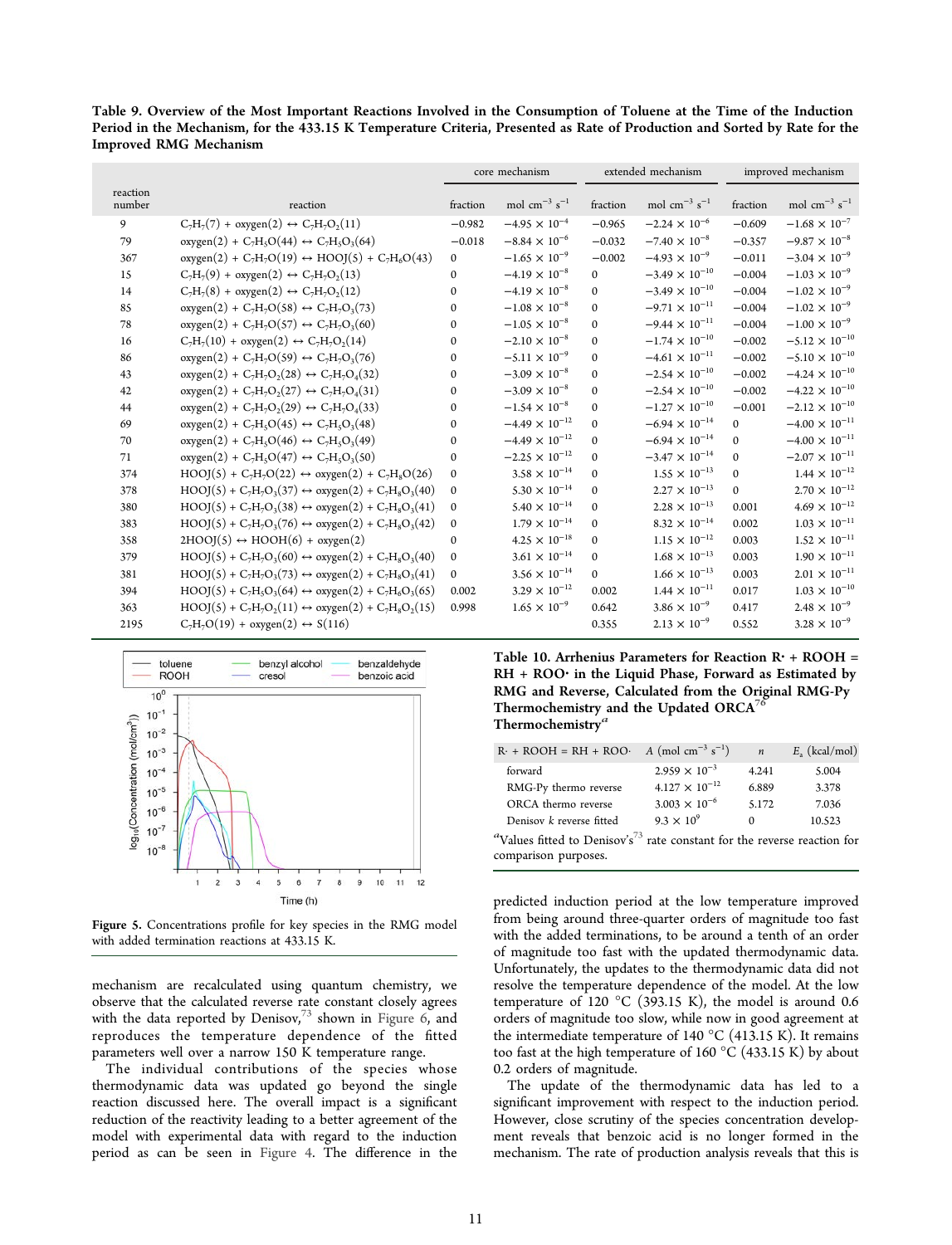<span id="page-12-0"></span>

Figure 6. Plot of rate constants  $k$  in cm<sup>3</sup> mol<sup>-1</sup> s<sup>-1</sup>, value from RMG-Py as generated, resulting value after updating the thermodynamic parameters of participating species as well as the value fitted to Denisov's data<sup>[73](#page-20-0)</sup> when  $n = 0$  is assumed.

the result of the benzoyloxyl radical decomposing only into a phenyl radical and stable carbon dioxide molecule, as shown in Figure 7. Prior to the update of the thermodynamic data, the



Figure 7. Illustration of the bezoyloxy radical decomposition reaction which is badly estimated in the RMG mechanism.

mechanism exhibited a split distribution of the benzoyloxyl radical consumption, with roughly half of the benzoyloxyl radicals dissociating and the other half abstracting a hydrogen from toluene to form benzoic acid.

The related decomposition of benzoyl peroxide is the closest related reaction discussed in the literature.<sup>[94](#page-20-0)−[96](#page-20-0)</sup> While the dissociation of the bezoyloxy radical is mentioned as a part of the decomposition mechanism,  $95,96$  the primary focus lies with

the decomposition of bezoyl peroxide. $95,97,98$  $95,97,98$  $95,97,98$  Hence these studies can only offer a preliminary indication with respect to the expected rate constant.

One of the simplest parameters to assess in this reaction is the activation energy associated with the dissociation of  $\mathrm{CO}_2$  to form a phenyl molecule. To this effect, a relaxed potential energy surface scan with multiplicities of both two and four was carried out using M06-2X, ωB97X-D3, as well as RI-B2PLYP, chosen for their good performance, with a def2-TZVP basis set.<sup>[53](#page-19-0)[,68](#page-20-0)</sup> During the scan it can be observed that the functional "breaks down" providing inaccurate energy predictions with a multiplicity of two. This corresponds to the change from a linear to a bent  $CO<sub>2</sub>$  molecule. Most likely a triple-radical briefly forms as a transition state, in which a  $C=O$  bond is broken to form a single C−O bond and a biradical, with a radical electron each on the carbon and oxygen. This would then allow the carbon radical electron to interact with the phenyl radical electron to form a bond between the two species. In reverse, when the bond is broken, the radical electron of the carbon will need to interact with the radical electron on the oxygen first, before the  $CO<sub>2</sub>$  molecule obtains its expected linearity. In contrast to a calculation carried out with a multiplicity of two, the calculation carried out with a multiplicity of four results in a smooth overlapping plot of energy versus bond length. The authors suggest that future work should use multireference methods which are able to capture such behavior adequately; however, these are beyond the scope of this work.

The primary aim of the calculation was to establish reasonable limits for the activation energy associated with the dissociation of  $CO_2$  from  $C_7H_5O_2$ . For small acids, such as acetic acid, an activation energy of the order of around 60 kcal· mol<sup>-1</sup> is reported.<sup>[99](#page-21-0)</sup> RMG does also predict the decomposition of benzoic acid, forming benzene and carbon dioxide, with an activation energy of around 75 kcal·mol<sup>−</sup><sup>1</sup> . However, for the decomposition of the  $C_7H_5O_2$  radical, no data could be found. The decomposition of benzoyl peroxide is a related field and offers some limited data;  $94,95$  $94,95$  $94,95$  however, as the kinetics are dominated by the breaking of the peroxide bond, it can only



Figure 8. Sensitivity analysis carried out on the *A* parameter for all reactions involving toluene, in the final mechanism with updated thermodynamic parameters, assessing the impact of a modification on the induction period at 160 °C (433.15K). *A* was multiplied with 0.25, 0.5, 2, and 4, with the reported change relative to the unmodified mechanism. The intermediate mechanisms are shown in [Supplementary Figure A.1 and Figure A.2](http://pubs.acs.org/doi/suppl/10.1021/acs.energyfuels.7b00416/suppl_file/ef7b00416_si_001.pdf). The reaction key is provided in [Figure 9](#page-13-0).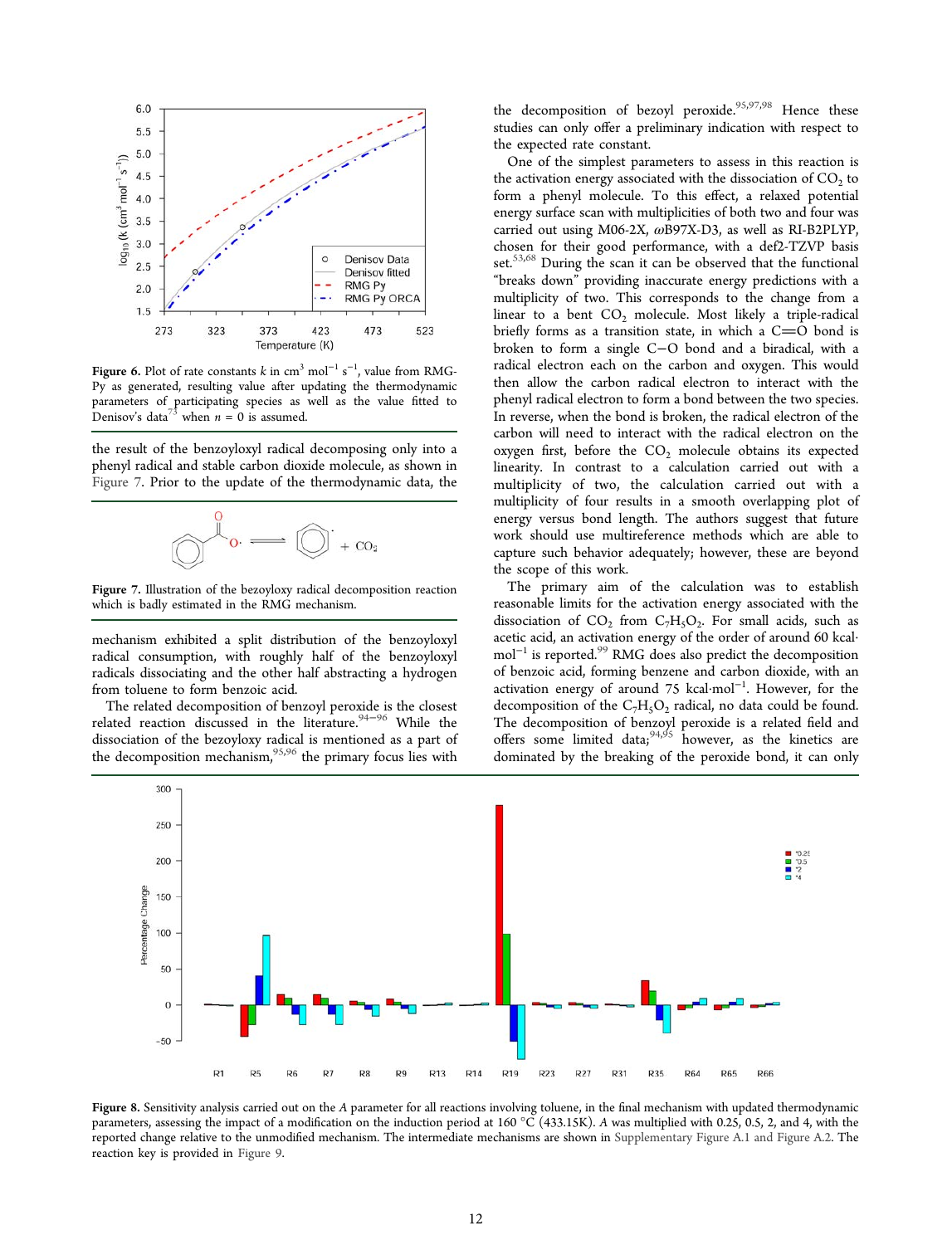<span id="page-13-0"></span>provide a lower limit for the expected rate. Carrying out the scan calculation suggests that the activation energy most likely lies in the range of 10−13 kcal/mol (≈40−60 kJ/mol), higher than the RMG-predicted activation energy of 6.13 kcal/mol (25.6 kJ/mol), but well below the activation energy required for the decomposition of acids.

In lieu of better data we have therefore decided to employ an activation energy of 10 kcal·mol<sup>-1</sup> in the mechanism, while fitting both *A* and *n* to the published rate constants, which present a lower limit.<sup>[95](#page-20-0)</sup> The resultant mechanism then again shows a production of benzoic acid, as is observed experimentally, both in this work and the literature.<sup>[1,2](#page-18-0)[,90](#page-20-0)</sup> Assessing the impact of the reaction rate on concentrations, sensitivity analysis was carried out, varying *A* by factors from 1  $\times$  10<sup>-3</sup> to 1  $\times$  10<sup>10</sup> showed no visible difference in concentration profiles in the model. Nevertheless, it is recommended that future work should seek to employ a more robust theoretical methodology if no experimental data for suitable reaction parameters may be obtained.

The application of sensitivity analysis to the toluene consumption indicates that the high sensitivity to the hydrogen abstraction from toluene by the peroxyl radical, as shown in [Figure 8,](#page-12-0) with a level similar to the sensitivity exhibited in the extended mechanism with added termination reactions. Sensitivity analysis applied to the Arrhenius parameters, *A*, *n*, and *E*<sup>a</sup> suggests that the mechanism remains insensitive with respect to the temperature dependence of the mechanism when investigating reactions involving toluene, the peroxyl radical ROO, as well as the termination reactions. The result of sensitivity analysis applied to the *A* parameter for reactions involving toluene is shown in [Figure 10](#page-14-0). As can be seen, the

| R1         | $\text{toluene}(1) + \text{oxygen}(2) = \text{HOOJ}(5) + \text{C7II7}(7)$    |
|------------|------------------------------------------------------------------------------|
| R5         | $toluene(1) + HOJ(3)=H2O(4) + C7H7(7)$                                       |
| R6         | $toluene(1) + HOJ(3)=H2O(4) + C7H7(8)$                                       |
| R7         | $toluene(1) + HOJ(3) = H2O(4) + C7H7(9)$                                     |
| R8         | $toluene(1) + HOJ(3)=H2O(4) + C7H7(10)$                                      |
| R9         | $toluene(1) + IIOOJ(5) = IIOOII(6) + C7II7(7)$                               |
| R13        | $\text{tolnene}(1) + \text{C7II7}(8) = \text{toluene}(1) + \text{C7II7}(7)$  |
| <b>R14</b> | $toluene(1) + C7II7(9) = toluene(1) + C7II7(7)$                              |
| R15        | $\text{toluene}(1) + \text{C7II7}(10) = \text{toluene}(1) + \text{C7II7}(7)$ |
| R19        | $CTII7(7) + CTII8O2(15) = \text{toluene}(1) + CTII7O2(11)$                   |
| R23        | $C7II8O2(16) + C7II7(7) =$ toluene $(1) + C7II7O2(12)$                       |
| <b>R27</b> | $C7II7(7) + C7II8O2(17) =$ toluene $(1) + C7II7O2(13)$                       |
| R31        | $C7II7(7) + C7II8O2(18) =$ toluene(1) + C7II7O2(14)                          |
| R35        | $toluene(1) + C7II7O(19) = C7II7(7) + C7II8O(23)$                            |
| <b>R36</b> | $C7II7(8) + C7II8O(23) =$ toluene $(1) + C7II7O(19)$                         |
| R64        | $C7II7(8) + C7II8O2(15) =$ toluene $(1) + C7II7O2(30)$                       |
| R65        | $C7II7(9) + C7II8O2(15) =$ toluene $(1) + C7II7O2(30)$                       |
| <b>R66</b> | $C7H7(10) + C7H8O2(15) =$ toluene $(1) + C7H7O2(30)$                         |

Figure 9. List of reactions displayed in the sensitivity analysis in [Figure](#page-12-0) [8](#page-12-0) and [Supplementary Figures A.1 and A.2.](http://pubs.acs.org/doi/suppl/10.1021/acs.energyfuels.7b00416/suppl_file/ef7b00416_si_001.pdf)

largest change in the temperature dependence was on the order of about  $1 \times 10^{-3}$  s, where at least approximately  $2 \times 10^{-2}$  s would be required to reduce the slope over the temperature range of 40 K corresponding to our experimental data. This is the same behavior as exhibited by both the core and extended mechanism, for which the *A* parameter sensitivity is shown in [Supplementary Figures A.3 and A.4.](http://pubs.acs.org/doi/suppl/10.1021/acs.energyfuels.7b00416/suppl_file/ef7b00416_si_001.pdf)

This suggests that there may be a reaction path which is not captured by the current model which influences the balance of species in the model and thus would reduce the currently observed error in the temperature dependency. As the mechanism's behavior is dominated by the reactions of the peroxyl radical, some kind of radical sink which increases reactivity with temperature would be the obvious choice.

However, while termination reactions would seem to be good candidates, their reactivity has been shown to decrease with temperature.[100](#page-21-0) Alternatively it is possible that RMG does not capture the effects of reactivity-inhibiting species properly, as the toluene conversion has been reported to decrease with an increase in products of certain species, such as cresols. $2$  In contrast, toluene conversion in the RMG generated model does not decrease, but after an acceleration phase, continues until the fuel has been fully consumed. Another possibility is that updates to some of the secondary oxidation products may change the mechanism's behavior, despite these not featuring prominently in the reactions of the current mechanism.

One example of a reaction not considered by RMG would be the Bayer−Villiger reaction which offers another reaction path to benzoic acid. It has been discussed theoretically; $1,73$  $1,73$  however, no Arrhenius parameters or rate constants are given, precluding its manual inclusion into the mechanism. In addition there may be other "side channel reactions" in which species participate that have not been considered by RMG, which would change the reactivity of the mechanism.

Further insight into the quality of the model can be obtained from a qualitative assessment of the concentration development of the model. The core and extended mechanism with RMGcalculated thermodynamic data was previously discussed with the results shown in [Figure 5.](#page-11-0) The concentration development for the improved RMG mechanism with updated thermodynamic parameters is shown in [Figure 11.](#page-14-0) Immediately visible improvements in the mechanism are the larger concentration of benzaldehyde when compared to benzyl alcohol as well as the relative stability of species over time.<sup>[1](#page-18-0),[2](#page-18-0)</sup>

A quantitative comparison with literature data is unfortunately not possible as despite broadly similar experimental setups the observed behavior was significantly different. In the more recent study, Hermans et al.<sup>[2](#page-18-0)</sup> oxidized 50 mL of toluene in a stirred 100 mL high pressure Parr reactor at 433 K, which was initially pressurized to 2.67 MPa with oxygen under standard temperature conditions. The reported stirring of the sample at 500 rpm was employed to ensure that the experiment was not diffusion limited. $^{2}$  $^{2}$  $^{2}$  Toluene conversion as a function of time is reported by Hermans et al. $^2$  $^2$  and reaches roughly 0.3% at 2 h. A maximum conversion of approximately 4% is reported after 12 h. While the work is not directly comparable, a data point for Hermans' toluene conversion is shown in [Supplementary Figure A.7](http://pubs.acs.org/doi/suppl/10.1021/acs.energyfuels.7b00416/suppl_file/ef7b00416_si_001.pdf), where the data point from Hermans et al.<sup>[2](#page-18-0)</sup> refers to a 4% fuel consumption. The higher oxygen pressure employed by Hermans et al. $^{2}$  $^{2}$  $^{2}$  would not result in any difference in the model behavior, as is shown in [Section 4.3,](#page-15-0) where the impact of the oxygen concentration on the model is discussed.

The older study by Hoorn et al. $1$  was carried out under temperatures from 423 to 433 K in a 250 mL Parr autoclave, operated under  $7 \times 10^5$  Pa of pressure, which was also stirred during the experiment. However, instead of an initial pressurization, oxygen is continuously bubbled through the sample. In this setup, Hoorn et  $al.$ <sup>[1](#page-18-0)</sup> report a constant consumption rate of toluene, which sees the concentration of toluene drop by roughly 30% in 2 h. The toluene consumption is not measured directly but calculated from the production of benzoic acid, the dominant product with a maximum fraction by weight of around 30% and the trace quantities of benzaldehyde and benzyl alcohol which have maximum fractions of roughly 2.5% and 1.6%.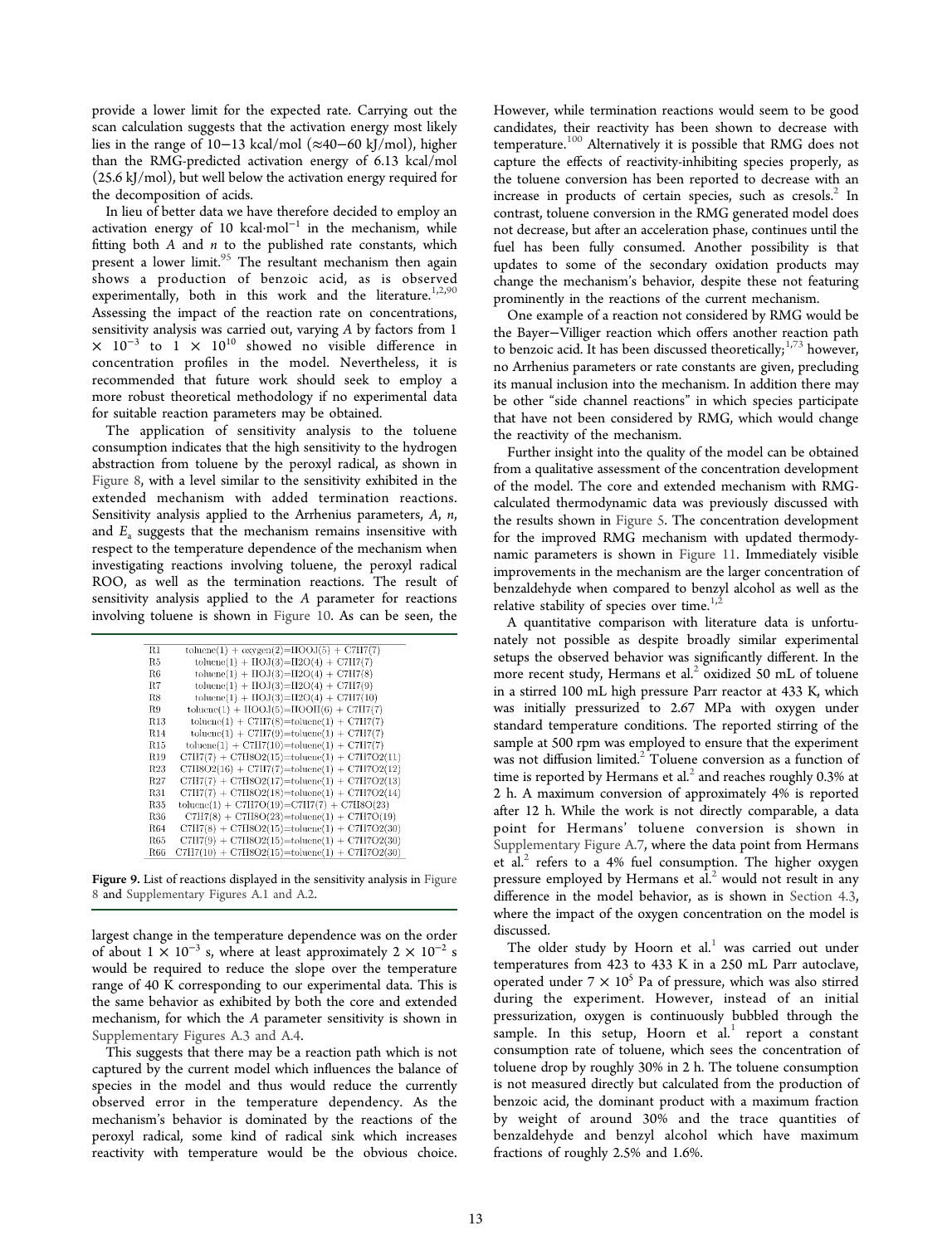<span id="page-14-0"></span>

Figure 10. Sensitivity analysis applied to the mechanism with updated thermodynamic parameters on the *A* parameter for all reactions involving toluene, assessing the impact on the temperature dependence of the mechanism. *A* was multiplied with 0.25, 0.5, 2, and 4, with the reported change relative to the unmodified mechanism. The reaction key is provided in [Figure 9.](#page-13-0) See [Supplementary Figure A.3 and Figure A.4](http://pubs.acs.org/doi/suppl/10.1021/acs.energyfuels.7b00416/suppl_file/ef7b00416_si_001.pdf) for the intermediate schemes.



Figure 11. Concentrations profile for key species in the RMG model with added termination reactions and updated thermodynamic data at 433.15 K. The experimental induction period is indicated by a solid gray line, while the model induction period is indicated by a dashed gray line.

While a quantitative comparison with the experimental data by Hermans et al.<sup>[2](#page-18-0)</sup> is not possible, it is possible to comment qualitatively on the performance of the mechanism in comparison with the literature. In agreement with Hermans et al. $^2$  $^2$  and Hoorn, $^1$  $^1$  the toluene autoxidation mechanism follows the standard outline of hydrocarbon autoxidation. Initially, a hydroperoxide species is formed on the methyl group which then reacts further to form both benzyl alcohol and benzaldehyde. These can then be oxidized further to produce benzoic acid as the final species in the oxidation process. In addition, cresols, discussed by Hermans et al., $^2$  $^2$  are also considered in the presented mechanism, as well as relevant peroxyl, oxyl, and hydroperoxide precursor species in the formation of said cresols. For the sake of simplicity, reactions are detailed on the methyl group only, which is the dominant reaction pathway. Both Hermans et al.<sup>[2](#page-18-0)</sup> and the RMG mechanism follow the standardized autoxidation mechanism as shown in the following eqs 10, 11, 12, 13, and 14. A key with the structures drawn out for every named species is shown in [Supplementary Table 4](http://pubs.acs.org/doi/suppl/10.1021/acs.energyfuels.7b00416/suppl_file/ef7b00416_si_001.pdf).

$$
R \cdot + O_2 \leftrightarrow \text{ROO} \cdot (10)
$$

$$
ROO+RH \leftrightarrow ROOH + R \tag{11}
$$

$$
ROOH \leftrightarrow RO \cdot + HO \cdot \tag{12}
$$

 $H_2O_2 + ROO \cdot \leftrightarrow HO_2 \cdot + ROOH$  (13)

$$
HO_2 \cdot + RH \leftrightarrow H_2O_2 + R \cdot \tag{14}
$$

Reactions that are inherently not considered by RMG include trimolecular reactions, nonfundamental reactions, as well as cage reactions, the latter which are discussed extensively by Hermans et al.<sup>[2](#page-18-0)</sup> Looking further at the reactions involving benzyl alcohol and benzaldehyde, the mechanisms between Hermans et al. $2$  and RMG appear to diverge, at least when considering rate of production values at one induction period. While Hermans et  $al<sup>2</sup>$  $al<sup>2</sup>$  $al<sup>2</sup>$  discuss the reactivity of benzaldehyde and benzyl alcohol in the context of larger species, such as a benzyl derived peroxyl, the RMG mechanism is instead centered around the "small species" such as the hydroxyl and peroxyl radical. However, this may be the result of the RMG mechanism being investigated under conditions in which oxygen is present in a constant concentration, which favors the presence of small oxygenated species. The RMG mechanism contains a large number of rearrangement reactions, as well as decomposition reactions discussed by Hermans et al. $^2$  $^2$  such as reactions 15 and 16.

$$
ROO \leftrightarrow Q \cdot OOH \tag{15}
$$

$$
HO \cdot + R = O \leftrightarrow Q \cdot OOH \tag{16}
$$

In addition, in agreement with both Hermans et  $al.^2$  $al.^2$  and Hoorn,<sup>[1](#page-18-0)</sup> precursors in the formation of benzoic acid are present in the presented mechanism, leading to its formation by reactions 17, 18, 19, and 20.

$$
O_2 + R = O \leftrightarrow R(=O)OO
$$
 (17)

$$
R(=0)OO+RH \leftrightarrow R(=0)OOH + R \tag{18}
$$

$$
R(=O)OOH \leftrightarrow R(=O)O\cdot + HO\cdot \tag{19}
$$

$$
R(=O)O+RH \leftrightarrow R(=O)OH + R
$$
 (20)

Alternatively, the improved mechanism also suggests the direct routes involving both the peroxyl radical and the hydroxyl radicals, shown in reactions 21 and [22](#page-15-0), where the perbenzoic acid from reaction 20 can then continue the reactions steps from reaction 19 to form benzoic acid.<sup>[6](#page-18-0)</sup>

$$
HO_2 \cdot + R \cdot = O \leftrightarrow R(=O)OOH \tag{21}
$$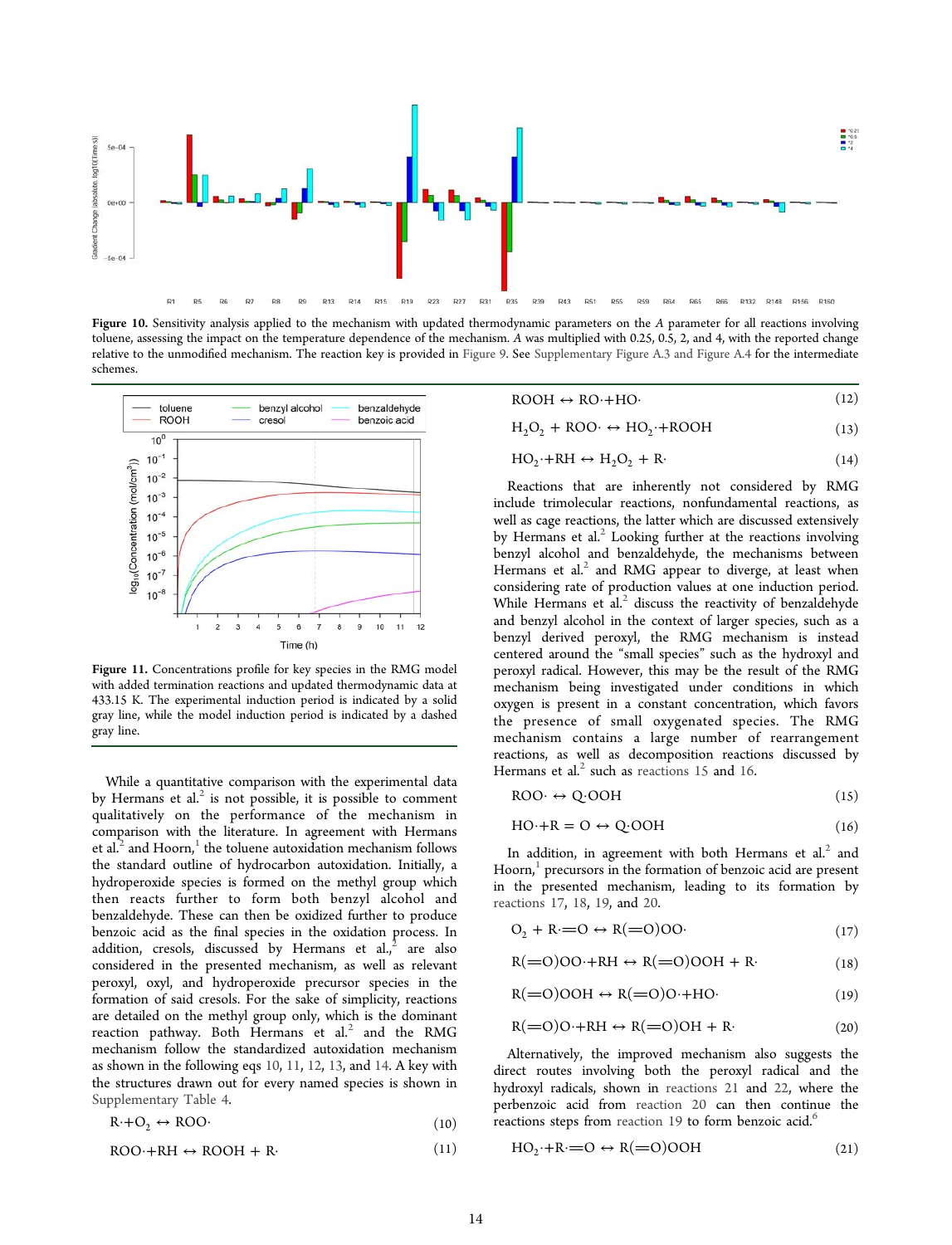<span id="page-15-0"></span>
$$
HO + R \cdot = O \leftrightarrow R( = O)OH \tag{22}
$$

The cresols and intermediate radical species follow the same established general autoxidation chemistry in both the paper by Hermans et al.<sup>[2](#page-18-0)</sup> as well as the RMG mechanism. While both Hermans et al. $^2$  $^2$  and Hoorn $^1$  $^1$  suggest that two benzyl-peroxyls will terminate with the formation of benzyl alcohol, benzaldehyde, and oxygen, RMG favors the pathway suggested by Denisov.[73](#page-20-0) This is outlined in reactions 23, 24, and 25. Instead of benzaldehyde, these steps lead to the formation of a benzyl-oxyl radical, RO·, which can form benzyl alcohol by hydrogen abstraction from the main fuel or another species.

$$
ROO+ROO \rightarrow ROO - OOR \tag{23}
$$

$$
ROO-OOR \to RO_3 \cdot + RO \tag{24}
$$

$$
RO_3 \cdot \rightarrow RO \cdot + O_2 \tag{25}
$$

In this work, experimental data were collected in the PetroOxy using the method outlined in [Section 2.1](#page-1-0). The stressed sample was retained for a 10%, 20%, and 40% pressure drop condition. A comparison plot for the concentration of toluene in the experiment and the model is shown in Figure 12,



Figure 12. Comparison of model concentrations with experimentally obtained concentrations from a PetroOxy. The adjusted data points show the experimentally obtained values with a 58.4% offset in time, relative to the obtained experimental data, to account for the faster oxidation of the model observed for the 10% pressure drop criteria.

using the model concentration at 0 s as a 100% reference concentration. Both benzaldehyde and benzyl alcohol were qualitatively identified as oxidation products, in agreement with published literature. $1,2$  Quantitative analysis of these species will be the subject of future work. As can be seen from the experimental data, the observed toluene consumption appears to follow a linear profile, which is also reflected in the observed pressure drop during the PetroOxy experiment. The model also exhibits a linear section; however, the reactivity is significantly higher, suggesting that some inhibiting effect is not yet properly incorporated into the model.

4.3. Oxygen Level Sensitivity. The nature of the sealed test chamber in the PetroOxy during the oxidation test results in an uncertainty with respect to the actual oxygen concentration in the fuel sample during the test, especially once the sample is heated, as the temperature of the solvent affects the solubility of gases in a solvent.<sup>[101](#page-21-0)</sup> We made the

simplifying assumption that the expected oxygen concentration at the test pressure and test temperature is described accurately by applying Henry's Law to the case of a test pressure of  $1.17 \times$  $10<sup>6</sup>$  Pa using the oxygen solubility data for 298.15 K, assuming no temperature dependence,  $73,74$  which results in an oxygen concentration of 0.1024 mol/L. While the solubility of gases decreases with temperature for many solvents, recent experimental work suggests that the impact of temperature on the concentration of dissolved oxygen is small in the case of toluene, $102$  which supports the use of the standard temperature for the calculations of the oxygen and fuel fractions during the test. As shown in Figure 13, the final model with termination



Figure 13. Impact of the initial oxygen concentration on the simulated induction period. The value calculated using Henry's Law and employed in this work is indicated by a gray line. Plot shown is for the final mechanism, intermediate mechanisms are shown in [Supplementary Figure A.5 and Figure A.6](http://pubs.acs.org/doi/suppl/10.1021/acs.energyfuels.7b00416/suppl_file/ef7b00416_si_001.pdf).

reactions exhibits no large sensitivity to the oxygen concentration from about 2500 ppm of dissolved oxygen. The impact of the oxygen concentration for the core mechanism and extended mechanism is shown in [Supple](http://pubs.acs.org/doi/suppl/10.1021/acs.energyfuels.7b00416/suppl_file/ef7b00416_si_001.pdf)[mentary Figures A.5 and A.6.](http://pubs.acs.org/doi/suppl/10.1021/acs.energyfuels.7b00416/suppl_file/ef7b00416_si_001.pdf) This suggests that the mechanism in its current form contains a rate limiting step with a threshold oxygen concentration of approximately 2500 ppm, beyond which the presence of additional oxygen will not accelerate the oxidation process. This is further beneficial as it reduces any error introduced from the uncertainty about the oxygen concentration in solution during the collection of experimental induction period data with the PetroOxy. At the same time, the model's response to the oxygen concentration suggests that reactivity decreases drastically at low concentrations corresponding to real life fuel applications. Oxygen consumption is dominated by an interaction with the benzyl radical to form a peroxyl radical. Said peroxyl radical is the dominant route for the conversion of toluene to the benzyl radical, formed by hydrogen abstraction from the fuel. This is shown at the time when the induction period is reached for every model in [Table](#page-16-0) [11](#page-16-0) and [Table 12.](#page-16-0)

The same type of behavior can be identified in a previously published mechanism for octane autoxidation by Chatelain et  $aL;$ <sup>[16](#page-19-0)</sup> however contrary to toluene, the effect is only observed at very low oxygen concentrations, significantly lower than in toluene, as shown in [Supplementary Figure A.8.](http://pubs.acs.org/doi/suppl/10.1021/acs.energyfuels.7b00416/suppl_file/ef7b00416_si_001.pdf) This can be explained by the fact that octane offers a larger number of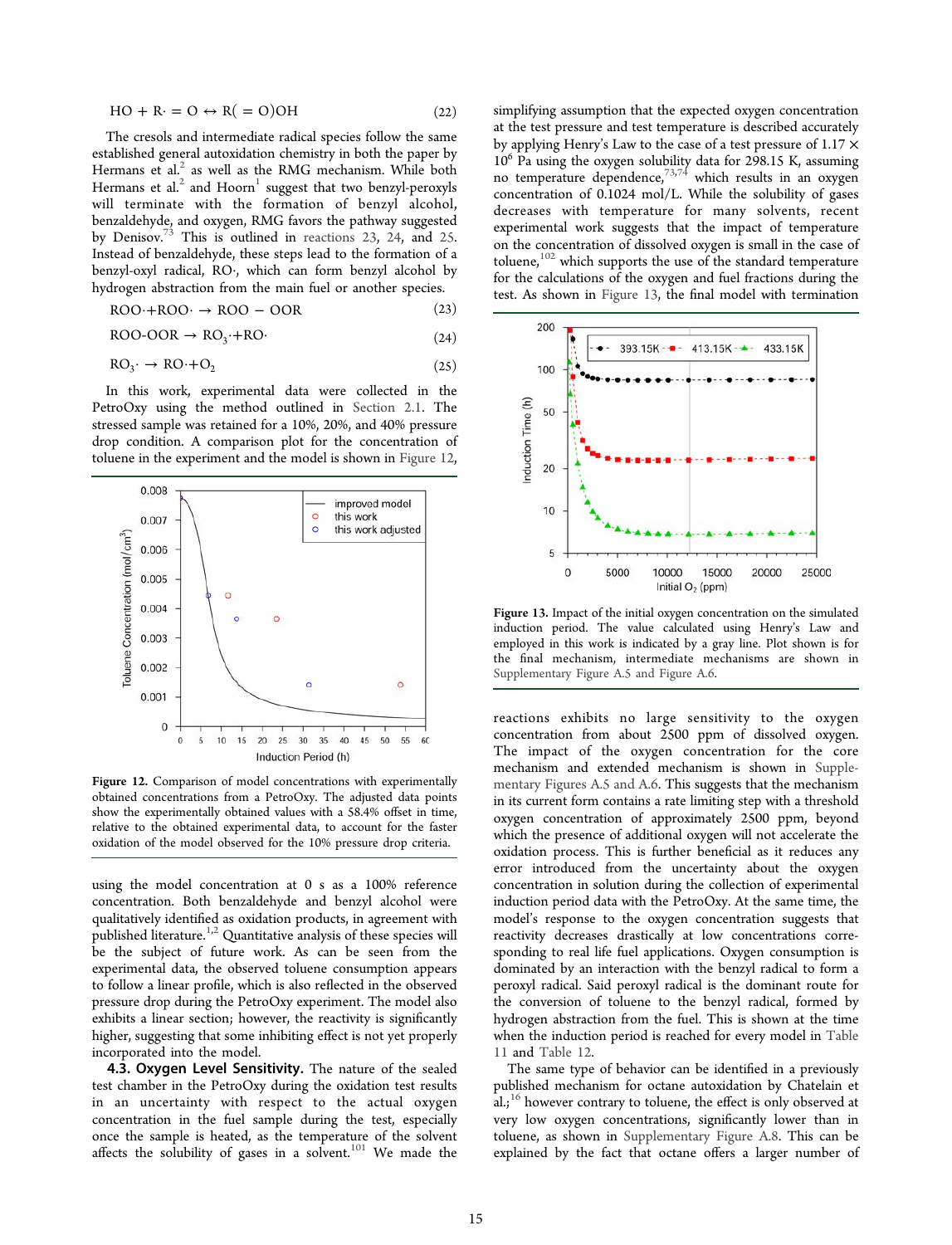|                    |                                                                                                                                                                        |                  | core mechanism                 |                  | extended mechanism         |              | improved mechanism             |
|--------------------|------------------------------------------------------------------------------------------------------------------------------------------------------------------------|------------------|--------------------------------|------------------|----------------------------|--------------|--------------------------------|
| reaction<br>number | reaction                                                                                                                                                               | fraction         | mol $cm^{-3} \cdot s^{-1}$     | fraction         | mol $cm^{-3} \cdot s^{-1}$ | fraction     | mol $cm^{-3} \cdot s^{-1}$     |
| 137                | $C_7H_7(7) + C_7H_8O_2(15) \leftrightarrow$ toluene(1) + $C_7H_7O_2(11)$                                                                                               | $-0.993$         | $-4.93 \times 10^{-4}$         | $-0.986$         | $-2.22 \times 10^{-6}$     | $-0.664$     | $-1.18\,\times\,10^{-7}$       |
| 123                | toluene(1) + HOJ(3) $\leftrightarrow$ H <sub>2</sub> O(4) + C <sub>7</sub> H <sub>7</sub> (7)                                                                          | $-0.005$         | $-2.29 \times 10^{-6}$         | $-0.008$         | $-1.89 \times 10^{-8}$     | $-0.22$      | $-3.91 \times 10^{-8}$         |
| 266                | toluene(1) + C <sub>7</sub> H <sub>5</sub> O <sub>3</sub> (64) $\leftrightarrow$ C <sub>7</sub> H <sub>7</sub> (7) + C <sub>7</sub> H <sub>6</sub> O <sub>3</sub> (65) | $-0.001$         | $-2.49 \times 10^{-7}$         | $-0.001$         | $-2.10 \times 10^{-9}$     | $-0.023$     | $-4.11$ $\times$ $10^{-9}$     |
| 124                | toluene(1) + HOJ(3) $\leftrightarrow$ H <sub>2</sub> O(4) + C <sub>7</sub> H <sub>7</sub> (8)                                                                          | 0                | $-2.06\times10^{-7}$           | $-0.001$         | $-1.70 \times 10^{-9}$     | $-0.02$      | $-3.52 \times 10^{-9}$         |
| 125                | toluene(1) + HOJ(3) $\leftrightarrow$ H <sub>2</sub> O(4) + C <sub>7</sub> H <sub>7</sub> (9)                                                                          | $\boldsymbol{0}$ | $-2.06 \times 10^{-7}$         | $-0.001$         | $-1.70 \times 10^{-9}$     | $-0.02$      | $-3.52 \times 10^{-9}$         |
| 153                | toluene(1) + C <sub>7</sub> H <sub>7</sub> O(19) $\leftrightarrow$ C <sub>7</sub> H <sub>7</sub> (7) + C <sub>7</sub> H <sub>8</sub> O(23)                             | $\mathbf 0$      | $-1.35 \times 10^{-9}$         | $-0.002$         | $-4.06 \times 10^{-9}$     | $-0.015$     | $-2.74 \times 10^{-9}$         |
| 126                | toluene(1) + HOJ(3) ↔ H <sub>2</sub> O(4) + C <sub>7</sub> H <sub>7</sub> (10)                                                                                         | $\mathbf 0$      | $-1.03 \times 10^{-7}$         | $\mathbf{0}$     | $-8.52 \times 10^{-10}$    | $-0.01$      | $-1.76 \times 10^{-9}$         |
| 274                | $C_7H_7(7) + C_7H_8O_3(41) \leftrightarrow$ toluene(1) + $C_7H_7O_3(73)$                                                                                               | $\boldsymbol{0}$ | $-1.09 \times 10^{-8}$         | $\mathbf{0}$     | $-9.76 \times 10^{-11}$    | $-0.004$     | $-7.88 \times 10^{-10}$        |
| 250                | $C_7H_7(7) + C_7H_8O_3(40) \leftrightarrow$ toluene(1) + $C_7H_7O_3(60)$                                                                                               | $\boldsymbol{0}$ | $-1.08 \times 10^{-8}$         | $\mathbf{0}$     | $-9.64 \times 10^{-11}$    | $-0.004$     | $-7.26 \times 10^{-10}$        |
| 127                | toluene(1) + HOOJ(5) $\leftrightarrow$ HOOH(6) + C <sub>7</sub> H <sub>7</sub> (7)                                                                                     | $\boldsymbol{0}$ | $-3.23 \times 10^{-13}$        | $\mathbf{0}$     | $-1.67 \times 10^{-10}$    | $-0.003$     | $-6.09 \times 10^{-10}$        |
| 157                | $C_7H_7(7) + C_7H_8O(24) \leftrightarrow$ toluene(1) + $C_7H_7O(20)$                                                                                                   | $\boldsymbol{0}$ | $-4.11 \times 10^{-8}$         | $\mathbf{0}$     | $-3.38 \times 10^{-10}$    | $-0.003$     | $-5.29 \times 10^{-10}$        |
| 161                | $C_7H_7(7) + C_7H_8O(25) \leftrightarrow$ toluene(1) + $C_7H_7O(21)$                                                                                                   | $\boldsymbol{0}$ | $-4.11 \times 10^{-8}$         | $\boldsymbol{0}$ | $-3.37 \times 10^{-10}$    | $-0.003$     | $-5.17 \times 10^{-10}$        |
| 278                | $C_7H_7(7) + C_7H_8O_3(42) \leftrightarrow \text{toluene}(1) + C_7H_7O_3(76)$                                                                                          | $\boldsymbol{0}$ | $-5.33 \times 10^{-9}$         | $\boldsymbol{0}$ | $-4.77 \times 10^{-11}$    | $-0.002$     | $-3.94 \times 10^{-10}$        |
| 201                | $C_7H_7(7) + C_7H_8O_3(41) \leftrightarrow$ toluene(1) + $C_7H_7O_3(38)$                                                                                               | $\boldsymbol{0}$ | $-3.03 \times 10^{-8}$         | $\boldsymbol{0}$ | $-2.46 \times 10^{-10}$    | $-0.002$     | $-3.38 \times 10^{-10}$        |
| 165                | $C_7H_7(7) + C_7H_8O(26) \leftrightarrow \text{toluene}(1) + C_7H_7O(22)$                                                                                              | 0                | $-2.09 \times 10^{-8}$         | 0                | $-1.74 \times 10^{-10}$    | $-0.001$     | $-2.33 \times 10^{-10}$        |
| 197                | $C_7H_7(7) + C_7H_8O_3(40) \leftrightarrow$ toluene(1) + $C_7H_7O_3(37)$                                                                                               | $\boldsymbol{0}$ | $-3.08 \times 10^{-8}$         | 0                | $-2.54 \times 10^{-10}$    | $-0.001$     | $-2.01$<br>$\times$ $10^{-10}$ |
| 205                | $C_7H_7(7) + C_7H_8O_3(42) \leftrightarrow$ toluene(1) + $C_7H_7O_3(39)$                                                                                               | $\mathbf 0$      | $-1.54\times10^{-8}$           | $\mathbf{0}$     | $-1.27 \times 10^{-10}$    | $-0.001$     | $-1.05 \times 10^{-10}$        |
| 141                | $C_7H_8O_2(16) + C_7H_7(7) \leftrightarrow$ toluene(1) + $C_7H_7O_2(12)$                                                                                               | $\boldsymbol{0}$ | $-5.30 \times 10^{-9}$         | 0                | $-1.63 \times 10^{-11}$    | 0            | $-5.84\times10^{-11}$          |
| 145                | $C_7H_7(7) + C_7H_8O_2(17) \leftrightarrow$ toluene(1) + $C_7H_7O_2(13)$                                                                                               | $\boldsymbol{0}$ | $-5.30 \times 10^{-9}$         | $\boldsymbol{0}$ | $-1.63 \times 10^{-11}$    | $\mathbf{0}$ | $-5.57\times10^{-11}$          |
| 170                | $C_7H_7(8) + C_7H_8O_2(15) \leftrightarrow$ toluene(1) + $C_7H_7O_2(27)$                                                                                               | $\boldsymbol{0}$ | $1.85 \times 10^{-17}$         | $\mathbf{0}$     | $-1.56 \times 10^{-18}$    | $\Omega$     | $8.61 \times 10^{-14}$         |
| 175                | $C_7H_7(9) + C_7H_8O_2(15) \leftrightarrow \text{toluene}(1) + C_7H_7O_2(28)$                                                                                          | $\boldsymbol{0}$ | $1.99\times10^{-17}$           | $\Omega$         | $-1.55 \times 10^{-18}$    | $\Omega$     | $8.68 \times 10^{-14}$         |
| 171                | $C_7H_7(9) + C_7H_8O_2(15) \leftrightarrow \text{toluene}(1) + C_7H_7O_2(27)$                                                                                          | $\boldsymbol{0}$ | $2.46 \times 10^{-13}$         | $\mathbf{0}$     | $2.03 \times 10^{-15}$     | $\Omega$     | $8.69 \times 10^{-14}$         |
| 223                | toluene(1) + C <sub>7</sub> H <sub>5</sub> O(47) $\leftrightarrow$ C <sub>7</sub> H <sub>7</sub> (8) + C <sub>7</sub> H <sub>6</sub> O(43)                             | $\boldsymbol{0}$ | $4.14 \times 10^{-16}$         | $\mathbf{0}$     | $3.40 \times 10^{-18}$     | $\Omega$     | $2.30\times10^{-12}$           |
| 176                | toluene(1)+C <sub>7</sub> H <sub>7</sub> O <sub>2</sub> (28) $\leftrightarrow$ C <sub>7</sub> H <sub>7</sub> (10) + C <sub>7</sub> H <sub>8</sub> O <sub>2</sub> (15)  | $\boldsymbol{0}$ | $-1.51$<br>$\times$ $10^{-12}$ | $\mathbf{0}$     | $-1.24 \times 10^{-14}$    | 0.001        | $3.15\times10^{-12}$           |
| 174                | toluene(1) + C <sub>7</sub> H <sub>7</sub> O <sub>2</sub> (28) $\leftrightarrow$ C <sub>7</sub> H <sub>7</sub> (8) + C <sub>7</sub> H <sub>8</sub> O <sub>2</sub> (15) | $\boldsymbol{0}$ | $-2.46 \times 10^{-13}$        | $\mathbf{0}$     | $-2.03 \times 10^{-15}$    | 0.001        | $4.33\times10^{-12}$           |
| 178                | toluene(1) + C <sub>7</sub> H <sub>7</sub> O <sub>2</sub> (29) $\leftrightarrow$ C <sub>7</sub> H <sub>7</sub> (8) + C <sub>7</sub> H <sub>8</sub> O <sub>2</sub> (15) | 0                | $2.85 \times 10^{-12}$         | $\mathbf{0}$     | $2.35 \times 10^{-14}$     | 0.001        | $4.49 \times 10^{-12}$         |
| 184                | $C_7H_7(10) + C_7H_8O_2(15) \leftrightarrow$ toluene(1) + $C_7H_7O_2(30)$                                                                                              | 0.2              | $8.10\times10^{-8}$            | 0.2              | $6.68 \times 10^{-10}$     | 0.199        | $1.21 \times 10^{-9}$          |
| 182                | $C_7H_7(8) + C_7H_8O_2(15) \leftrightarrow$ toluene(1) + $C_7H_7O_2(30)$                                                                                               | 0.4              | $1.62 \times 10^{-7}$          | 0.4              | $1.34 \times 10^{-9}$      | 0.398        | $2.42 \times 10^{-9}$          |
| 183                | $C_7H_7(9) + C_7H_8O_2(15) \leftrightarrow$ toluene(1) + $C_7H_7O_2(30)$                                                                                               | 0.4              | $1.62 \times 10^{-7}$          | 0.4              | $1.34 \times 10^{-9}$      | 0.4          | $2.43 \times 10^{-9}$          |

<span id="page-16-0"></span>Table 11. Dominant Reactions in the Rate of Production of Oxygen at the Time of the Induction Period in the Mechanism, for the 433.15 K Temperature Criteria, Sorted by Rate for the Improved RMG Mechanism

Table 12. Dominant Reactions in the Rate of Production of the Benzyl Radical at the Time of the Induction Period in the Mechanism, for the 433.15 K Temperature Criteria, Sorted by Rate for the Improved RMG Mechanism

|                                                                                                                                                                        | core mechanism |                        | extended mechanism |                                      | improved mechanism |                                      |
|------------------------------------------------------------------------------------------------------------------------------------------------------------------------|----------------|------------------------|--------------------|--------------------------------------|--------------------|--------------------------------------|
| reaction                                                                                                                                                               | fraction       | mol $cm^{-3} s^{-1}$   | fraction           | mol cm <sup>-3</sup> s <sup>-1</sup> | fraction           | mol cm <sup>-3</sup> s <sup>-1</sup> |
| $C_7H_7(7)$ + oxygen(2) $\leftrightarrow C_7H_7O_2(11)$                                                                                                                | $-1$           | $-4.95 \times 10^{-4}$ | $-0.999$           | $-2.24 \times 10^{-6}$               | $-0.999$           | $-1.68 \times 10^{-7}$               |
| $C_7H_7(7) + C_7H_7O_2(11) \leftrightarrow S(130)$                                                                                                                     |                |                        | $-0.001$           | $-1.9 \times 10^{-9}$                | $-0.001$           | $-1.29\times10^{-10}$                |
| $HOOJ(5) + C_7H_7(7) \leftrightarrow C_7H_8O_2(15)$                                                                                                                    | $\bf{0}$       | $-2.41\times10^{-13}$  | $\mathbf{0}$       | $-5.66 \times 10^{-13}$              | $\mathbf{0}$       | $-7.87\,\times\,10^{-13}$            |
| $C_7H_7(7) + C_7H_8O_2(17) \leftrightarrow$ toluene(1) + $C_7H_7O_2(13)$                                                                                               | $\Omega$       | $5.30 \times 10^{-9}$  | $\Omega$           | $1.63 \times 10^{-11}$               | $\Omega$           | $5.57\times10^{-11}$                 |
| $C_7H_8O_2(16) + C_7H_7(7) \leftrightarrow \text{toluene}(1) + C_7H_7O_2(12)$                                                                                          | $\Omega$       | $5.30 \times 10^{-9}$  | $\Omega$           | $1.63\times10^{-11}$                 | $\Omega$           | $5.84\times10^{-11}$                 |
| toluene(1) + C <sub>7</sub> H <sub>7</sub> (8) $\leftrightarrow$ toluene(1) + C <sub>7</sub> H <sub>7</sub> (7)                                                        | $\Omega$       | $2.39 \times 10^{-9}$  | $\Omega$           | $1.99 \times 10^{-11}$               | $\Omega$           | $6.39 \times 10^{-11}$               |
| toluene(1) + C <sub>7</sub> H <sub>7</sub> (9) $\leftrightarrow$ toluene(1) + C <sub>7</sub> H <sub>7</sub> (7)                                                        | $\Omega$       | $2.39 \times 10^{-9}$  | $\Omega$           | $1.99 \times 10^{-11}$               | $\Omega$           | $6.41\times 10^{-11}$                |
| $C_7H_7(7) + C_7H_8O_3(42) \leftrightarrow$ toluene(1) + $C_7H_7O_3(39)$                                                                                               | $\Omega$       | $1.54 \times 10^{-8}$  | $\Omega$           | $1.27 \times 10^{-10}$               | 0.001              | $1.05$ $\times$ $10^{-10}$           |
| $C_7H_7(7) + C_7H_8O_3(40) \leftrightarrow$ toluene(1) + $C_7H_7O_3(37)$                                                                                               | $\mathbf{0}$   | $3.08 \times 10^{-8}$  | $\mathbf{0}$       | $2.54 \times 10^{-10}$               | 0.001              | $2.01 \times 10^{-10}$               |
| $C_7H_7(7) + C_7H_8O(26) \leftrightarrow$ toluene(1) + $C_7H_7O(22)$                                                                                                   | $\Omega$       | $2.09 \times 10^{-8}$  | $\Omega$           | $1.74 \times 10^{-10}$               | 0.001              | $2.33 \times 10^{-10}$               |
| $C_7H_7(7) + C_7H_8O_3(41) \leftrightarrow$ toluene(1) + $C_7H_7O_3(38)$                                                                                               | $\Omega$       | $3.03 \times 10^{-8}$  | $\Omega$           | $2.46 \times 10^{-10}$               | 0.002              | $3.38\times10^{-10}$                 |
| $C_7H_7(7) + C_7H_8O_3(42) \leftrightarrow$ toluene(1) + $C_7H_7O_3(76)$                                                                                               | $\Omega$       | $5.33 \times 10^{-9}$  | $\Omega$           | $4.77 \times 10^{-11}$               | 0.002              | $3.94 \times 10^{-10}$               |
| $C_7H_7(7) + C_7H_8O(25) \leftrightarrow$ toluene(1) + $C_7H_7O(21)$                                                                                                   | $\Omega$       | $4.11 \times 10^{-8}$  | $\Omega$           | $3.37 \times 10^{-10}$               | 0.003              | $5.17 \times 10^{-10}$               |
| $C_7H_7(7) + C_7H_8O(24) \leftrightarrow$ toluene(1) + $C_7H_7O(20)$                                                                                                   | $\Omega$       | $4.11\times10^{-8}$    | $\Omega$           | $3.38 \times 10^{-10}$               | 0.003              | $5.29\times10^{-10}$                 |
| toluene(1) + HOOJ(5) $\leftrightarrow$ HOOH(6) + C <sub>7</sub> H <sub>7</sub> (7)                                                                                     | $\Omega$       | $3.23 \times 10^{-13}$ | $\Omega$           | $1.67 \times 10^{-10}$               | 0.004              | $6.09 \times 10^{-10}$               |
| $C_7H_7(7) + C_7H_8O_3(40) \leftrightarrow$ toluene(1) + $C_7H_7O_3(60)$                                                                                               | $\Omega$       | $1.08\times10^{-8}$    | $\Omega$           | $9.64 \times 10^{-11}$               | 0.004              | $7.26\times10^{-10}$                 |
| $C_7H_7(7) + C_7H_8O_3(41) \leftrightarrow$ toluene(1) + $C_7H_7O_3(73)$                                                                                               | $\Omega$       | $1.09 \times 10^{-8}$  | $\Omega$           | $9.76 \times 10^{-11}$               | 0.005              | $7.88 \times 10^{-10}$               |
| toluene(1) + C <sub>7</sub> H <sub>7</sub> O(19) $\leftrightarrow$ C <sub>7</sub> H <sub>7</sub> (7) + C <sub>7</sub> H <sub>8</sub> O(23)                             | $\mathbf{0}$   | $1.35\times10^{-9}$    | 0.002              | $4.06 \times 10^{-9}$                | 0.016              | $2.74 \times 10^{-9}$                |
| toluene(1) + C <sub>7</sub> H <sub>5</sub> O <sub>3</sub> (64) $\leftrightarrow$ C <sub>7</sub> H <sub>7</sub> (7) + C <sub>7</sub> H <sub>6</sub> O <sub>3</sub> (65) | 0.001          | $2.49 \times 10^{-7}$  | 0.001              | $2.10 \times 10^{-9}$                | 0.024              | $4.11 \times 10^{-9}$                |
| toluene(1) + HOJ(3) $\leftrightarrow$ H <sub>2</sub> O(4) + C <sub>7</sub> H <sub>7</sub> (7)                                                                          | 0.005          | $2.29 \times 10^{-6}$  | 0.008              | $1.89 \times 10^{-8}$                | 0.232              | $3.91 \times 10^{-8}$                |
| $C_7H_7(7) + C_7H_8O_2(15) \leftrightarrow$ toluene(1) + $C_7H_7O_2(11)$                                                                                               | 0.994          | $4.93 \times 10^{-4}$  | 0.988              | $2.22 \times 10^{-6}$                | 0.698              | $1.18 \times 10^{-7}$                |
|                                                                                                                                                                        |                |                        |                    |                                      |                    |                                      |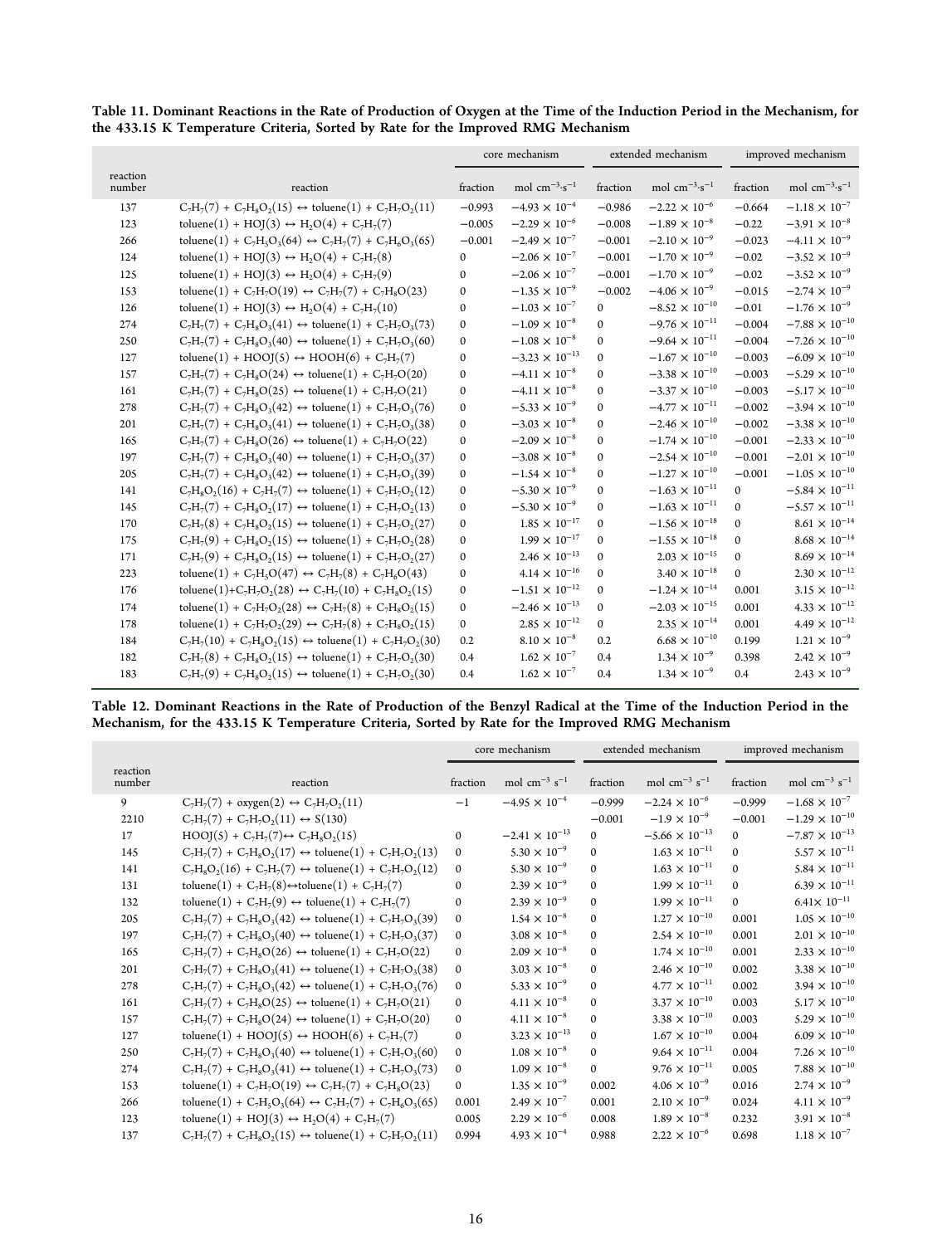highly reactive sites, which is reflected in the rate of production analysis, shown in [Supplementary Tables 1 and 2](http://pubs.acs.org/doi/suppl/10.1021/acs.energyfuels.7b00416/suppl_file/ef7b00416_si_001.pdf). While the consumption of oxygen in the toluene mechanism at one induction period is centered only on the methyl group, shown in [Table 11](#page-16-0), the consumption of oxygen is dominant in the secondary carbons in the case of octane, shown in [Supplementary Table 1](http://pubs.acs.org/doi/suppl/10.1021/acs.energyfuels.7b00416/suppl_file/ef7b00416_si_001.pdf).

4.4. Use of a Dedicated Low Temperature, Liquid Phase Condition Gas Phase Mechanism to Describe Liquid Phase Chemistry. One question that is sometimes raised in the context of liquid phase chemistry is whether a gas phase mechanism may be adequate in describing the reaction system.[103,104](#page-21-0) In the case where the overall mechanism is diffusion limited, it can be very safely concluded that a gas phase mechanism is inadequate for describing the chemistry of the system observed.<sup>[105](#page-21-0)−[107](#page-21-0)</sup> At the same time, the cage effect observed in the liquid phase may promote very specific reaction steps due to the initial products being constrained by the surrounding solvent.<sup>[108](#page-21-0)−[110](#page-21-0)</sup> In the gas phase, the products would instead have been more likely to separate without reacting further, which presents an additional complexity when discussing liquid phase kinetics.<sup>[108](#page-21-0)</sup> Should a system be well mixed, or as is the case in the PetroOxy, provide a large surface area for the interaction of a thin film liquid test fuel with gaseous oxygen in the pressurized headspace, the details of the chemistry involved become less clear.<sup>[106](#page-21-0),[107](#page-21-0)</sup>

For the case of the PetroOxy, it can be safely concluded that the oxidation process of toluene is limited by the kinetics of the reaction, as the oxygen consumption is over a magnitude slower when compared to other solvents. For example dodecane, a normal *n*-alkane, exhibits a residence time to a 10% pressure drop of roughly 75 min at 150 °C.<sup>[111](#page-21-0)</sup> Thus, it can be concluded that in the specific case of the PetroOxy slowly oxidizing species are limited by the kinetics and not the gas to liquid transfer or the diffusion process within the liquid. It should be stressed that this does not suggest that diffusion has no effect, just that the process of oxygen consumption is dominated by the kinetics.

For comparison purposes, a gas phase mechanism targeting the liquid phase oxidation criteria for toluene was also created. Specifically, it targeted the 400−500 K temperature range, using an elevated pressure to simulate adequate concentrations. This is a methodology which is identical to the methodology applied to the chemical kinetics simulation, with the conditions previously given in [Table 1.](#page-4-0) The same improvement steps as for the liquid phase mechanism are undertaken; i.e., the termination reactions are added and then the thermochemistry of the key species is updated. The observed behavior in the mechanism is extremely similar to that observed for the liquid phase, with minor differences that can only be determined in a direct comparison of the gas and liquid phase mechanisms. The corresponding induction period plot for the gas phase mechanism is shown in Figure 14. Concentration plots for the individual models are included in [Supplementary Figures](http://pubs.acs.org/doi/suppl/10.1021/acs.energyfuels.7b00416/suppl_file/ef7b00416_si_001.pdf) [E.42, E.43, and E.44.](http://pubs.acs.org/doi/suppl/10.1021/acs.energyfuels.7b00416/suppl_file/ef7b00416_si_001.pdf) Similarly to the liquid phase mechanism, the decomposition of the benzoyl radical is too rapid. For the sake of brevity, no detailed study of more appropriate parameters for the gas phase mechanism is undertaken and is left as a subject for future work. The associated mechanisms are included in [Supplementary Section E.](http://pubs.acs.org/doi/suppl/10.1021/acs.energyfuels.7b00416/suppl_file/ef7b00416_si_001.pdf)

It can further be noted that a mixing of thermodynamic parameters in reactions obtained for the liquid phase with a gas phase mechanism results in a behavior inconsistent with observed data as the energetics of reactions would be



Figure 14. Plot of the logarithm of the induction time in seconds from the PetroOxy versus temperature. The gas phase versions of the core mechanism. The extended mechanism with added termination reactions and the improved mechanism with updated thermodynamic data using quantum chemistry calculations in ORCA are shown.<sup>[76](#page-20-0)</sup>

unbalanced. Thus, it is important that mechanisms are designed using consistent rules, i.e., the entire mechanism being designed for the gas phase or the liquid phase using appropriate thermodynamic parameters but not a mix of both. For completion, comparative plots are shown in [Supplementary](http://pubs.acs.org/doi/suppl/10.1021/acs.energyfuels.7b00416/suppl_file/ef7b00416_si_001.pdf) [Data Section E.6](http://pubs.acs.org/doi/suppl/10.1021/acs.energyfuels.7b00416/suppl_file/ef7b00416_si_001.pdf).

### 5. CONCLUSION & PERSPECTIVES FOR FUTURE **WORK**

This study uses an original methodology based on automated tools to develop a liquid phase detailed kinetic mechanism for toluene. The methodology combines an automated mechanism generator (RMG) that provides a skeletal detailed kinetic mechanism and theoretical calculations to update the thermodynamic data of key species. Induction periods at three temperatures and species profiles obtained using a PetroOxy apparatus, as well as gas chromatography coupled to a flame ionization detector and mass spectrometry are used to validate the model.

The final mechanism generated consists of 173 species and 2309 reactions. A replacement of the estimated thermodynamic data with the aid of quantum chemistry calculations at the DFT level for 32 key species has resulted in a fairly significant improvement in the qualitative behavior of the model compared to the raw mechanism developed with RMG. The major routes identified in the literature involving the formation of benzyl alcohol and benzaldehyde are present, and the mechanism reproduces the expected overall behavior of a larger concentration of benzaldehyde compared to benzyl alcohol fairly well. The quantitative agreement of the model with the experimental induction period also improved as a result of the updates to the thermodynamic parameters. A comparison with the measured toluene species profile further highlights the capability of the mechanism.

However, a discrepancy remains in the induction period prediction with the final model. Updates to the thermodynamic parameters are insufficient to obtain a good agreement between available experimental data for the temperature dependence of the model. The model exhibits a reactivity that is too slow by approximately 0.6 orders of magnitude relative to the experimental induction period at 120  $^{\circ}$ C (393.15 K), while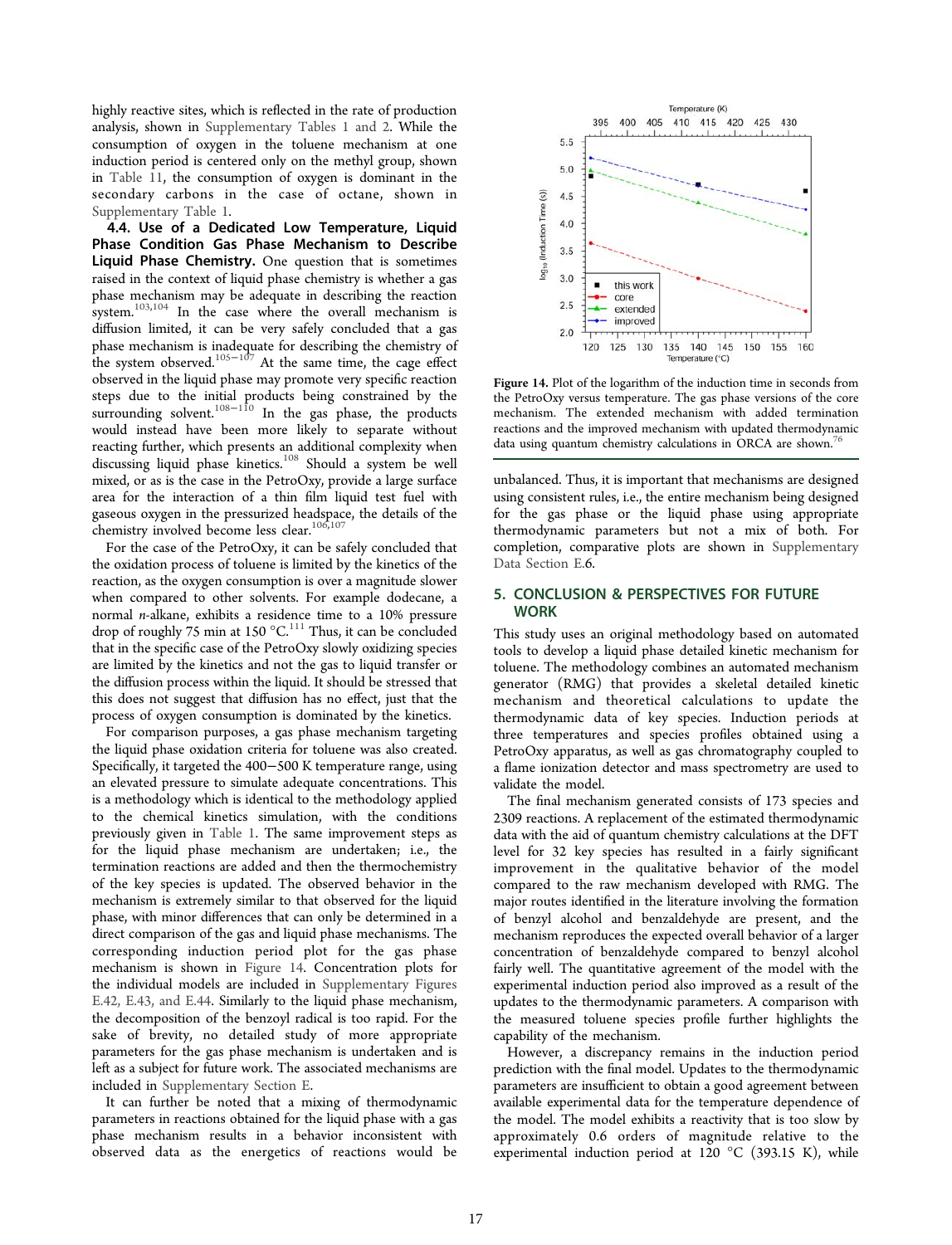<span id="page-18-0"></span>exhibiting a reactivity that is too fast by around 0.2 orders of magnitude relative to the experimental induction period at 160  $^{\circ}$ C (433.15 K). Sensitivity analysis suggests that the kinetic parameters only have a small impact on the temperature dependence of the model with regard to the induction period. Further improvements are hence likely to come from either a more extensive study into thermodynamic parameters using more accurate quantum chemistry methods or by the inclusion of additional pathways that were not considered by RMG. While beyond the scope of this work, it may be interesting to study the constituents of the mechanism with fast high accuracy methods, such as local-pair-natural-orbital based methods.[112](#page-21-0),[113](#page-21-0) The use of explicit solvation possibly using molecular dynamics simulations could also offer the opportunity to obtain more accurate thermodynamic parameters for the involved species in solution.<sup>[72](#page-20-0)</sup>

Another area that offers opportunities for future work is an implementation of the gas to liquid transfer, potentially taking the headspace gas phase chemistry into account, which will allow for a more realistic modeling of the system. Currently the model is assessed under the assumption that the oxygen concentration is constant, which is only applicable toward the beginning of the experiment. Gradual consumption of oxygen in the headspace will invariably reduce the oxygen concentration in the liquid phase, which needs to be considered by the solver, which for the PetroOxy may be described using a comparatively simple relationship.<sup>[111](#page-21-0)</sup>

Experimental work to establish a reliable reproducible method by which toluene which is thermally stressed in a batch reactor as well as the resultant products can be analyzed both qualitatively and quantitatively is currently the subject of ongoing research at IFPEN and will be the subject of a future publication. Such data can then be used to further assess the quality of the model and aid in the implementation of further improvements where required.

Finally, toluene as an aromatic is an essential compound in fuel formulation that provides high octane number, seal swell, and lubrication for jet fuels. As a precursor of particulate matter in the gas phase, it has been shown that aromatics are also implicated in deposit formation in the liquid phase. Such a detailed kinetic mechanism is thus of interest when considering fuel design to optimize its properties while preventing any side effects. The mechanism provides a relevant working basis for further investigations on the nonlinear behavior of more complex fuel mixtures' co-oxidation. It can also be of interest for simulating fuel additives in the liquid phase following the addition of the required submechanisms.

#### ASSOCIATED CONTENT

#### **6** Supporting Information

The Supporting Information is available free of charge on the [ACS Publications website](http://pubs.acs.org) at DOI: [10.1021/acs.energy](http://pubs.acs.org/doi/abs/10.1021/acs.energyfuels.7b00416)[fuels.7b00416.](http://pubs.acs.org/doi/abs/10.1021/acs.energyfuels.7b00416)

General supplementary data, PetroOxy data, quantum chemistry related supplementary data, liquid phase chemical kinetics mechanisms, gas phase chemical kinetics mechanisms for liquid phase conditions [\(PDF](http://pubs.acs.org/doi/suppl/10.1021/acs.energyfuels.7b00416/suppl_file/ef7b00416_si_001.pdf))

#### AUTHOR INFORMATION

#### Corresponding Author

\*E-mail: [mickael.matrat@ifpen.fr](mailto:mickael.matrat@ifpen.fr).

#### ORCID<sup>®</sup>

Detlev Conrad Mielczarek: [0000-0002-4720-353X](http://orcid.org/0000-0002-4720-353X)

#### **Notes**

The authors declare no competing financial interest.

#### ACKNOWLEDGMENTS

The authors would like to thank the ORCA developers for organizing the 2nd ORCA User Group Meeting in Mülheim an der Ruhr (5th & 6th September 2016), which offered the opportunity for valuable general discussions on method and basis set selection and where a prerelease version of ORCA 4 was generously made available exclusively to the attendants. Further thanks go to Dr. Karl Chatelain for interesting discussions regarding the usage of RMG and the assessment of its behavior as well as his contributions to RMG development. Thanks for interesting discussions on quantum chemistry and chemical kinetics go to Prof. Dr. André Nicolle. Thanks also go to Dr. Anthony Velge, for the development and maintenance of Cloe as well as the development of the ROP output. Lastly, thanks go to members of the experimental and analytical department, namely, Benjamin Veyrat (PetroOxy experiments) as well as Pascal Hayrault (GC). Further thanks go to the reviewers who raised a number of interesting questions and suggestions concerning thermodynamics and quantum chemistry leading to an expansion of the work presented herein.

#### **REFERENCES**

(1) Hoorn, J.; Alsters, P.; Versteeg, G. A Kinetic Model for Toluene Oxidation Comprising Benzylperoxy Benzoate Ester as Reactive Intermediate in the Formation of Benzaldehyde. *Int. J. Chem. React. Eng.* 2005, *3*, 1−19.

(2) Hermans, I.; Peeters, J.; Vereecken, L.; Jacobs, P. A. Mechanism of Thermal Toluene Autoxidation. *ChemPhysChem* 2007, *8*, 2678− 2688.

(3) Hemighaus, G.; Boval, T.; Bacha, J. D.; Barnes, F.; Franklin, M.; Gibbs, L.; Hogue, N.; Jones, J.; Lesnini, D.; Lind, J.; Morris, J. *Aviation Fuels Techn. Rev.*, 2006.

(4) Corporan, E.; Edwards, T.; Shafer, L. M.; DeWitt, M. J.; Klingshirn, C.; Zabarnick, S.; West, Z. J.; Striebich, R. C.; Graham, J.; Klein, J. Chemical, Thermal Stability, Seal Swell, and Emissions Studies of Alternative Jet Fuels. *Energy Fuels* 2011, *25*, 955−966.

(5) Sicard, M.; Hein, C.; Gernigon, S.; Ser, F.; Brodzki, D.; Djegamariadassou, G. Study of the Oxidation of the Main Hydrocarbon Families Contained in the Kerosene Jet A-1. 10th International Conference on Stability, Handling and Use of Liquid Fuels, Tuscon, Arizona, 2007, pp 1−20

(6) Rye, L. J.; Blakey, S.; Wilson, C. W. Sustainability of supply or the planet: a review of potential drop-in alternative aviation fuels. *Energy Environ. Sci.* 2010, *3*, 17.

(7) Edwards, T. Cracking and Deposition Behaviour of Supercritical Hydrocarbon Aviation Fuels. *Combust. Sci. Technol.* 2006, 307−334.

(8) Jones, E. G.; Balster, L. M.; Balster, W. J. Thermal Stability of Jet-A Fuel Blends. *Energy Fuels* 1996, *10*, 509−515.

(9) Balster, L. M.; Zabarnick, S.; Striebich, R. C.; Shafer, L. M.; West, Z. J. Analysis of polar species in jet fuel and determination of their role in autoxidative deposit formation. *Energy Fuels* 2006, *20*, 2564−2571.

(10) Naik, C. V.; Pitz, W. J.; Sjöberg, M.; Dec, J. E.; Orme, J.; Curran, H. J.; Simmie, J. M.; Westbrook, C. K. Detailed Chemical Kinetic Modeling of Surrogate Fuels for Gasoline and Application to an HCCI Engine. 2005 Joint Meeting of the U.S. Sections of The Combustion Institute, 2005.

(11) Andrae, J. C. G. Comprehensive chemical kinetic modeling of toluene reference fuels oxidation. *Fuel* 2013, *107*, 740−748.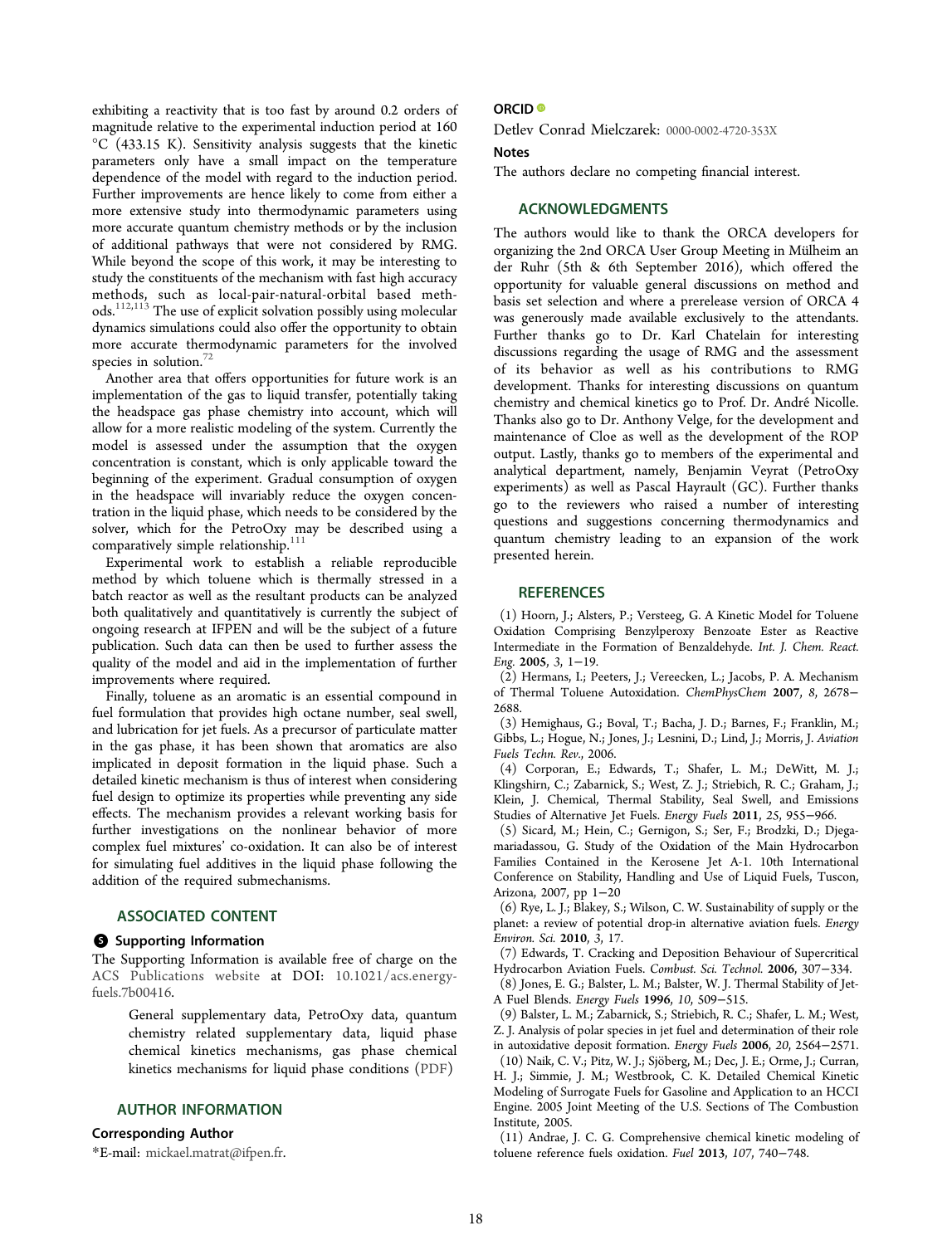<span id="page-19-0"></span>(12) Ervin, J. S.; Zabarnick, S. Computational fluid dynamics simulations of jet fuel oxidation incorporating pseudo-detailed chemical kinetics. *Energy Fuels* 1998, *12*, 344−352.

(13) Kuprowicz, N. J.; Zabarnick, S.; West, Z. J.; Ervin, J. S. Use of Measured Species Class Concentrations with Chemical Kinetic Modeling for the Prediction of Autoxidation and Deposition of Jet Fuels. *Energy Fuels* 2007, *21*, 530−544.

(14) Westbrook, C. K.; Pitz, W. J.; Herbinet, O.; Curran, H. J.; Silke, E. J. A comprehensive detailed chemical kinetic reaction mechanism for combustion of n-alkane hydrocarbons from n-octane to nhexadecane. *Combust. Flame* 2009, *156*, 181−199.

(15) Ben Amara, A.; Nicolle, A.; Alves-Fortunato, M.; Jeuland, N. Toward Predictive Modeling of Petroleum and Biobased Fuel Stability: Kinetics of Methyl Oleate/n-Dodecane Autoxidation. *Energy Fuels* 2013, *27*, 6125−6133.

(16) Chatelain, K.; Nicolle, A.; Ben Amara, A.; Catoire, L.; Starck, L. Wide Range Experimental and Kinetic Modeling Study of Chain Length Impact on n-Alkanes Autoxidation. *Energy Fuels* 2016, *30*, 1294−1303.

(17) Van De Vijver, R.; Vandewiele, N. M.; Bhoorasingh, P. L.; Slakman, B. L.; Khanshan, F. S.; Carstensen, H. H.; Reyniers, M. F.; Marin, G. B.; West, R. H.; Van Geem, K. M. Automatic mechanism and kinetic model generation for gas- And solutionphase processes: A perspective on best practices, recent advances, and future challenges. *Int. J. Chem. Kinet.* 2015, *47*, 199−231.

(18) Benson, S. W.; Cruickshank, F. R.; Golden, D. M.; Haugen, G. R.; O'Neal, H. E.; Rodgers, A. S.; Shaw, R.; Walsh, R. Additivity rules for the estimation of thermochemical properties. *Chem. Rev.* 1969, *69*, 279−324.

(19) Warth, V.; Battin-Leclerc, F.; Fournet, R.; Glaude, P.-A.; Come, G.; Scacchi, G. Computer based generation of reaction mechanisms for gas-phase oxidation. *Comput. Chem.* 2000, *24*, 541−60.

(20) Touchard, S.; Fournet, R.; Glaude, P. A.; Warth, V.; Battin-Leclerc, F.; Vanhove, G.; Ribaucour, M.; Minetti, R. Modeling of the oxidation of large alkenes at low temperature. *Proc. Combust. Inst.* 2005, *30*, 1073−1080.

(21) Biet, J.; Hakka, M. H.; Warth, V.; Glaude, P. A.; Battin-Leclerc, F. Experimental and modeling study of the low-temperature oxidation of large alkanes. *Energy Fuels* 2008, *22*, 2258−2269.

(22) Vandewiele, N. M.; Van Geem, K. M.; Reyniers, M.-F.; Marin, G. B. Genesys: Kinetic model construction using chemo-informatics. *Chem. Eng. J.* 2012, *207*−*208*, 526−538.

(23) Gao, C. W.; Allen, J. W.; Green, W. H.; West, R. H. Reaction Mechanism Generator: Automatic construction of hemical kinetic mechanisms. *Comput. Phys. Commun.* 2016, *203*, 212−225.

(24) Anton Paar GmbH, PetroOxy Manual, 2013.

(25) Ben Amara, A.; Kaoubi, S.; Starck, L. Toward an optimal formulation of alternative jet fuels: Enhanced oxidation and thermal stability by the addition of cyclic molecules. *Fuel* 2016, *173*, 98−105.

(26) Van Geem, K. M.; Reyniers, M.-F.; Marin, G. B.; Song, J.; Green, W. H.; Matheu, D. M. Automatic reaction network generation using RMG for steam cracking of n-hexane. *AIChE J.* 2006, *52*, 718− 730.

(27) Vandewiele, N. M.; Magoon, G. R.; Van Geem, K. M.; Green, W. H.; Marin, G. B.; Reyniers, M.-F. Experimental and Modeling Study on the Thermal Decomposition of Jet Propellant-10. *Energy Fuels* 2014, *28*, 4976.

(28) Green, W. H. et al. *RMG - Reaction Mechanism Generator v4.0*, 2013.

(29) Jalan, A.; West, R. H.; Green, W. H. An Extensible Framework for Capturing Solvent Effects in Computer Generated Kinetic Models. *J. Phys. Chem. B* 2013, *117*, 2955.

(30) Jalan, A.; Ashcraft, R. W.; West, R. H.; Green, W. H. Predicting solvation energies for kinetic modeling. *Annu. Rep. Prog. Chem., Sect. C: Phys. Chem.* 2010, *106*, 211.

(31) Taft, R. W.; Abboud, J.-L. M.; Kamlet, M. J.; Abraham, M. Linear solvation energy relations. *J. Solution Chem.* 1985, *14*, 153−186. (32) Abraham, M. H.; Platts, J. A.; Hersey, A.; Leo, A. J.; Taft, R. W.

Correlation and Estimation of Gas - Chloroform and Water -

Chloroform Partition Coefficients by a Linear Free Energy Relationship Method. *J. Pharm. Sci.* 1999, *88*, 670.

(33) Mintz, C.; Clark, M.; Acree, W. E.; Abraham, M. H. Enthalpy of Solvation Corrections for Gaseous Solutes Dissolved in Water and in 1-Octanol Based on the Abraham Model. *J. Chem. Inf. Model.* 2007, *47*, 115−121.

(34) Mintz, C.; Clark, M.; Burton, K.; Acree, W. E.; Abraham, M. H. Enthalpy of Solvation Correlations for Gaseous Solutes Dissolved in Toluene and Carbon Tetrachloride Based on the Abraham Model. *J. Solution Chem.* 2007, *36*, 947−966.

(35) Mintz, C.; Burton, K.; Acree, W.; Abraham, M. H. Enthalpy of Solvation Correlations For Gaseous Solutes Dissolved in Linear Alkanes (C5-C16) Based on the Abraham Model. *QSAR Comb. Sci.* 2008, *27*, 179−186.

(36) Mintz, C. Predicting Chemical and Biochemical Properties using the Abraham General Solvation Model. Ph.D. thesis, University of North Texas, 2009.

(37) The RMG-Py Developers, [http://reactionmechanismgenerator.](http://reactionmechanismgenerator.github.io/RMG-Py/users/rmg/Liquids.html) [github.io/RMG-Py/users/rmg/Liquids.html,](http://reactionmechanismgenerator.github.io/RMG-Py/users/rmg/Liquids.html) Accessed 18th July 2016. (38) Bamford, C.H.; C, T.; Compton, R., Eds. *Di*ff*usion-Limited*

*Reactions*; Comprehensive Chemical Kinetics; Elsevier, 1985; Vol. *25*. (39) West, R. [https://github.com/ReactionMechanismGenerator/](https://github.com/ReactionMechanismGenerator/RMG-Py/commit/bd96765dafa1e7e1eb38a9ffcf1bd1bfd8fbf2a6) [RMG-Py/commit/bd96765dafa1e7e1eb38a9](https://github.com/ReactionMechanismGenerator/RMG-Py/commit/bd96765dafa1e7e1eb38a9ffcf1bd1bfd8fbf2a6)ffcf1bd1bfd8fbf2a6, Accessed 5th January 2017.

(40) Goerigk, L.; Grimme, S. Efficient and accurate double-hybridmeta-GGA density functionals- evaluation with the extended GMTKN30 database for general main group thermochemistry, kinetics, and noncovalent interactions. *J. Chem. Theory Comput.* 2011, *7*, 291−309.

(41) Frisch, M. J. et al.. *Gaussian 09*, Revision E.01; Gaussian Inc.: Wallingford CT, 2009.

(42) Sandhiya, L.; Zipse, H. Initiation Chemistries in Hydrocarbon (Aut)Oxidation. *Chem. - Eur. J.* 2015, *21*, 14060−14067.

(43) Martin, J. M. L.; de Oliveira, G. Towards standard methods for benchmark quality ab initio thermochemistry-W1 and W2 theory. *J. Chem. Phys.* 1999, *111*, 1843−1856.

(44) Somers, K. P.; Simmie, J. M. Benchmarking Compound Methods (CBS-QB3, CBSAPNO, G3, G4, W1BD) against the Active Thermochemical Tables: Formation Enthalpies of Radicals. *J. Phys. Chem. A* 2015, *119*, 8922−8933.

(45) Karton, A.; Goerigk, L. Accurate reaction barrier heights of pericyclic reactions: Surprisingly large deviations for the CBS-QB3 composite method and their consequences in DFT benchmark studies. *J. Comput. Chem.* 2015, *36*, 622−632.

(46) Karton, A.; Gruzman, D.; Martin, J. M. L. Benchmark thermochemistry of the CnH2n+2 alkane isomers (n = 2−8) and performance of DFT and composite ab initio methods for dispersiondriven isomeric equilibria. *J. Phys. Chem. A* 2009, *113*, 8434−8447.

(47) Foresman, J. B.; Frisch, A. Exploring Chemistry With Electronic Structure Methods, 1996.

(48) Yu, H. S.; Li, S. L.; Truhlar, D. G. Perspective: Kohn-Sham density functional theory descending a staircase. *J. Chem. Phys.* 2016, *145*, 130901.

(49) Zabarnick, S.; Phelps, D. K. Density Functional Theory Calculations of the Energetics and Kinetics of Jet Fuel Autoxidation Reactions. *Energy Fuels* 2006, *20*, 488−497.

(50) Osmont, A.; Catoire, L.; G̈okalp, I.; Yang, V. Ab initio quantum chemical predictions of enthalpies of formation, heat capacities, and entropies of gas-phase energetic compounds. *Combust. Flame* 2007, *151*, 262−273.

(51) da Silva, G.; Rafiq Hamdan, M.; Bozzelli, J. W. Oxidation of the benzyl radical: Mechanism, thermochemistry, and kinetics for the reactions of benzyl hydroperoxide. *J. Chem. Theory Comput.* 2009, *5*, 3185−3194.

(52) Zhang, I. Y.; Wu, J.; Xu, X. Extending the reliability and applicability of B3LYP. *Chem. Commun. (Cambridge, U. K.)* 2010, *46*, 3057−3070.

(53) Kruse, H.; Goerigk, L.; Grimme, S. Why the standard B3LYP/6- 31G\* model chemistry should not be used in DFT calculations of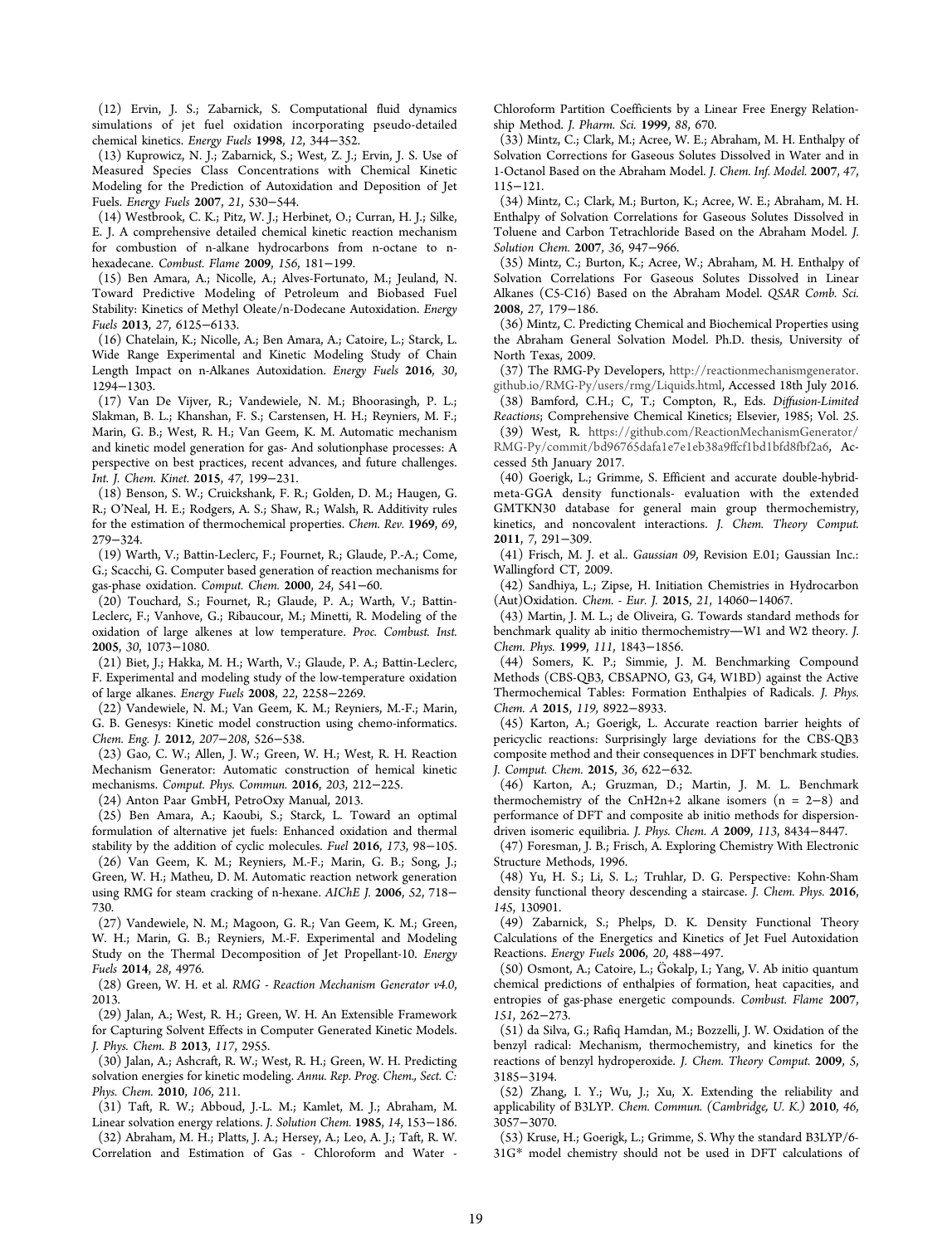<span id="page-20-0"></span>molecular thermochemistry: Understanding and correcting the problem. *J. Org. Chem.* 2012, *77*, 10824−10834.

(54) Grimme, S. Seemingly simple stereoelectronic effects in alkane isomers and the implications for Kohn-Sham density functional theory. *Angew. Chem., Int. Ed.* 2006, *45*, 4460−4464.

(55) Wodrich, M. D.; Corminboeuf, C.; Schleyer, P. V. R. Systematic errors in computed alkane energies using B3LYP and other popular DFT functionals. *Org. Lett.* 2006, *8*, 3631−3634.

(56) Schreiner, P. R. Relative energy computations with approximate density functional theory - A caveat! *Angew. Chem., Int. Ed.* 2007, *46*, 4217−4219.

(57) Wodrich, M. D.; Corminboeuf, C.; Schreiner, P. R.; Fokin, A. A.; Von Rague Schleyer, P. How accurate are DFT treatments of organic energies? *Org. Lett.* 2007, *9*, 1851−1854.

(58) Zhao, Y.; Truhlar, D. G. How well can new-generation density functionals describe the energetics of bond-dissociation reactions producing radicals? *J. Phys. Chem. A* 2008, *112*, 1095−1099.

(59) Steinmann, S. N.; Wodrich, M. D.; Corminboeuf, C. Overcoming systematic DFT errors for hydrocarbon reaction energies. *Theor. Chem. Acc.* 2010, *127*, 429−442.

(60) Cohen, A. J.; Mori-Śanchez, P.; Yang, W. Challenges for Density Functional Theory. *Chem. Rev.* 2012, *112*, 289−320.

(61) Tirado-Rives, J.; Jorgensen, W. L. Performance of B3LYP density functional methods for a large set of organic molecules. *J. Chem. Theory Comput.* 2008, *4*, 297−306.

(62) Zhao, Y.; Truhlar, D. G. The M06 suite of density functionals for main group thermochemistry, thermochemical kinetics, noncovalent interactions, excited states, and transition elements: Two new functionals and systematic testing of four M06-class functionals and 12 other function. *Theor. Chem. Acc.* 2008, *120*, 215−241.

(63) Zhao, Y.; Truhlar, D. G. Applications and validations of the Minnesota density functionals. *Chem. Phys. Lett.* 2011, *502*, 1−13.

(64) Rokob, T. A.; Hamza, A.; Papai, I. Papai, I. Computing reliable ́ energetics for conjugate addition reactions. *Org. Lett.* 2007, *9*, 4279− 4282.

(65) Peverati, R.; Truhlar, D. G. Quest for a universal density functional: the accuracy of density functionals across a broad spectrum of databases in chemistry and physics. *Philos. Trans. R. Soc., A* 2014, *372*, 20120476.

(66) Weigend, F.; Ahlrichs, R. Balanced basis sets of split valence, triple zeta valence and quadruple zeta valence quality for H to Rn: Design and assessment of accuracy. *Phys. Chem. Chem. Phys.* 2005, *7*, 3297−3305.

(67) Weigend, F. Accurate Coulomb-fitting basis sets for H to Rn. *Phys. Chem. Chem. Phys.* 2006, *8*, 1057−1065.

(68) Goerigk, L.; Grimme, S. A thorough benchmark of density functional methods for general main group thermochemistry, kinetics, and noncovalent interactions. *Phys. Chem. Chem. Phys.* 2011, *13*, 6670−6688.

(69) Marenich, A. V.; Cramer, C. J.; Truhlar, D. G. Universal Solvation Model Based on Solute Electron Density and on a Continuum Model of the Solvent Defined by the Bulk Dielectric Constant and Atomic Surface Tensions. *J. Phys. Chem. B* 2009, *113*, 6378−6396.

(70) Sure, R.; Grimme, S. Comprehensive Benchmark of Association (Free) Energies of Realistic Host-Guest Complexes. *J. Chem. Theory Comput.* 2015, *11*, 3785−3801.

(71) Guerard, J. J.; Arey, J. S. Critical evaluation of implicit solvent models for predicting aqueous oxidation potentials of neutral organic compounds. *J. Chem. Theory Comput.* 2013, *9*, 5046−5058.

(72) Velez-Vega, C.; McKay, D. J. J.; Kurtzman, T.; Aravamuthan, V.; Pearlstein, R. A.; Duca, J. S. Estimation of Solvation Entropy and Enthalpy via Analysis of Water Oxygen-Hydrogen Correlations. *J. Chem. Theory Comput.* 2015, *11*, 5090−5102.

(73) Denisov, E. T.; Afanas'ev, I. B. *Oxidation and Antioxidants in Organic Chemistry and Biology*; Taylor & Francis, 2005.

(74) Atkins, P.; de Paula, J. *Physical Chemistry*, 8th ed.; W. H. Freeman and Company, 2011.

(75) Ervin, J. S.; Williams, T. F. Dissolved oxygen concentration and jet fuel deposition. *Ind. Eng. Chem. Res.* 1996, *35*, 899−904.

(76) Neese, F. The ORCA program system. *Wiley Interdisciplinary Reviews: Computational Molecular Science* 2012, *2*, 73−78.

(77) Burgess, D. *NIST Chemistry WebBook, NIST Standard Reference Database Number 69* ; National Institute of Standards and Technology: Gaithersburg, MD, 20899.

(78) Ponomarev, D. A.; Takhistov, V. V. What are Isodesmic Reactions? *J. Chem. Educ.* 1997, *74*, 201.

(79) Bakowies, D. Ab initio thermochemistry using optimal-balance models with isodesmic corrections: The ATOMIC protocol. *J. Chem. Phys.* 2009, *130*, 144113.

(80) Arnason, I.; Gudnason, P. I.; Björnsson, R.; Oberhammer, H. Gas Phase Structures, Energetics, and Potential Energy Surfaces of. *J. Phys. Chem. A* 2011, *115*, 10000−10008.

(81) Saraf, S. R.; Rogers, W. J.; Mannan, M. S.; Hall, M. B.; Thomson, L. M. Theoretical thermochemistry: Ab initio heat of formation for hydroxylamine. *J. Phys. Chem. A* 2003, *107*, 1077−1081.

(82) Cramer, C. J. *Essentials of Computational Chemistry*; Wiley, 2004; pp 334−342.

(83) Snitsiriwat, S.; Bozzelli, J. W. Thermochemistry, Reaction Paths, and Kinetics on the tert-Isooctane Radical Reaction with O2. *J. Phys. Chem. A* 2014, *118*, 4631.

(84) Tange, O. GNU Parallel - The Command-Line Power Tool. *login: The USENIX Magazine* 2011, *36*, 42−47.

(85) R Core Team, R.: *A Language and Environment for Statistical Computing*, R Foundation for Statistical Computing: Vienna, Austria, 2016.

(86) Bacha, K.; Ben Amara, A.; Vannier, A.; Alves-Fortunato, M.; Nardin, M. Oxidation stability of diesel/biodiesel fuels measured by PetroOxy device and characterization of oxidation products. *Energy Fuels* 2015, *29*, 4345.

(87) Wenig, P.; Odermatt, J. OpenChrom: a cross-platform open source software for the mass spectrometric analysis of chromatographic data. *BMC Bioinf.* 2010, *11*, 405.

(88) Wenig, P. Post-optimization of Py-GC/MS data: A case study using a new digital chemical noise reduction filter (NOISERA) to enhance the data quality utilizing OpenChrom mass spectrometric software. *J. Anal. Appl. Pyrolysis* 2011, *92*, 202−208.

(89) Murphy, K. R.; Wenig, P.; Parcsi, G.; Skov, T.; Stuetz, R. M. Characterizing odorous emissions using new software for identifying peaks in chemometric models of gas chromatography−mass spectrometry datasets. *Chemom. Intell. Lab. Syst.* 2012, *118*, 41−50.

(90) Hoorn, J. a. a.; Van Soolingen, J.; Versteeg, G. F. Modeling toluene oxidation: Incorporation of Mass Transfer Phenomena. *Chem. Eng. Res. Des.* 2005, *83*, 187−195.

(91) Tan, P.; Tang, S.; Liang, B. Kinetic Models for Liquid-Phase Catalytic Oxidation of Toluene To Benzoic Acid With Pure Oxygen. *Chem. Eng. Commun.* 2010, *197*, 953−962.

(92) Kantam, M. L.; Sreekanth, P.; Rao, K. K.; Kumar, T. P.; Rao, B. P. C.; Choudary, B. M. An improved process for selective liquid-phase air oxidation of toluene. *Catal. Lett.* 2002, *81*, 223−232.

(93) Rolland, S.; Simmie, J. M. The comparison of detailed chemical kinetic mechanisms; forward versus reverse rates with CHEMRev. *Int. J. Chem. Kinet.* 2005, *37*, 119−125.

(94) Nozaki, K.; Bartlett, P. D. The Kinetics of Decomposition of Benzoyl Peroxide in Solvents. I. *J. Am. Chem. Soc.* 1946, *68*, 1686− 1692.

(95) Barnett, B.; Vaughan, W. E. The Decomposition of Benzoyl Peroxide. II. The Rates of Decomposition in Various Solvents. *J. Phys. Colloid Chem.* 1947, *51*, 942−955.

(96) Barson, C.; Bevington, J. A tracer study of the benzoyloxy radical. *Tetrahedron* 1958, *4*, 147−156.

(97) Radziszewski, J. G.; Nimlos, M. R.; Winter, P. R.; Ellison, G. B. Infrared Absorption Spectroscopy of the Phenyl Radical. *J. Am. Chem. Soc.* 1996, *118*, 7400−7401.

(98) Brown, D. J. The Thermal Decomposition of Benzoyl Peroxide. *J. Am. Chem. Soc.* 1940, *62*, 2657−2659.